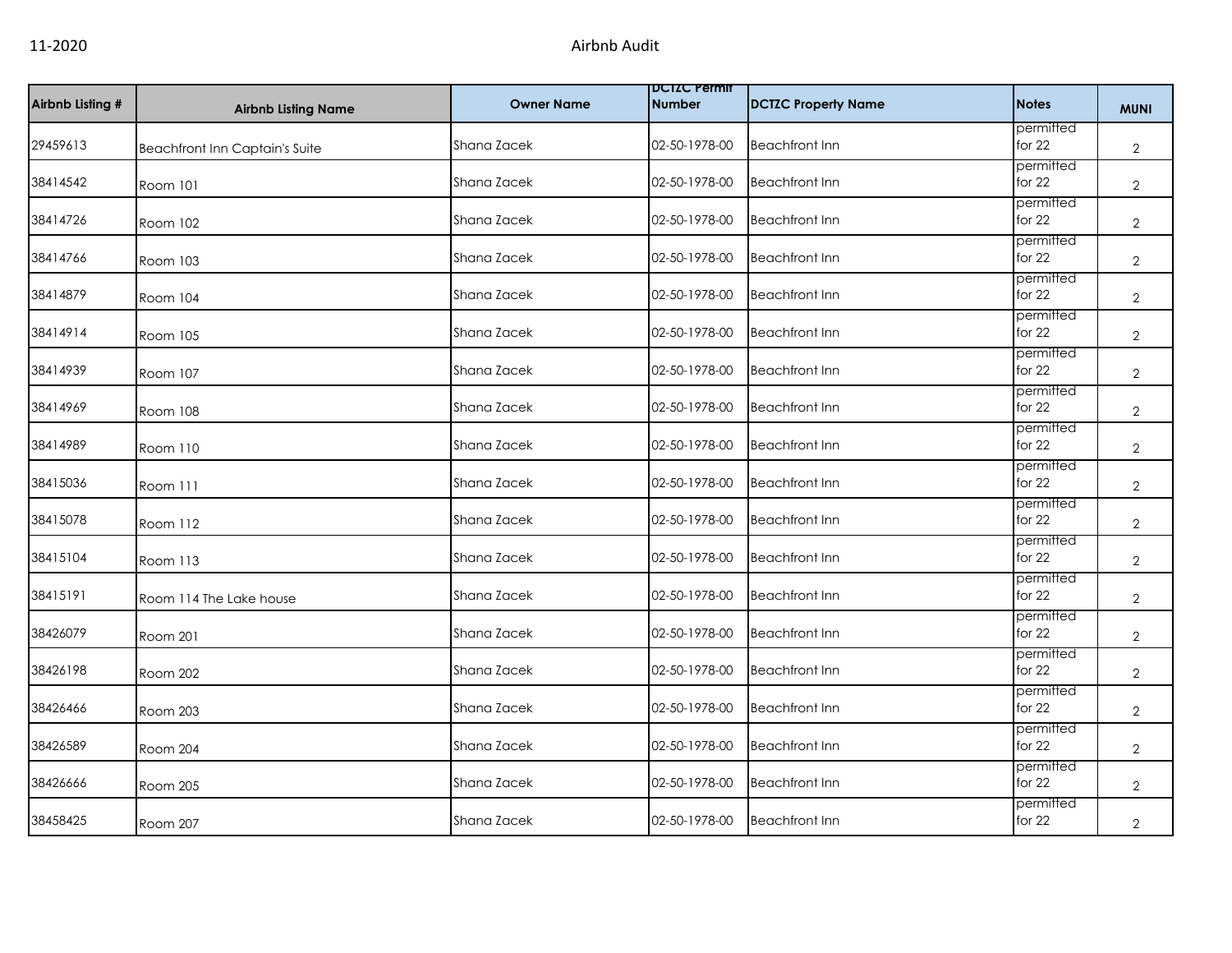| Airbnb Listing # | <b>Airbnb Listing Name</b>                                                    | <b>Owner Name</b>                               | <b>DUIZU Permit</b><br><b>Number</b> | DCTZC Property Name                               | <b>Notes</b>          | <b>MUNI</b>    |
|------------------|-------------------------------------------------------------------------------|-------------------------------------------------|--------------------------------------|---------------------------------------------------|-----------------------|----------------|
| 38458726         | Room 209                                                                      | Shana Zacek                                     | 02-50-1978-00                        | <b>Beachfront Inn</b>                             | permitted<br>for $22$ | $\overline{2}$ |
| 38458659         | The Movie Room                                                                | Shana Zacek                                     | 02-50-1978-00                        | <b>Beachfront Inn</b>                             | permitted<br>for $22$ | $\overline{2}$ |
| 32408138         | Delaware Suite - Mae Reilly's Guest House                                     | Mae Reilly Properties LLC -<br>Randall Krajenka | 02-52-2079-00                        | Mae Reilly's Guest House                          | permitted<br>for $4$  | $\overline{2}$ |
| 37559669         | Globe Hotel Door County-Baileys Harbor- Estb 1874                             | Karin Lukas                                     | 02-52-2094-00                        | Globe Hotel, The                                  |                       | $\overline{2}$ |
| 25349436         | Historic Baileys Harbor home on the wate                                      | Mary Spangler                                   | 02-52-0393-00                        | Cedar Beach Inn                                   | <b>DUPL</b>           | $\overline{2}$ |
| 33269522         | South Shore Suite - Mae Reilly's Guest House                                  | Mae Reilly Properties LLC -<br>Randall Krajenka | 02-52-2079-00                        | Mae Reilly's Guest House                          | permitted<br>for $4$  | $\overline{2}$ |
| 33225014         | Vermont Suite - Mae Reilly's Guest House                                      | Mae Reilly Properties LLC -<br>Randall Krajenka | 02-52-2079-00                        | Mae Reilly's Guest House                          | permitted<br>for $4$  | 2              |
| 33267878         | Wentworth Suite - Mae Reilly's Guest House                                    | Mae Reilly Properties LLC -<br>Randall Krajenka | 02-52-2079-00                        | Mae Reilly's Guest House                          | permitted<br>for $4$  | $\overline{2}$ |
| 33794104         | **Relaxing, Historic and Hip Havngård House**                                 | Kurt Heggland                                   | 02-56-2104-00                        | <b>Havngard House</b>                             |                       | $\overline{2}$ |
| 25126829         | A True Farm House Experience                                                  | Paul Gray                                       | 02-56-1930-00                        | A True Farm House Experience                      |                       | $\overline{2}$ |
| 28416543         | As seen on HGTV Lakefront Bargain Hunt Renovatio Phu Nguyen - Pelican Bay LLC |                                                 | 02-56-2016-00                        | Baileys Large Home for Families - Nguyen          |                       | $\overline{2}$ |
| 42067747         | Baileys Frogtown Bay View Home                                                | Particia Sloan                                  | 02-56-0540-21                        | <b>Baileys Frogtown</b>                           | Lindsley              | $\overline{2}$ |
| 8126599          | <b>BAILEYS HARBOR CONDO, 3 BR, 2.5 BATH, DOOR</b><br><b>COUNTY</b>            | Karen Berndt                                    | 02-56-1564-00                        | Door County Cabin in the Woods- Tranquil<br>Condo | permitted<br>for 2    | $\overline{2}$ |
| 20009178         | Baileys Harbor Near Kangaroo Lake                                             | Alyssa Lebakken                                 | 02-56-1782-00                        | Baileys Harbor Near Kangaroo Lake                 | permitted<br>for 2    | $\overline{2}$ |
| 20697030         | Baileys Harbor Near Kangaroo Lake North Unit                                  | Alyssa Lebakken                                 | 02-56-1782-00                        | Baileys Harbor Near Kangaroo Lake                 | permitted<br>for 2    | $\overline{2}$ |
| 23543488         | <b>Baileys Harbor Pioneer Log Cabin</b>                                       | Colin Doherty                                   | 02-56-1766-00                        | Roots Cabin in Baileys                            |                       | $\overline{2}$ |
| 22186390         | Baileys Harbor Yellow Home with a View                                        | Matt Horton                                     | 02-56-1826-00                        | <b>Baileys Harbor Yellow House</b>                | permitted<br>for $4$  | $\overline{2}$ |
| 45780414         | Beautiful Newly *Remodeled* Home! Walk to the<br>beach at Kangaroo Lake!      | Adam Olinksi                                    | 02-56-2353-07                        | Roo Retreat                                       |                       | $\overline{2}$ |
| 38598698         | Carraig Beag Cottage - Charming Down Town Hon Carraig Cottages                |                                                 | 02-56-0652-09                        | Carraig Beag                                      | Carraig               | $\overline{2}$ |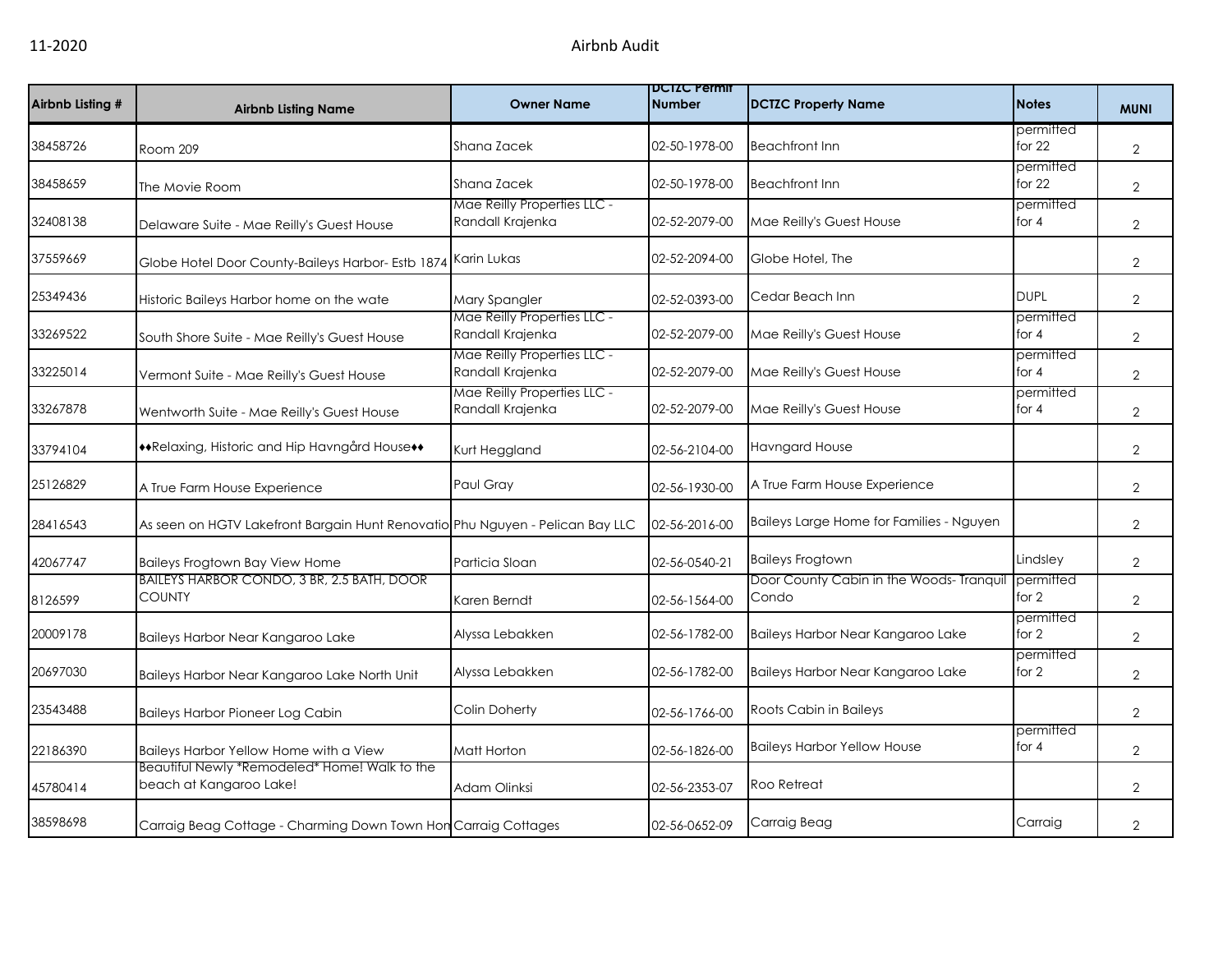| Airbnb Listing # | <b>Airbnb Listing Name</b>                                                | <b>Owner Name</b>                            | <b>DUIZU Permit</b><br><b>Number</b> | <b>DCTZC Property Name</b>            | <b>Notes</b>         | <b>MUNI</b>    |
|------------------|---------------------------------------------------------------------------|----------------------------------------------|--------------------------------------|---------------------------------------|----------------------|----------------|
| 33398744         | Carraig Mor Cottage - Awesome Downtown Cotta Carraig Cottages             |                                              | 02-56-0653-09                        | Carraig Mor                           | Carraig              | $\overline{2}$ |
| 37455372         | Carraigeen Cottage                                                        | <b>Carraig Cottages</b>                      | 02-56-1052-09                        | Carraigeen Cottage                    | Carraig              | $\overline{2}$ |
| 38024230         | Charming Orchard Cabin/Cottage on 5 Acres                                 | Leonard Pappone                              | 02-56-2207-00                        | Door County Orchard Cottage           |                      | 2              |
| 38175501         | Charming Wooded Cottage Minutes from Downtov Pam Schmitz                  |                                              | 02-56-2178-00                        | Baileys on the Rocks Cottages-Schmitz | permitted<br>for $2$ | 2              |
| 38316622         | Cozy Lakeview, Walk to Town                                               | Pam Schmitz                                  | 02-56-2178-00                        | Baileys on the Rocks Cottages-Schmitz | permitted<br>for 2   | $\overline{2}$ |
| 8673729          | Door County Cabin in the Woods                                            | Karen Berndt                                 | 02-56-1564-00                        | Door County Cabin in the Woods        |                      | 2              |
| 25458028         | Door County Dreaming                                                      | Kate and Robert Lindsley                     | 02-56-1960-00                        | Door County Dream                     |                      | 2              |
| 17656602         | Door County Retreat on the "Quiet Side"                                   | Diana Wallace                                | 02-56-1734-00                        | Door County Retreat on the Quiet Side |                      | $\overline{2}$ |
| 20565326         | Door County Scotland Yard                                                 | Thomas and Michele Bronsky                   | 02-56-1794-00                        | Door County Scotland Yard Haven       | Permitted for        | $\overline{2}$ |
| 20989165         | Door County Scotland Yard Haven-Native America Thomas and Michele Bronsky |                                              | 02-56-1794-00                        | Door County Scotland Yard Haven       | Permitted for        | 2              |
| 11676845         | Door County Vacation Rental Home                                          | Dr. Phil Arnold                              | 02-56-1563-00                        | <b>West Meadow Rental</b>             |                      | 2              |
| 4709576          | Heart of the Door Homestead                                               | Nicole Henquinet                             | 02-56-1455-00                        | Heart of the Door Homestead, LLC      |                      | 2              |
| 22163891         | Heggeland                                                                 | Dennis & Jeff Hickey                         | 02-56-0200-06                        | Heggeland                             | <b>DCPM</b>          | 2              |
| 41259246         | Howard House - New From Door County's #1 Host                             | Jacinda Dufin                                | 02-56-1935-20                        | <b>Howard House</b>                   | Vacation<br>Renals   | $\overline{2}$ |
| 42384551         | Kangaroo East Shore Lodge                                                 | 7251 HWY 57 LLC - William and H02-56-2259-06 |                                      | Kangaroo East Shore                   | <b>DCOM</b>          | $\overline{2}$ |
| 22163915         | Kangaroo Lake Retreat                                                     | Will Anderson                                | 02-56-1543-06                        | Kangaroo Lake Retreat                 | <b>DCPM</b>          | $\overline{2}$ |
| 22163920         | Kangaroo Lake Road Cottage                                                | <b>Jeff Wiswell</b>                          | 02-56-1696-06                        | Kangaroo Lake House Wiswell           | <b>DCPM</b>          | 2              |
| 23877408         | Lakeview Cottage in Downtown Baileys Harbor                               | Christopher & Pamela Schmitz                 | 02-56-1876-00                        | Baileys Harbor Beach House - Schmitz  |                      | 2              |
| 23750440         | Lighthouse Cove                                                           | Maureen McGrath                              | 02-56-1614-00                        | <b>Best of Times</b>                  | Bacon                | $\overline{2}$ |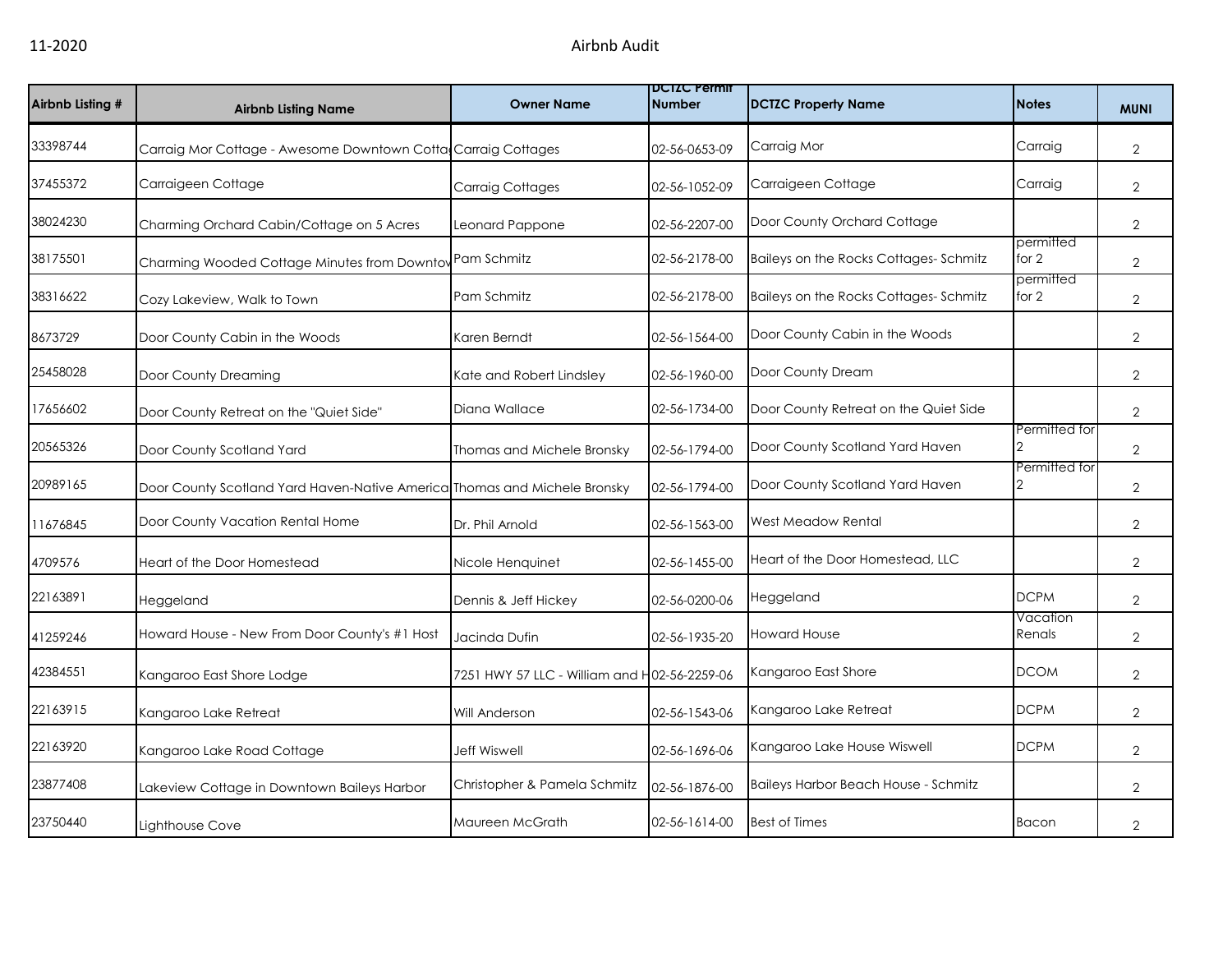| Airbnb Listing # | <b>Airbnb Listing Name</b>                               | <b>Owner Name</b>                             | <b>DCIZC Permit</b><br><b>Number</b> | <b>DCTZC Property Name</b>                                           | <b>Notes</b>         | <b>MUNI</b>    |
|------------------|----------------------------------------------------------|-----------------------------------------------|--------------------------------------|----------------------------------------------------------------------|----------------------|----------------|
| 7069697          | Loft • Central • Comfy • Private                         | Sarah and Brian Bonovich                      | 02-56-1644-00                        | Wooded Lane Guest House                                              |                      | $\overline{2}$ |
| 41374756         | Muirfield Flat Studio - Brand New Listing!               | Pinkmoto Revocable Trust - Kary 02-56-2235-07 |                                      | <b>Muirfield Flats</b>                                               | SImpleLife           | $\overline{2}$ |
| 43126066         | New Listing* Baileys Harbor Getaway                      | Laura Lane                                    | 02-56-1733-07                        | <b>Burnt Hollow</b>                                                  | SImpleLife           | $\overline{2}$ |
| 23205775         | NEW! Baileys Harbor Studio on Lake Michigan!             | James Dillenburg                              | 02-56-1257-00                        | <b>Shalom Stone</b>                                                  |                      | $\overline{2}$ |
| 22163978         | Our Place                                                | Family Style Contractor LLC                   | 02-56-0339-06                        | Our Place on Kangaroo Lake                                           | <b>DCPM</b>          | $\overline{2}$ |
| 19471677         | <b>Raspberry Fields</b>                                  | Stewart Dawson                                | 02-56-1741-00                        | Dawson Farm - Ahrens Road                                            |                      | $\overline{2}$ |
| 22163997         | Rocky Bottom Lodge                                       | Natalie & Terry McAllister                    | 02-56-0885-06                        | Rocky Bottom Lodge                                                   | <b>DCPM</b>          | $\overline{2}$ |
| 22164003         | <b>Schook Shack</b>                                      | Cole Family LLC                               | 02-56-1607-06                        | <b>Schook Shack</b>                                                  | <b>DCPM</b>          | $\overline{2}$ |
| 23698728         | Seculded Waterfront on North Bay                         | Eva McKee                                     | 02-56-1850-06                        | Seculded Waterfront on Northbay                                      | <b>DCPM</b>          | $\overline{2}$ |
| 34908317         | Shakespeare apartment with a view.                       | Matt Horton                                   | 02-56-1826-00                        | <b>Baileys Harbor Yellow Hse-South Ln</b><br>Cottage-Shakespeare Apt | permitted<br>for $4$ | $\overline{2}$ |
| 24420171         | South Lane Cottage #1                                    | Matt Horton                                   | 02-56-1826-00                        | <b>Baileys Harbor Yellow House</b>                                   | permitted<br>for $4$ | $\overline{2}$ |
| 24420991         | South Lane Cottage #2                                    | Matt Horton                                   | 02-56-1826-00                        | <b>Baileys Harbor Yellow House</b>                                   | permitted<br>for $4$ | $\overline{2}$ |
| 43175653         | Stunning Lake Michigan Home, sleeps 20! Dunes<br>abound! | Rebecca Taylor                                | 02-56-2268-07                        | Dune Alright                                                         | SImpleLife           | $\overline{2}$ |
| 28100002         | The Stone House                                          | Emil & Mary Baukert                           | 02-56-1974-06                        | Stone House - 8112 STH 57                                            | <b>DCPM</b>          | $\overline{2}$ |
| 27594171         | Tranquility and Serenity/Family Retreat Lake House       | <b>Michael Servais</b>                        | 02-56-1893-00                        | <b>Islandview Lake House</b>                                         |                      | $\overline{2}$ |
| 32437206         | Waterfront Views in Moonlight Bay                        | David & Ashley Paplham                        | 02-56-2090-00                        | Sitting on the Dock of Moonlight Bay                                 |                      | $\overline{2}$ |
| 22164047         | Wildwood Beach Home                                      | Laura Thometz                                 | 02-56-1640-06                        | Wildwood Beach Home                                                  | <b>DCPM</b>          | $\overline{2}$ |
|                  |                                                          |                                               |                                      |                                                                      |                      |                |
| 3831684          | New-Private-Secluded Home                                | <b>Patrick Donley</b>                         | 06-56-1521-00                        | Donely - 6058 CTH OO                                                 |                      | 6              |
|                  |                                                          |                                               |                                      |                                                                      |                      |                |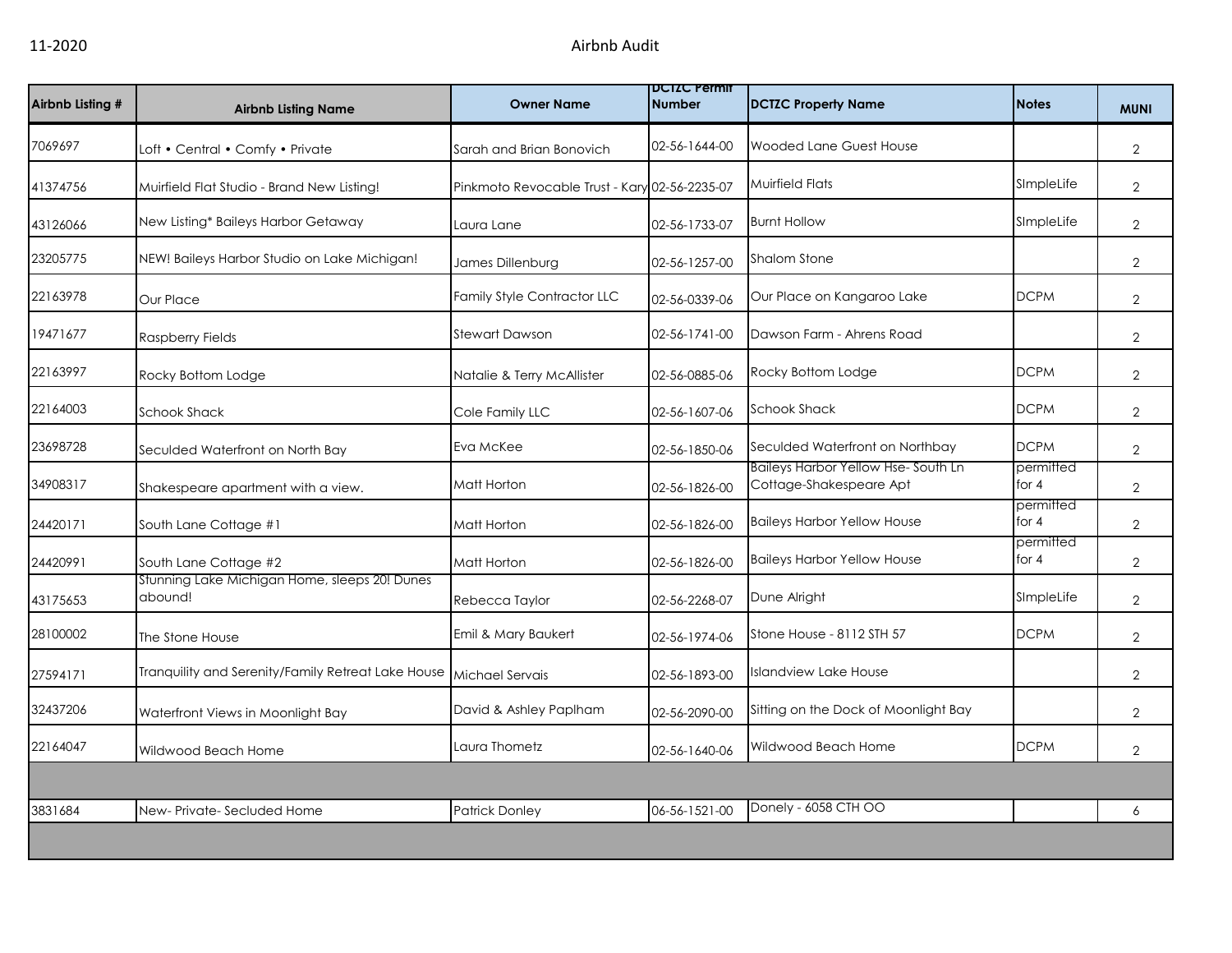| Airbnb Listing # | <b>Airbnb Listing Name</b>                                                                   | <b>Owner Name</b>                             | <b>DCTZC Permit</b><br><b>Number</b> | <b>DCTZC Property Name</b>                                                      | <b>Notes</b>         | <b>MUNI</b> |
|------------------|----------------------------------------------------------------------------------------------|-----------------------------------------------|--------------------------------------|---------------------------------------------------------------------------------|----------------------|-------------|
| 41376554         | * Calmer Days - Resort.                                                                      | Lorie Scarborough - Swanky Pror 08-53-2007-00 |                                      | Landmark Resort - Zanky Properties LLC                                          |                      | 8           |
| 26397865         | 2 Bedroom, 1 Bath Condo overlooking lake                                                     | Jon Pesek                                     | 08-53-1856-00                        | Landmark Resort Pesek                                                           |                      | 8           |
| 33076453         | Bay and Breeze Door County 1 bedroom Water<br>view                                           | Christopher and Sara Spencer                  | 08-53-1686-00                        | Landmark Resort - Unit 1225 - Spencer                                           |                      | 8           |
| 28553484         | <b>Bayview Escape</b>                                                                        | Lorie Scarborough - Swanky Pror 08-53-2007-00 |                                      | Landmark Resort - Zanky Properties LLC<br>Landmark Resort- Beautiful Water View |                      | 8           |
| 15951113         | <b>Beautiful Waterview Condo</b>                                                             | Kathlyn Geracie                               | 08-53-1689-00                        | Condo                                                                           |                      | 8           |
| 21595419         | Big discount off Landmark Rates on beautiful<br>condo                                        | Jewelette Neary                               | 08-53-1817-00                        | Landmark Resort- Neary                                                          | permitted<br>for 2   | 8           |
| 22011733         | Big discount on Landmark Resort rates on IBR<br>condo                                        | Jewelette Neary                               | 08-53-1817-00                        | Landmark Resort-Neary                                                           | permitted<br>for 2   | 8           |
| 36355412         | Door County Getaway @Landmark Resort                                                         | Michal & Monika Anna Chiu                     | 08-53-2031-00                        | Landmark Resort #2230-Peaceful one bed<br>bath - Chiu                           |                      | 8           |
| 41775747         | Door County Getaway-2 Bedroom Condo                                                          | Jerold and Jennifer Schuetz                   | 08-53-2267-00                        | Landmark Resort - Schuetz - Unit 2332                                           |                      | 8           |
| 34258383         | Door County Happy Place                                                                      | Michal & Monika Anna Chiu                     | 08-53-2031-00                        | Landmark Resort #2230-Peaceful one bed<br>bath - Chiu                           |                      | 8           |
| 27784412         | Egg Harbor Sunset Bluff Condo                                                                | David Polich and Kristine Kappe 08-53-1997-00 |                                      | Egg Harbor Sunset Bluff Condo                                                   |                      | 8           |
| 28494097         | Light & Bright Bay View Retreat                                                              | Nicholas David Barber                         | 08-53-1990-00                        | Landmark Resort - Nomad Ventures LLC -<br>#110                                  | permitted<br>for $3$ | 8           |
| 40424353         | NEW! 'The Landmark' Resort Condo - 1 Mi to<br>Beach!                                         | whitefishbayside llc                          | 08-53-2224-00                        | Landmark Resort - Whitfishbayside LLC -<br>Unit 2224                            | evolve               | 8           |
| 40235291         | NEW! Condo w/Resort Amenities, 1Mi to Beach +<br>Golf                                        | John Jordan                                   | 08-53-2212-00                        | Landmark Resort- Mister Kaplan Invest Unit<br>1220                              |                      | 8           |
| 33578702         | NEW! Landmark Resort Condo w/ Spectacular View Good Faith Financial LLC - Tony 08-53-1970-00 |                                               |                                      | Landmark Resort - Good Faith Financial -<br><b>Unit 2324</b>                    |                      | 8           |
| 35716622         | NEWLY LISTED - Our Other Piece of the Door                                                   | Roby Onan                                     | 08-53-1652-00                        | Landmark Resort - Our Piece of the Door -<br>Onan #3224                         | permitted<br>for 2   | 8           |
| 33971518         | Newly Updated Lake View Escape                                                               | Nicholas David Barber                         | 08-53-1990-00                        | Landmark Resort - Nomad Ventures LLC -<br>#110                                  | permitted<br>for $3$ | 8           |
| 13479701         | Our Piece of the Door                                                                        | Roby Onan                                     | 08-53-1652-00                        | Landmark Resort - Our Piece of the Door -<br>Onan #3224                         | permitted<br>for 2   | 8           |
| 45469130         | Periwinkle Place > Resort + rate includes cleaning                                           | Our Door County Life LLC                      | 08-53-1626-00                        | Landmark Resort- Our Door County Life<br>LLC #1336 - Periwinkle                 |                      | 8           |
| 23238045         | Quaint Door County Haven                                                                     | Mark Lorenzo                                  | 08-53-1832-00                        | Landmark Resort Lorenzo                                                         |                      | 8           |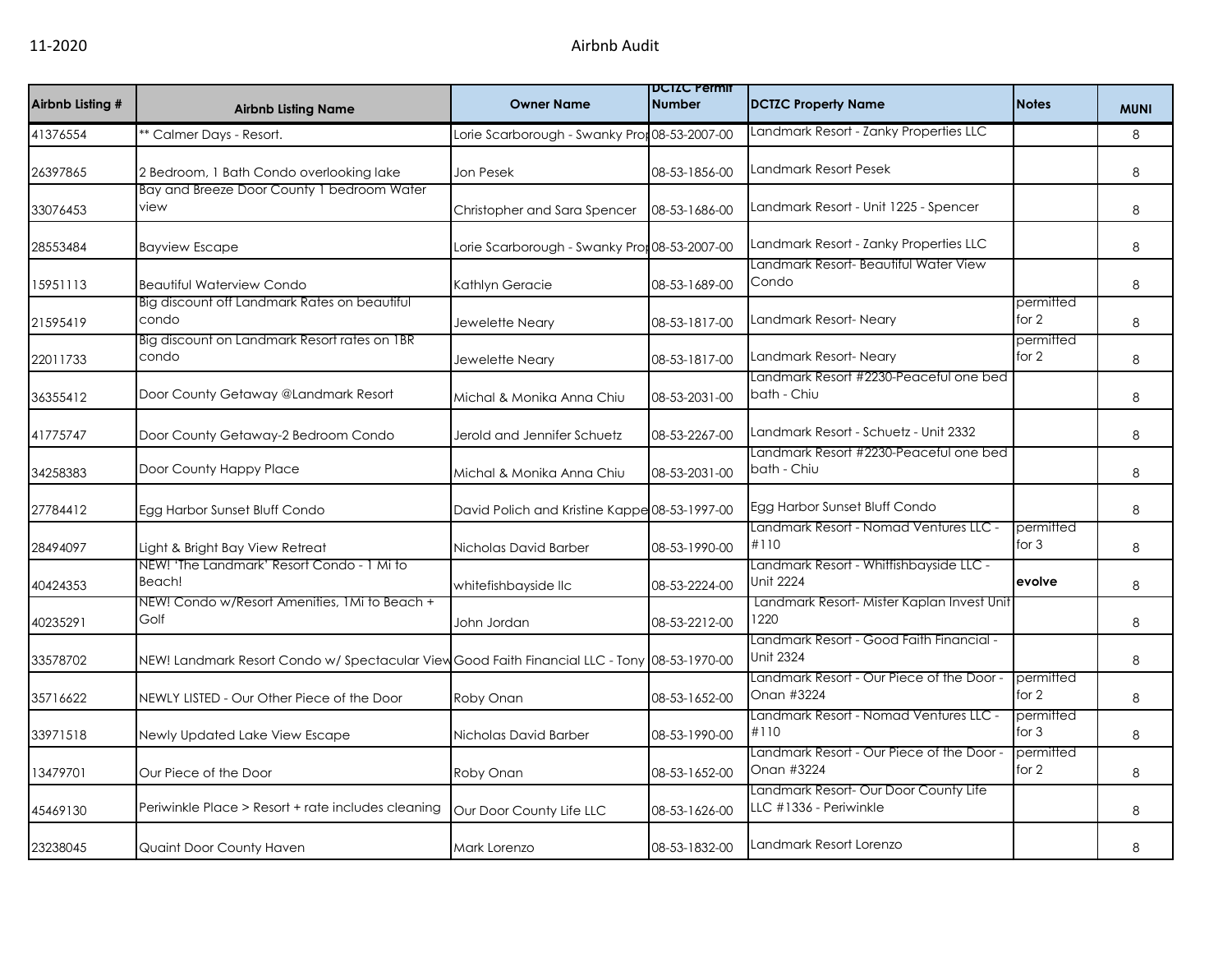| Airbnb Listing # | <b>Airbnb Listing Name</b>                                        | <b>Owner Name</b>                             | <b>DCIZC Permit</b><br><b>Number</b> | <b>DCTZC Property Name</b>                                      | <b>Notes</b>             | <b>MUNI</b> |
|------------------|-------------------------------------------------------------------|-----------------------------------------------|--------------------------------------|-----------------------------------------------------------------|--------------------------|-------------|
| 41347108         | Scenic and Spacious Condo in Landmark Resort                      | <b>Dominion LLC</b>                           | 08-53-2239-00                        | Landmark Resort - Dominion LLC                                  |                          | 8           |
| 34414390         | Scenic Egg Harbor Get Away                                        | Noble Assets Inc.                             | 08-53-2123-00                        | Landmark Resort - Noble Assets Inc #1226                        |                          | 8           |
| 30348557         | Seas the Bay - time for summer in Egg Harbor!                     | Michael White                                 | 08-53-1834-07                        | Landmark Resort White                                           | SImpleLife               | 8           |
| 26631795         | Serene Lake Retreat                                               | Natalia Luque                                 | 08-53-1929-00                        | Landmark Luque Unit 1232                                        |                          | 8           |
| 33972329         | Serene Lake View Condo                                            | Nicholas David Barber                         | 08-53-1990-00                        | Landmark Resort - Nomad Ventures LLC -<br>#110                  | permitted<br>for $3$     | 8           |
| 45396187         | The Blue Whale > Resort + rate includes cleaning                  | Our Door County Life LLC                      | 08-53-2059-00                        | Landmark Resort - Our Door County Life<br>LLC #1334- Blue Whale |                          | 8           |
| 26360966         | *NEW listing* Shimmering Water cottage on the<br>Lake             | Robert Ray                                    | 08-56-2161-00                        | Shimmering Water Cottage                                        |                          | 8           |
| 35570795         | A Waterfront home   Lieffort Lodge   Door County                  | James R Lieffort                              | 08-56-2145-17                        | Lieffort Lodge                                                  | Restassure               | 8           |
| 24133770         | <b>Bluff Cottage Sunsets NEW CONSTRUCTION Egg</b><br>Harbor       | Gail Bergman                                  | 08-56-1874-00                        | <b>Bluff Cottage</b>                                            | permitted<br>for 4 units | 8           |
| 13606442         | Cozy Farmhouse Studio                                             | Renee Schwaller and Steve Bea 08-56-1649-00   |                                      | Farmhouse Studio                                                |                          | 8           |
| 26020119         | Door Haven                                                        | Ronald & Christine Puszynski                  | 08-56-0099-02                        | Door Haven                                                      | lundquist                | 8           |
| 43791403         | Egg Harbor White House                                            | James Schleicher                              | 08-56-2331-00                        | Egg Harbor White House                                          |                          | 8           |
| 44665788         | Farmhouse on Bluff with Expansive Bay Views!                      | <b>ACB Holdings LLC</b>                       | 08-56-2225-02                        | <b>Bluff House</b>                                              |                          | 8           |
| 41376611         | New Listing! Cabin in the Woods!                                  | David and Lynn Zawojski                       | 08-56-2148-07                        | Cabin in the woods                                              | SImpleLife               | 8           |
| 20123459         | NEW! 2BR Egg Harbor House on 2 Acres!                             | Kerri Zergoski                                | 08-56-1768-00                        | Lodge 42                                                        |                          | 8           |
| 22339046         | Ohlson Chateau                                                    | David Ohlson - Charles Chilcote 08-56-0729-06 |                                      | Ohlson Chateau                                                  | <b>DCPM</b>              | 8           |
| 20403760         | Pet friendly Applewood cottage in Egg Harbor                      | <b>Sharon Hughes</b>                          | 08-55-0093-00                        | Applewood Cottage                                               |                          | 8           |
| 16987204         | Relaxing Nostalgic Log Home "Green Apple Lodge" Patricia Culliton |                                               | 08-56-1715-00                        | Green Apple Lodge                                               |                          | 8           |
| 15399898         | Relaxing Waterfront Door County Lake House                        | Brianne & Barry Tegel                         | 08-56-1707-00                        | Door County Lake House Tegel                                    |                          | 8           |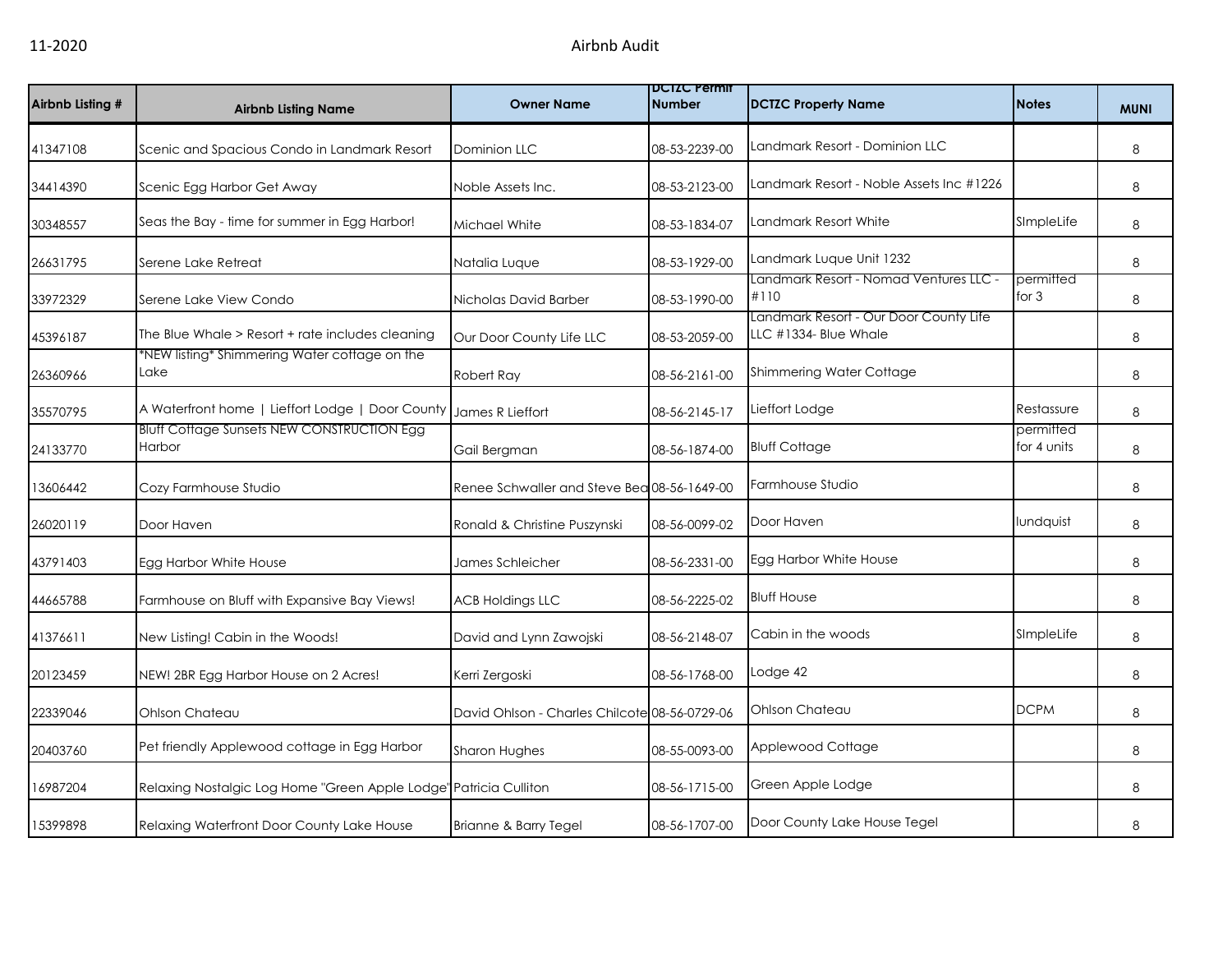| Airbnb Listing # | <b>Airbnb Listing Name</b>                                       | <b>Owner Name</b>                             | <b>DCIZC Permit</b><br><b>Number</b> | <b>DCTZC Property Name</b>                                         | <b>Notes</b>              | <b>MUNI</b> |
|------------------|------------------------------------------------------------------|-----------------------------------------------|--------------------------------------|--------------------------------------------------------------------|---------------------------|-------------|
| 46338794         | Serene, cozy cottage in the woods                                | Scott and Terese Kraemer                      | 08-56-2373-00                        | Haven                                                              |                           | 8           |
| 29054697         | <b>Stones Throw</b>                                              | <b>Jeff Garbers</b>                           | 08-56-1396-07                        | <b>Stone's Throw</b>                                               | SImpleLife                | 8           |
| 29054699         | <b>Stony Shore Cabin</b>                                         | <b>Jeff Garbers</b>                           | 08-56-1395-07                        | <b>Stony Shores</b>                                                | SImpleLife                | 8           |
| 6677520          | Sunset Bluff Getaway in Egg Harbor                               | Michael & Christina Hauge                     | 08-53-0384-00                        | Sunset Bluff Condo - Unit 2- Hauge                                 |                           | 8           |
| 22164013         | <b>Sunset Sanctuary</b>                                          | Daniel & Wanda Kupsco                         | 08-56-1566-06                        | Sunset Sanctuary                                                   | <b>DCPM</b>               | 8           |
| 7340588          | The Cabin at Plum Bottom                                         | Chad Luberger/ Marlyn &<br>Pamela Moore       | 08-56-1284-00                        | The Treehouse at Plum Bottom/The<br>Carriage House at Plum Bottom  | for two units<br>owner is | 8           |
| 28614069         | The Cabin at Shady Grove                                         | Maureen Gribble                               | 08-56-1925-00                        | <b>Shady Grove Gribble</b>                                         |                           | 8           |
| 8163799          | The Cottage at Plum Bottom                                       | Chad Luberger/ Marlyn & Pame 08-56-1284-00    |                                      | The Treehouse at Plum Bottom/ The<br>Carriage House at Plum Bottom | for two units<br>owner is | 8           |
| 45640602         | The Hein Cottage-Beautiful hideaway in the $\heartsuit$ of<br>DC | Julia Hein                                    | 08-56-2355-00                        | The Hein Cottage                                                   |                           | 8           |
| 43132537         | The Quiet Woods - Private Room and bath                          | Joan Hutchinson                               | 08-56-2285-00                        | The Quiet Woods                                                    |                           | 8           |
| 4950769          | The Treehouse at Plum Bottom                                     | Chad Luberger/ Marlyn &<br>Pamela Moore       | 08-56-1284-00                        | The Treehouse at Plum Bottom/ The<br>Carriage House at Plum Bottom | for two units<br>owner is | 8           |
| 30973479         | White Cliff Landing                                              | Aymee and David Balison - Balis 08-56-2034-06 |                                      | White Cliff Landing                                                | <b>DCPM</b>               | 8           |
| 22164041         | Whitestone at the Water                                          | Sara Steinhardt & Jon Chapmar 08-56-1316-06   |                                      | Whitestone at the Water                                            | <b>DCPM</b>               | 8           |
| 22083085         | <b>Woodwalk Retreat</b>                                          | Andrew and Jillaine Seefeldt                  | 08-56-1873-00                        | <b>Woodwalk Retreat</b>                                            |                           | 8           |
|                  |                                                                  |                                               |                                      |                                                                    |                           |             |
| 36691575         | <b>Sunset View Apartment</b>                                     | Sarah Hastings-Sawyer                         | 09-50-0115-00                        | Egg Harbor Lodge                                                   | permitted<br>for $25$     | 9           |
| 44327727         | NEW LISTING* Egg Harbor Townhouse Condo Unit*<br>24              | Ryan Herlache                                 | 09-53-2317-00                        | Meadow Ridge Units 21-24-Townhouse<br>Style Condo in Egg Harbor    |                           | 9           |
| 44338869         | 52                                                               | Ryan Herlache                                 | 09-53-2318-00                        | Condo in Egg Harbor                                                |                           | 9           |
| 44323514         | *NEW LISTING* Egg Harbor Townhouse condo-Unit<br>21              | Ryan Herlache                                 | 09-53-2317-00                        | Meadow Ridge Units 21-24-Townhouse<br>Style Condo in Egg Harbor    |                           | 9           |
| 44380996         | Egg Harbor Townhouse Condo Unit 51                               | Scoot LeFevre                                 | 09-53-2329-00                        | Meadow Ridge Unit 51 - LeFevre                                     |                           | 9           |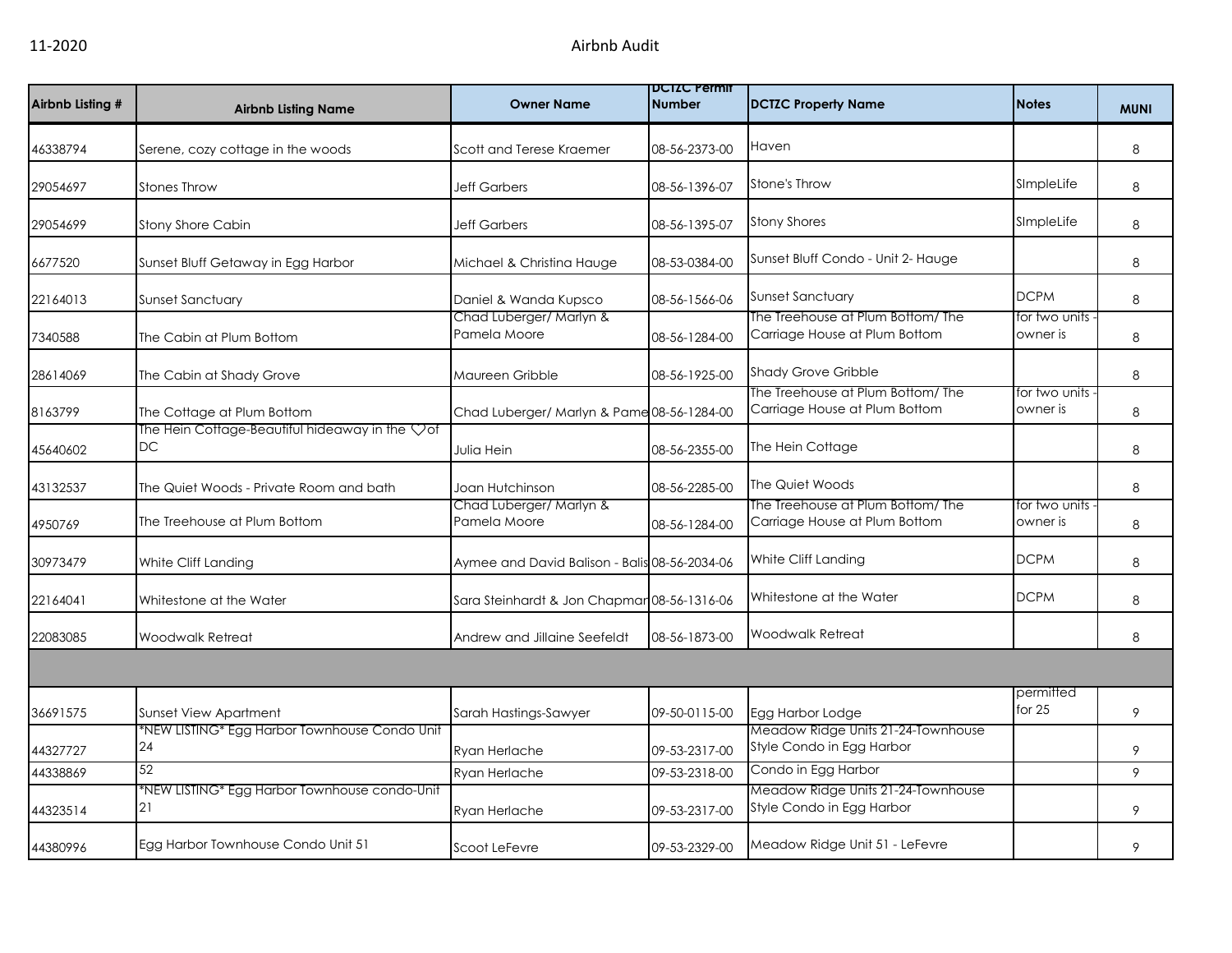| Airbnb Listing # | <b>Airbnb Listing Name</b>                                   | <b>Owner Name</b>                            | <b>DUIZU Permit</b><br><b>Number</b> | <b>DCTZC Property Name</b>                          | <b>Notes</b>         | <b>MUNI</b> |
|------------------|--------------------------------------------------------------|----------------------------------------------|--------------------------------------|-----------------------------------------------------|----------------------|-------------|
| 45527394         | <b>Entire Townhouse - Escape to Door County</b>              |                                              |                                      |                                                     |                      | 9           |
| 44942245         | Meadow Ridge Unit 50- Townhouse Style Condo in<br>Egg Harbor | Aaron Seubert                                | 09-53-2323-00                        | *NEW LISTING* Egg Harbor Townhouse<br>Condo Unit 50 |                      | 9           |
| 44032190         | New Listing! Egg Harbor Meadow Ridge Condo<br>Unit 23        | Meadow Ridge F23 LLC                         | 09-53-2322-00                        | Meadow Ridge - Meadow Ridge F23 LLC                 |                      | 9           |
| 17121280         | Awesome Sunset Condo                                         | Christine Crowley                            | 09-53-0549-16                        | Awesome Sunset Condo - Ridgewood<br>Condo 5         | Lighthouse           | 9           |
| 19113075         | Awesome Sunset Condo TOO                                     | Claire & Frank Murphy                        | 09-53-1445-16                        | Awesome Sunset Condo TOO                            | Lighthouse           | 9           |
| 9602336          | Downstown Sunset View Apartment                              | Kathy Navis                                  | 09-53-1576-00                        | <b>Sunset View Apartment</b>                        | permitted<br>for 4   | 9           |
| 11512240         | Gorgeous View ~ Walk to Town                                 | <b>Melanie and Richard Parsons</b>           | 09-53-1609-00                        | Ridgewood Bluff Condo - Parson                      |                      | 9           |
| 20770425         | Green Door Inn Unit #5                                       | Kathy Navis                                  | 09-53-1576-00                        | Sunset View Apartment                               | permitted<br>for $5$ | 9           |
| 20771252         | Green Door Inn Unit #6                                       | Kathy Navis                                  | 09-53-1576-00                        | Sunset View Apartment                               | permitted<br>for $5$ | 9           |
| 44168543         | Heart of Egg Harbor Apartment                                | Kathy Navis                                  | 09-53-1576-00                        | <b>Sunset View Apartment</b>                        | permitted<br>for $5$ | 9           |
| 25688306         | Modern, updated, Door County condo with pool!                | Michael and Georgina Styke                   | 09-53-1959-00                        | Anchorage Condo - Style                             |                      | 9           |
| 15922477         | Treehouse Appartment                                         | Kathy Navis                                  | 09-53-1576-00                        | <b>Sunset View Apartment</b>                        | permitted<br>for $5$ | 9           |
| 22846687         | <b>Bay Tree Loft</b>                                         | Jill Sommers                                 | 09-56-1839-00                        | <b>Bay Tree Loft</b>                                |                      | 9           |
| 42581351         | Carla's House Egg Harbor                                     | <b>Bob Dickson</b>                           | 09-56-1453-00                        | Falun House-Bluffside - Carla's House               |                      | 9           |
| 23769295         | Church Street House                                          | Kaaren Northrup - SWNKCN LLC 09-56-1881-16   |                                      | <b>Church Street House</b>                          | Lighthouse           | 9           |
| 43893210         | Door County Cottage Retreat, Walk to Beach &<br>Town         | Country Cottage Properties LLC 09-56-2312-00 |                                      | Door County Cottage Retreat of Egg<br>Harbor        |                      | 9           |
| 28027474         | Door County Designer Cottage, wooded yard by<br>beach        | Shawn and Sonny Hennessy                     | 09-56-2010-00                        | Cottage - Hennessy                                  |                      | 9           |
| 34708260         | Door County Retreat, Sunset Views, Egg Harbor                | Mark and Elizabeth Sternig                   | 09-56-2146-00                        | Door County Retreat-Sunset Views- Egg<br>Harbor     |                      | 9           |
| 13812976         | Egg Harbor Bluffwood House                                   | Claire & Frank Murphy                        | 09-56-1232-00                        | <b>Blluffwood House</b>                             |                      | 9           |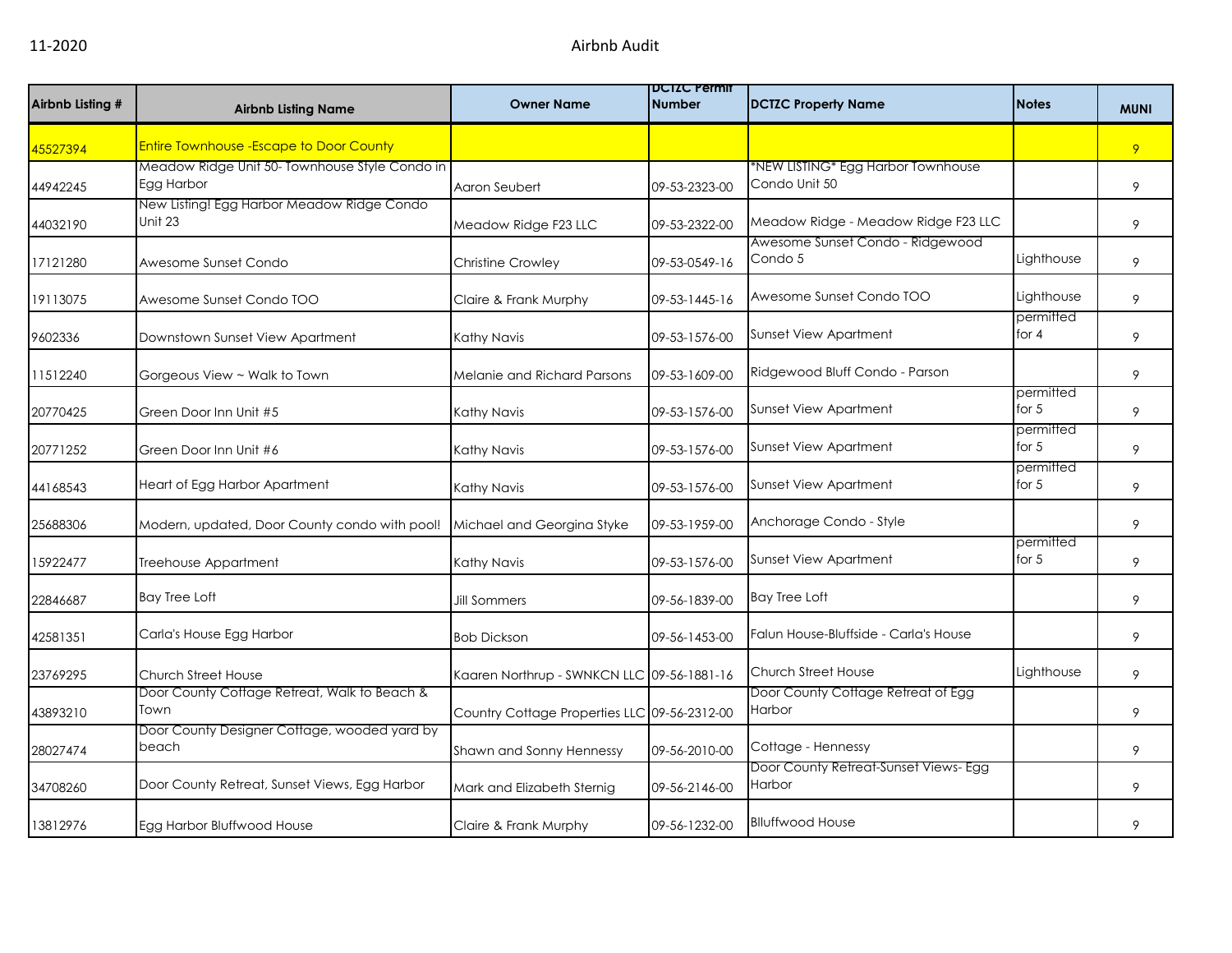| Airbnb Listing # | <b>Airbnb Listing Name</b>                            | <b>Owner Name</b>                            | <b>DCTZC Permit</b><br><b>Number</b> | <b>DCTZC Property Name</b>                  | <b>Notes</b>         | <b>MUNI</b> |
|------------------|-------------------------------------------------------|----------------------------------------------|--------------------------------------|---------------------------------------------|----------------------|-------------|
| 20360386         | Egg Harbor Hideaway                                   | RME Holdings - Robert Esposito 09-56-1780-00 |                                      | Egg Harbor Hideaway                         | permitted<br>for 2   | 9           |
| 13589290         | Egg Harbor Log Cabin                                  | Karen Berndt                                 | 09-56-1646-00                        | Egg Harbor Log Cabin                        |                      | 9           |
| 20975595         | Egg Harbor waterfront 4 bedroom ~ incredible<br>views | Mary Zeller                                  | 09-56-1882-00                        | Point Beach Home                            |                      | 9           |
| 22280403         | Lighthouse Place                                      | Frank & Claire Murphy                        | 09-56-1830-16                        | Lighthouse Place                            |                      | 9           |
| 27360482         | Modern Craftsman Home and Hideaway                    | RME Holdings - Robert Esposito 09-56-1780-00 |                                      | Egg Harbor Hideaway                         | for 2-<br>combined   | 9           |
| 22446412         | Modern Craftsman Home in Egg Harbor                   | RME Holdings - Robert Esposito 09-56-1780-00 |                                      | Egg Harbor Hideaway                         | permitted<br>for 2   | 9           |
| 22163979         | On the Water Escape                                   | Jan & Craig Bilgen                           | 09-55-0817-06                        | On the Water Escape                         | <b>DCPM</b>          | 9           |
| 525258           | Quiaint Cozy A-Frame in Door County                   | Tim & Kristin Mahoney                        | 09-56-1308-00                        | Quaint Cozy A-Frame                         |                      | 9           |
| 23697711         | Scenic Home in Egg Harbor                             | Massoud Maleki                               | 09-56-1086-06                        | Scenic Home in Egg Harbor                   | <b>DCPM</b>          | 9           |
| 31711362         | The Flats on Church Street - #101                     | Egg Bnb LLC                                  | 09-56-2071-00                        | Flats on Church Street                      | permitted<br>for 4   | 9           |
| 32686901         | The Flats on Church Street - #102                     | Egg Bnb LLC                                  | 09-56-2071-00                        | <b>Flats on Church Street</b>               | permitted<br>for 4   | 9           |
| 32687171         | The Flats on Church Street - #103                     | Egg Bnb LLC                                  | 09-56-2071-00                        | Flats on Church Street                      | permitted<br>for 4   | 9           |
| 33310719         | The Flats on Church Street - #104                     | Egg Bnb LLC                                  | 09-56-2071-00                        | Flats on Church Street                      | permitted<br>for $4$ | 9           |
| 22339056         | White Cliff Cottage                                   | Michael & Dawn McCole                        | 09-56-0894-06                        | White Cliff Cottage                         | <b>DCPM</b>          | 9           |
|                  |                                                       |                                              |                                      |                                             |                      |             |
| 31743342         | Waterfront Studio with Private Beach in Ephraim #1    | Evergreen Beachside, LLC                     | 11-50-1479-00                        | Evergreen Beachside Vacation Rentals        | permitted<br>for $4$ | 11          |
| 32305284         | Waterfront Studio with Private Beach in Ephraim #2    | Evergreen Beachside, LLC                     | 11-50-1479-00                        | Evergreen Beachside Vacation Rentals        | permitted<br>for 4   | 11          |
| 32304716         | Waterfront Studio with Private Beach in Ephraim #3    | Evergreen Beachside, LLC                     | 11-50-1479-00                        | Evergreen Beachside Vacation Rentals        | for $4$              | 11          |
| 32305079         | Waterfront Studio with Private Beach in Ephraim #4    | Evergreen Beachside, LLC                     | 11-50-1479-00                        | <b>Evergreen Beachside Vacation Rentals</b> | for $4$              | 11          |
| 43246178         | Eagle Harbor Inn                                      | Eagle Harbor Inn Group LLC                   |                                      | 11-51-1902-00 Eagle Harbor Inn              |                      | 11          |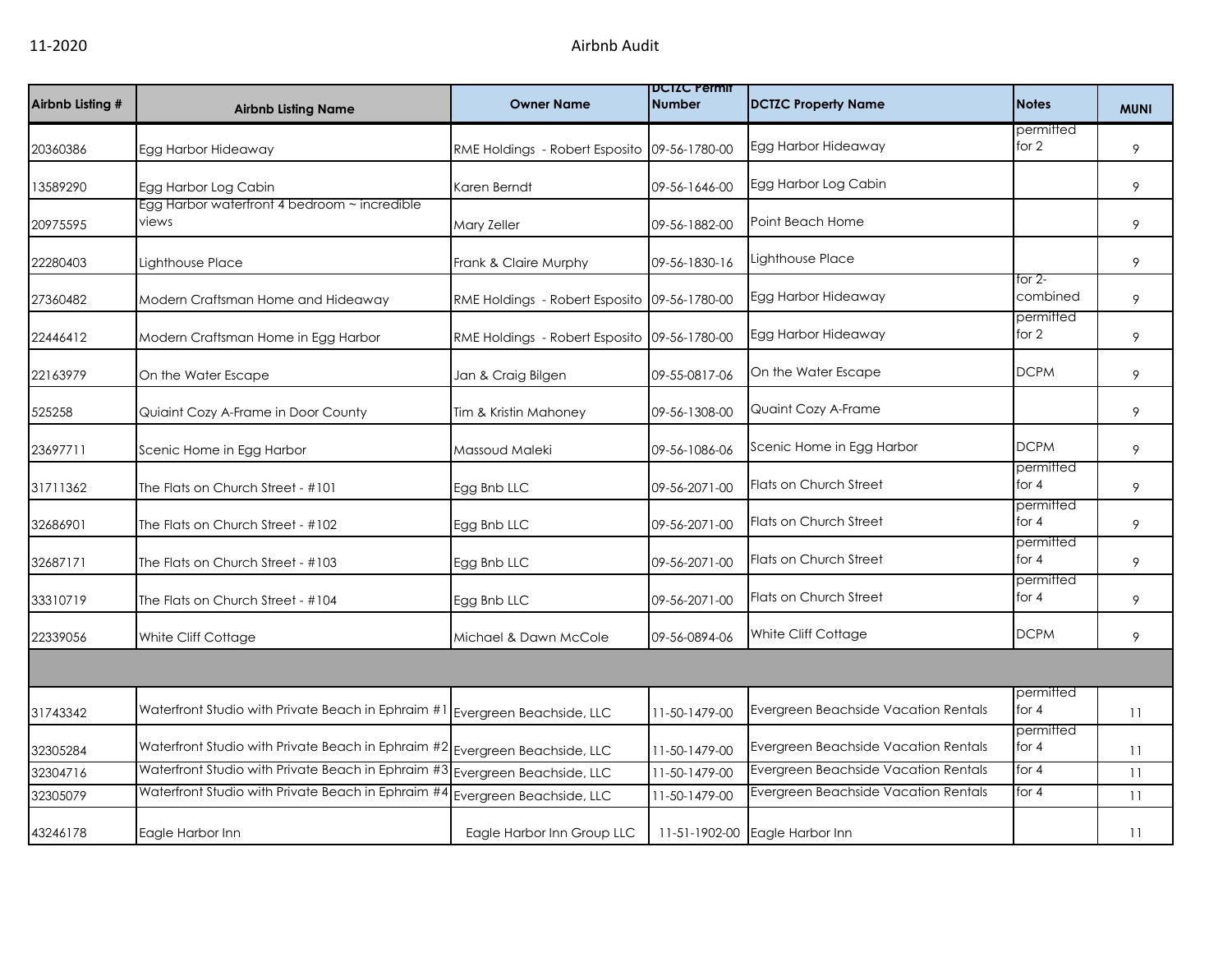| Airbnb Listing # | <b>Airbnb Listing Name</b>                                              | <b>Owner Name</b>                                | <b>DUIZU Permit</b><br><b>Number</b> | <b>DCTZC Property Name</b>        | <b>Notes</b>       | <b>MUNI</b> |
|------------------|-------------------------------------------------------------------------|--------------------------------------------------|--------------------------------------|-----------------------------------|--------------------|-------------|
| 45623420         | Ephraim Stay with a View - 2 Bedroom - Unit # 204                       | Ephraim Guest House Condo<br>Assn Inc            | 11-51-0061-00                        | <b>Ephraim Guest House</b>        |                    | 11          |
| 45623917         | Ephraim Stay with a View - 2 Bedroom - Unit # 402                       | Ephraim Guest House Condo<br>Assn Inc            | 11-51-0061-00                        | <b>Ephraim Guest House</b>        |                    | 11          |
| 45623171         | Ephraim Stay with a view - 3 Bedroom - Unit # 201                       | Ephraim Guest House Condo<br>Assn Inc            | 11-51-0061-00                        | <b>Ephraim Guest House</b>        |                    | 11          |
| 45617779         | Ephraim Stay with a View - Unit # 103                                   | Ephraim Guest House Condo<br>Assn Inc            | 11-51-0061-00                        | <b>Ephraim Guest House</b>        |                    | 11          |
| 45616865         | Ephraim Unit with a View # 102                                          | Ephraim Guest House Condo<br>Assn Inc            |                                      | 11-51-0061-00 Ephraim Guest House |                    | 11          |
| 45618489         | Outdoor Entrance   Ephraim Unit # 104                                   | Ephraim Guest House Condo<br>Assn Inc            | 11-51-0061-00                        | <b>Ephraim Guest House</b>        |                    | 11          |
| 45618790         | Outdoor Entrance   Ephraim Unit # 301                                   | Ephraim Guest House Condo<br>Assn Inc            | 11-51-0061-00                        | <b>Ephraim Guest House</b>        |                    | 11          |
| 44193811         | Bright • Updated • Clean Condo Near Water<br>Ephraim                    | Ephraim Guest House #302 LLC                     | 11-53-2332-00                        | Ephraim Guest House #302 LLC      |                    | 11          |
| 43881653         | Chic   Modern   Clean Condo Near Water  <br>Ephraim                     | Laurel Ciohon and Chris Janisse 11-53-2333-00    |                                      | Ephraim Condo #303                |                    | 11          |
| 7746988          | #1 Peninsula Park and Island View                                       | James Lindbloom                                  | 11-56-1558-00                        | Peninsula Park and Island View    | permitted<br>for 2 | 11          |
| 7833318          | #2 Peninsula Park and Island View                                       | James Lindbloom                                  | 11-56-1558-00                        | Peninsula Park and Island View    | permitted<br>for 2 | 11          |
| 42271180         | *New Listing* Adorable Pet Friendly Cottage in the<br>Heart of Ephraim! | Terry and Kim Cassidy                            | 11-56-1574-07                        | Cassidy's Cottages                | permitted<br>for 2 | 11          |
| 42268703         | *New Listing* Walk to Everything Ephraim has to<br>Offer! Pet Friendly! | Terry and Kim Cassidy                            | 11-56-1574-07                        | Cassidy's Cottages                | permitted<br>for 2 | 11          |
| 22163846         | <b>Bay View Cottage</b>                                                 | Rick Wegman                                      | 11-56-1498-06                        | <b>Bay View Cottage</b>           | <b>DCPM</b>        | 11          |
| 22163819         | <b>BD Thorp House</b>                                                   | <b>BD Thorp</b>                                  | 11-56-0809-06                        | Thorpe House, The                 | <b>DCPM</b>        | 11          |
| 31168096         | Big & Beautiful Ephraim Vacation House and<br>Gardens                   | Colin Welford                                    | 11-56-2133-00                        | <b>Green Gables</b>               |                    | 11          |
| 35809467         | Binkhaven - A Norwegian Fairytale                                       | Cathcart Holdings LLC - Elliot Tai 11-56-2028-00 |                                      | Binkhaven the Rosemailing Cottage |                    | 11          |
| 20916442         | Boutique Home in Door County w/Eagle Harbor Vie Carol S Corbett         |                                                  | 11-56-1806-00                        | Harbor View Ephraim - Corbett     |                    | 11          |
| 22163826         | Cedar Barn                                                              | Jennifer & Bjorn Larson                          | 11-56-1635-06                        | Cedar Barn Rental                 | <b>DCPM</b>        | 11          |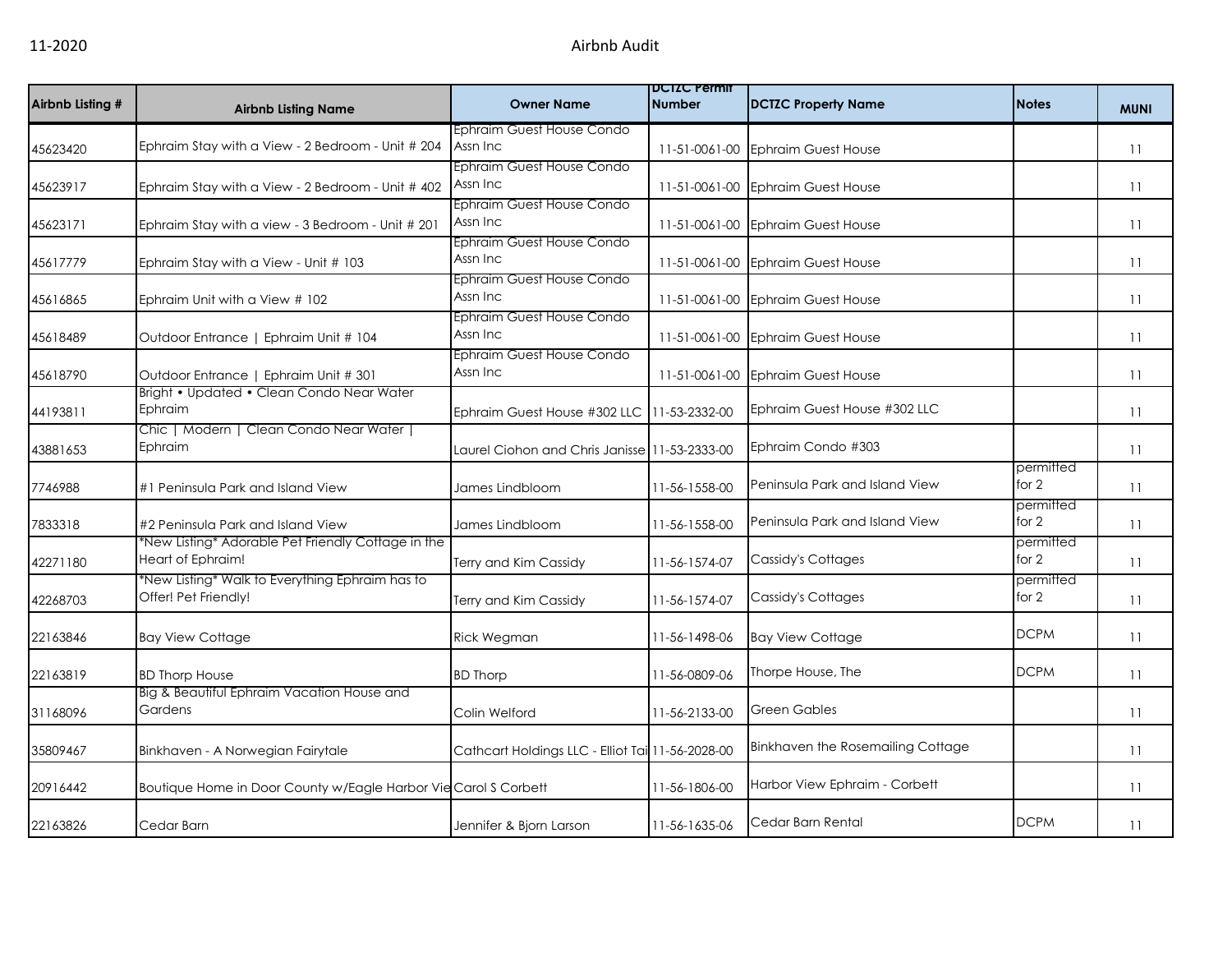| Airbnb Listing # | <b>Airbnb Listing Name</b>                                     | <b>Owner Name</b>                         | <b>DUIZU Permit</b><br><b>Number</b> | <b>DCTZC Property Name</b>               | <b>Notes</b>       | <b>MUNI</b> |
|------------------|----------------------------------------------------------------|-------------------------------------------|--------------------------------------|------------------------------------------|--------------------|-------------|
| 22337314         | Cedar Glen                                                     | John & Rachel Rothschild                  | 11-55-0758-06                        | Cedar Glen                               | <b>DCPM</b>        | 11          |
| 39965933         | Charming & Historic Cottage in Door County                     | Donna Moretti                             | 11-56-1677-00                        | Moretti - 10438 Water St - Nordic Hearth |                    | 11          |
| 36114162         | Comfy Cozy Duplex Cottage @ Ephraim Beach                      | Daryl Larson                              | 11-56-2288-00                        | <b>Ephraim Village Cottages</b>          |                    | 11          |
| 22339193         | Coral Hill Cottage                                             | Leslee and Morrie Goldman                 | 11-56-1258-06                        | Coral Hill Cottage                       | <b>DCPM</b>        | 11          |
| 22163862         | Cottage on Townline                                            | <b>Roy Elquist</b>                        | 11-56-1069-06                        | Townline                                 | <b>DCPM</b>        | 11          |
| 36116048         | Cozy Duplex Cottage @ Ephraim Beach                            | Daryl Larson                              | 11-56-2288-00                        | <b>Ephraim Village Cottages</b>          |                    | 11          |
| 27084618         | Eagle Harbor Cottage Loft                                      | Meredith (Dee) Brestin                    | 11-56-1988-00                        | Eagle Harbor Cottage Loft                |                    | 11          |
| 37902032         | Elegant Retreat in the Heart of Door County                    | Colin Welford                             | 11-56-2133-00                        | <b>Green Gables</b>                      | permitted<br>for 2 | 11          |
| 35942416         | Ephraim Beach at Bayview (Lower Unit)                          | Daryl Larson                              | 11-56-2288-00                        | Ephraim Village Cottages                 |                    | 11          |
| 35941818         | Ephraim Beach at Bayview (Upper Unit - Water Viev Daryl Larson |                                           | 11-56-2288-00                        | <b>Ephraim Village Cottages</b>          |                    | 11          |
| 40227752         | Ephraim Beach View Cottage                                     | Stuart Chomeau BTC HOLDINGS 11-56-1295-00 |                                      | <b>Beach View Cottage</b>                |                    | 11          |
| 26892652         | Ephraim Home.                                                  | David Vartanian                           | 11-56-1088-00                        | Vartanian - 3235 Holand Rd               |                    | 11          |
| 46356676         | Ephraim Stone Cottage and Cabin                                | <b>Brad Massey</b>                        |                                      | Ephraim Stone Cottage and Cabin          |                    | 11          |
| 35938228         | Family Friendly Cottage - Duplex (Right Side)                  | Daryl Larson                              | 11-56-2288-00                        | <b>Ephraim Village Cottages</b>          |                    | 11          |
| 35916033         | Family Fun Cottage - Duplex (Left Side)                        | Daryl Larson                              | 11-56-2288-00                        | <b>Ephraim Village Cottages</b>          |                    | 11          |
| 34809243         | Great Value Big Families! Luxury in Çof Door!                  | Brian & Amanda Jenkins                    | 11-56-1407-00                        | Norra Skoggen                            |                    | 11          |
| 22163884         | <b>Harbor House</b>                                            | Windsor McCutcheon                        | 11-56-1724-06                        | Harbor House on North Shore              | <b>DCPM</b>        | 11          |
| 13769377         | <b>Hollis House</b>                                            | Daniel & Lori Schwefel                    | 11-56-1659-00                        | <b>Hollis House</b>                      |                    | 11          |
| 43769613         | Home Away from Home @ Ephraim Beach                            | Daryl Larson                              | 11-56-2288-00                        | <b>Ephraim Village Cottages</b>          |                    | 11          |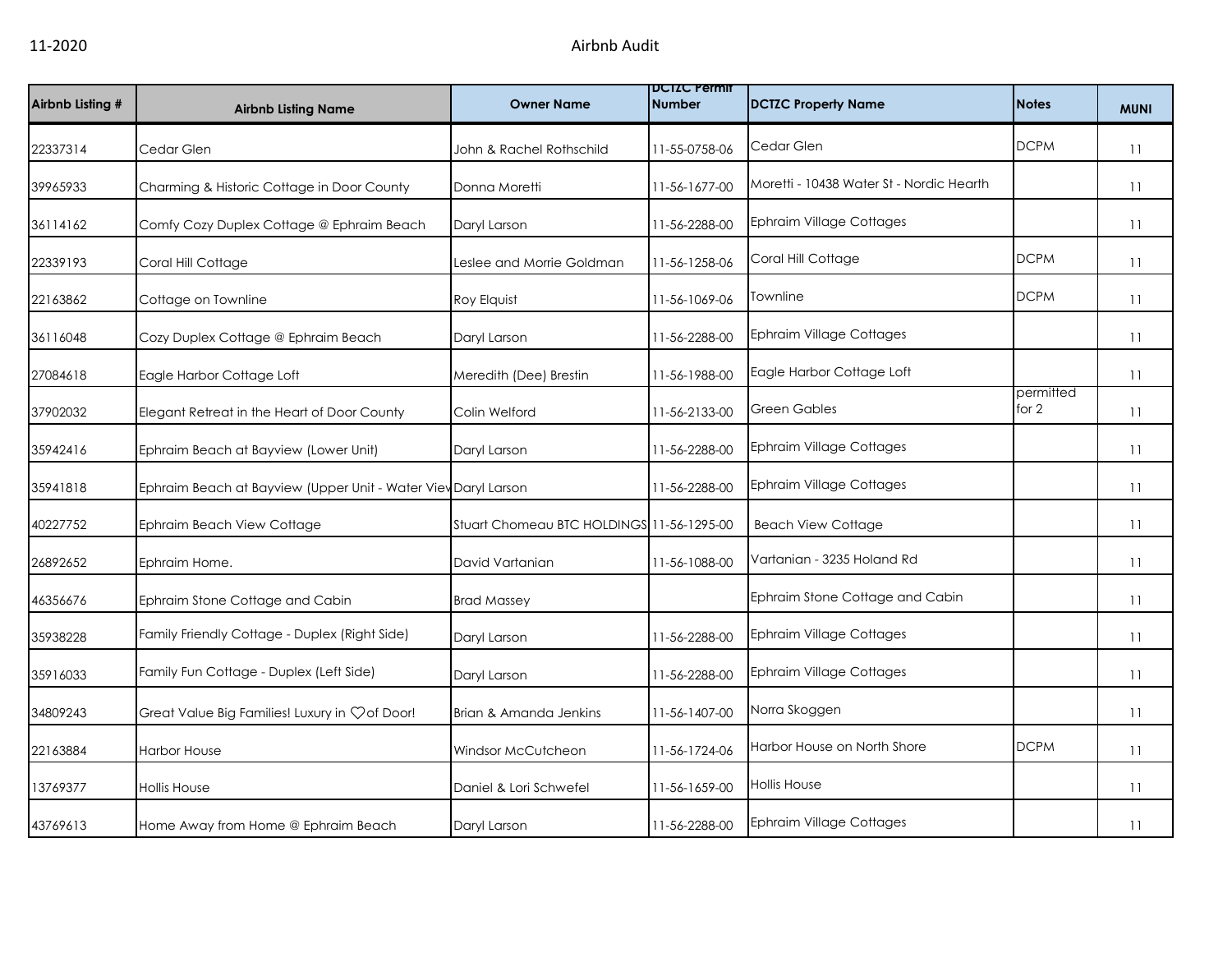| Airbnb Listing # | <b>Airbnb Listing Name</b>                                       | <b>Owner Name</b>      | <b>DCIZC rermit</b><br><b>Number</b> | <b>DCTZC Property Name</b>              | <b>Notes</b>         | <b>MUNI</b> |
|------------------|------------------------------------------------------------------|------------------------|--------------------------------------|-----------------------------------------|----------------------|-------------|
| 43939361         | Meadow View II @ Ephraim Beach                                   | Daryl Larson           | 11-56-2288-00                        | <b>Ephraim Village Cottages</b>         |                      | 11          |
| 44473578         | Meadow View III @ Ephraim Beach                                  | Daryl Larson           | 11-56-2288-00                        | <b>Ephraim Village Cottages</b>         |                      | 11          |
| 24052610         | Natures Window                                                   | <b>Bill Anderson</b>   | 11-56-1958-00                        | Natures Window                          |                      | 11          |
| 26845264         | NEW 'The Carriage House' Walk to Peninsula St<br>Park            | Deborah Eckert         | 11-55-0680-00                        | <b>Park Place Cottages</b>              | permitted<br>for $5$ | 11          |
| 26845266         | NEW! 'Butternut Cottage' in Central Door County!                 | Deborah Eckert         | 11-55-0680-00                        | <b>Park Place Cottages</b>              | permitted<br>for $5$ | 11          |
| 26845401         | NEW! 'Cherry Cottage' near Peninsula State Park!                 | Deborah Eckert         | 11-55-0680-00                        | Park Place Cottages                     | permitted<br>for $5$ | 11          |
| 26845261         | NEW! Cozy Ephraim 'Cedar Cottage' w/Private<br>Deck!             | Deborah Eckert         | 11-55-0680-00                        | <b>Park Place Cottages</b>              | permitted<br>for $5$ | 11          |
| 37971066         | NEW! Ephraim Home w/ Yard - Walk to Lake Michig Carol S Corbett  |                        | 11-56-1806-00                        | Harbor View Ephraim - Corbett           |                      | 11          |
| 26845402         | NEW! Updated Ephraim 'Pine Cottage' w/ Deck!                     | Deborah Eckert         | 11-55-0680-00                        | <b>Park Place Cottages</b>              | permitted<br>for $5$ | 11          |
| 22163987         | Park's Edge Lakeshore Home                                       | Jacob and Greta Odders | 11-56-1818-06                        | Parks Edge Lakeshore Beach House        | <b>DCPM</b>          | 11          |
| 15152902         | Peninsula Park and Island View - 3 bedroom house James Lindbloom |                        | 11-56-1558-00                        | Peninsula Park and Island View          | permitted<br>for 2   | 11          |
| 42780411         | Quaint and Sunny - Steps from Ephraim Beach                      | Daryl Larson           | 11-56-2288-00                        | <b>Ephraim Village Cottages</b>         |                      | 11          |
| 24993392         | Remodeled Ephraim cottage 500' from the water!                   | 3039 Cedar Street LLC  | 11-56-1763-00                        | Ephraim Cottage - 3039 Cedar Street LLC |                      | 11          |
| 13549163         | <b>Rustic Elegance</b>                                           | Daniel & Laurel Simons | 11-56-1656-00                        | Elegant Home in Ephraim                 |                      | 11          |
| 22750642         | Sunny Studio in Perfect Location                                 | Laurel Ciohon          | 11-56-1853-00                        | Ephraim Modern Guesthouse - Ciohon      |                      | 11          |
| 35996063         | The Cedars Near Ephraim Beach                                    | Daryl Larson           | 11-56-2288-00                        | <b>Ephraim Village Cottages</b>         |                      | 11          |
| 43449644         | Wee One Cottage Near Ephraim Beach                               | Daryl Larson           | 11-56-2288-00                        | <b>Ephraim Village Cottages</b>         |                      | 11          |
|                  |                                                                  |                        |                                      |                                         |                      |             |
| 23629319         | <b>Fish Creek Retreat</b>                                        |                        |                                      | 30+ days only                           |                      | 12          |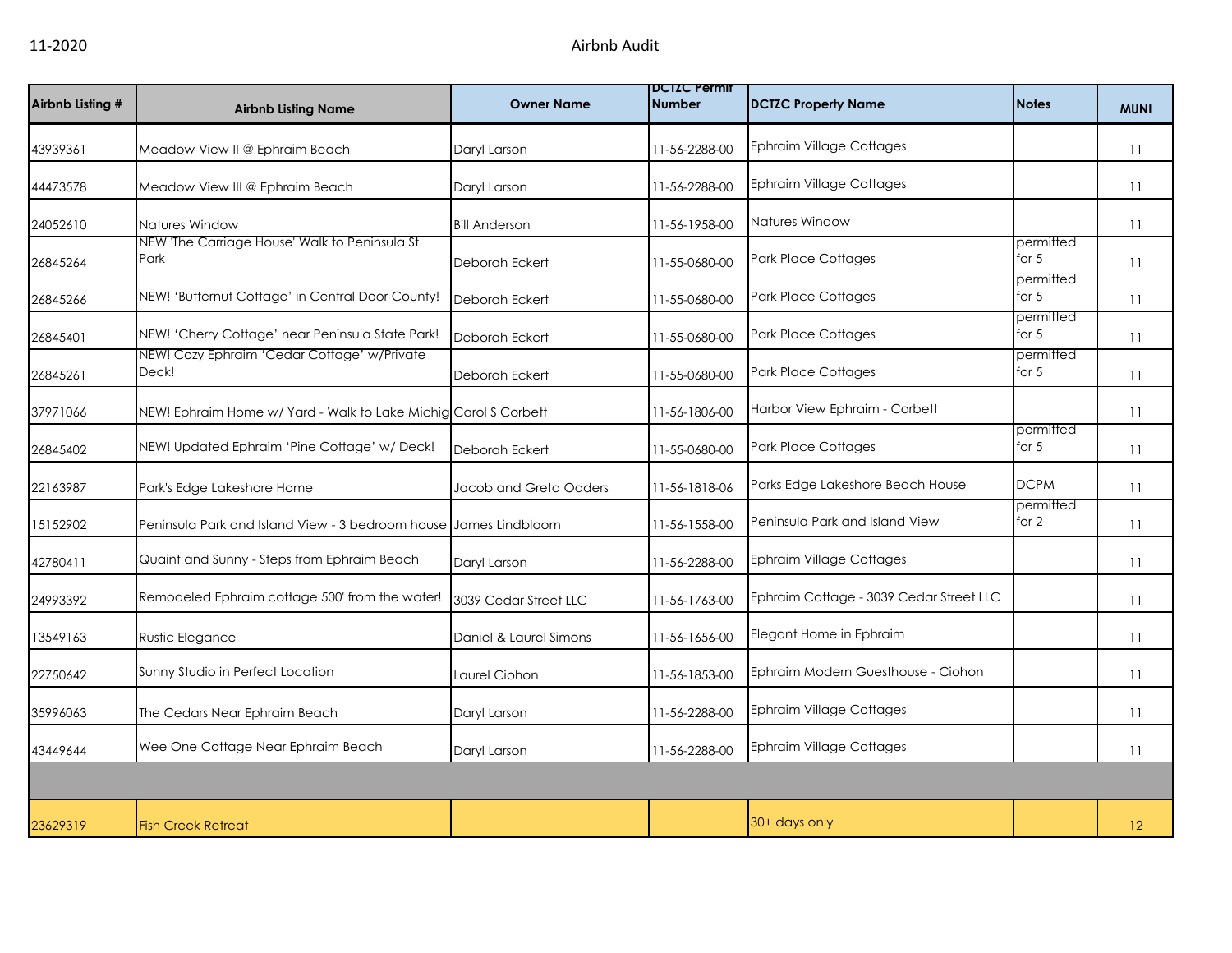| Airbnb Listing # | <b>Airbnb Listing Name</b>                            | <b>Owner Name</b>       | <b>DUIZU Permit</b><br><b>Number</b> | <b>DCTZC Property Name</b>                      | <b>Notes</b>          | <b>MUNI</b>       |
|------------------|-------------------------------------------------------|-------------------------|--------------------------------------|-------------------------------------------------|-----------------------|-------------------|
| 7213011          | <b>Tuckers Retreat</b>                                |                         |                                      | 30+ days only                                   |                       | 12 <sup>2</sup>   |
| 35609837         | Blue Jay Cottage. Fish Creek access! Downtown         | Carol Vande Walle       | 12-50-0387-00                        | Peninsula Park View                             |                       | 12                |
| 35224872         | Chestnut Cottage at Peninsula Park-View               | Carol Vande Walle       | 12-50-0387-00                        | Peninsula Park View                             |                       | 12                |
| 30904112         | Countryside Cottage 5                                 | Sandra Solomon          | 12-50-1042-00                        | Julies Park Café & Motel - Countryside<br>Motel | permitted<br>for $40$ | 12                |
| 30904456         | Countryside Cottage 6                                 | Sandra Solomon          | 12-50-1042-00                        | Julies Park Café & Motel - Countryside<br>Motel | permitted<br>for $40$ | 12                |
| 30229308         | Countryside Cottage/Duplex Unit 7                     | Sandra Solomon          | 12-50-1042-00                        | Julies Park Café & Motel - Countryside<br>Motel | permitted<br>for 40   | 12                |
| 29003329         | Countryside Cottage/Duplex- Unit 8                    | Sandra Solomon          | 12-50-1042-00                        | Julies Park Café & Motel - Countryside<br>Motel | permitted<br>for $40$ | 12                |
| 26007168         | Evergreen                                             | Carol Vande Walle       | 12-50-0387-00                        | Peninsula Park View                             |                       | 12                |
| 22015884         | Julies Park Café Suite                                | Sandra Salomon          | 12-50-1042-00                        | Julies Park Café and Motel                      |                       | 12                |
| 41451594         | Lilac Cottage at Peninsula Park-View, NEW LISTING     | Carol Vande Walle       | 12-50-0387-00                        | Peninsula Park View                             |                       | $12 \overline{ }$ |
| 35514974         | Peninsula Parkview Sunset Meadow Whirlpool<br>Cottage | Carol Vande Walle       | 12-50-0387-00                        | Peninsula Park View                             |                       | 12                |
| 35515408         | Starling Cottage. Fish Creek access! downtown         | Carol Vande Walle       | 12-50-0387-00                        | Peninsula Park View                             |                       | 12                |
| 23008138         | <b>Fish Creek Country Resort - I Bedroom Suites</b>   |                         |                                      |                                                 | Wholesaler            | 12                |
| 37886362         | Fun Family Times in the heart of Door County          |                         |                                      |                                                 | Wholesaler            | 12                |
| 23709001         | <b>Get Away at Fish Creek</b>                         |                         |                                      |                                                 | <b>Wholesaler</b>     | 12                |
| 36825938         | Double room-Ensuite-Standard-Deluxe Room 7            | <b>William Tressler</b> | 12-52-0174-00                        | Whistling Swan                                  | permitted<br>for 7    | 12                |
| 36825808         | Double room-Ensuite-Standard-Room 1                   | <b>William Tressler</b> | 12-52-0174-00                        | Whistling Swan                                  | permitted<br>for 7    | 12                |
| 36825836         | Double room-Ensuite-Standard-Room 2                   | William Tressler        | 12-52-0174-00                        | Whistling Swan                                  | permitted<br>for 7    | 12                |
| 36825887         | Double room-Ensuite-Standard-Room 4                   | William Tressler        | 12-52-0174-00                        | Whistling Swan                                  | permitted<br>for 7    | 12                |
| 36825919         | Double room-Ensuite-Standard-Room 6                   | <b>William Tressler</b> | 12-52-0174-00                        | Whistling Swan                                  | permitted<br>for 7    | $12 \overline{ }$ |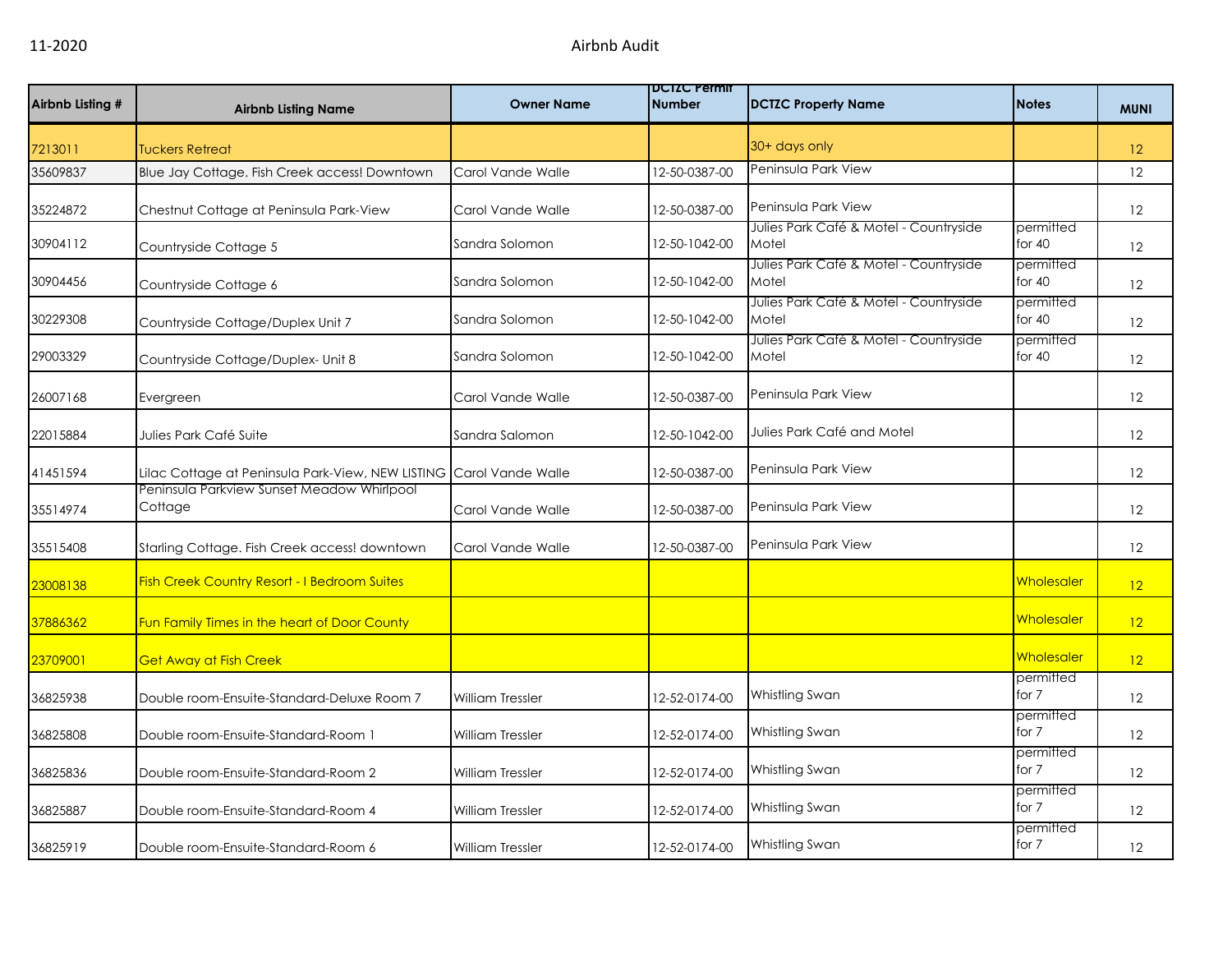| Airbnb Listing # | <b>Airbnb Listing Name</b>                                   | <b>Owner Name</b>                            | <b>DCIZC Permit</b><br><b>Number</b> | <b>DCTZC Property Name</b> | <b>Notes</b>          | <b>MUNI</b>       |
|------------------|--------------------------------------------------------------|----------------------------------------------|--------------------------------------|----------------------------|-----------------------|-------------------|
| 36825858         | Double room-Ensuite-Standard-Suite 3                         | William Tressler                             | 12-52-0174-00                        | Whistling Swan             | permitted<br>for $7$  | 12                |
| 36825902         | Double room-Ensuite-Standard-Suite 5                         | William Tressler                             | 12-52-0174-00                        | Whistling Swan             | permitted<br>for 7    | 12                |
| 29654419         | Condo in Fish Creek by Peninsula State Park (A7)             | Evergreen Hill Condo Owners As 12-53-0357-00 |                                      | Evergreen Hill             | permitted<br>for $15$ | 12                |
| 29659682         | Evergreen A3                                                 | Evergreen Hill Condo Owners As 12-53-0357-00 |                                      | Evergreen Hill             | permitted<br>for $15$ | 12                |
| 29660011         | Evergreen A8                                                 | Evergreen Hill Condo Owners As 12-53-0357-00 |                                      | Evergreen Hill             | permitted<br>for $15$ | $12 \overline{ }$ |
| 29660194         | Evergreen B!                                                 | Evergreen Hill Condo Owners As 12-53-0357-00 |                                      | Evergreen Hill             | permitted<br>for $15$ | 12                |
| 29659642         | Evergreen B3                                                 | Evergreen Hill Condo Owners As 12-53-0357-00 |                                      | Evergreen Hill             | permitted<br>for $15$ | 12                |
| 29708652         | Evergreen B4                                                 | Evergreen Hill Condo Owners As 12-53-0357-00 |                                      | Evergreen Hill             | permitted<br>for $15$ | 12                |
| 29756847         | Evergreen B5                                                 | Evergreen Hill Condo Owners As 12-53-0357-00 |                                      | Evergreen Hill             | permitted<br>for $15$ | 12                |
| 29709704         | Evergreen B6                                                 | Evergreen Hill Condo Owners As 12-53-0357-00 |                                      | Evergreen Hill             | permitted<br>for $15$ | 12                |
| 46728157         | Evergreen Hill A Condo by Peninsula State Park               | Evergreen Hill Condo Owners As 12-53-0357-00 |                                      | Evergreen Hill             | permitted<br>for $15$ | 12                |
| 46728528         | Evergreen Hill B Condo by Peninsula State Park               | Evergreen Hill Condo Owners As 12-53-0357-00 |                                      | Evergreen Hill             | permitted<br>for $15$ | 12                |
| 29002621         | Evergreen Hill Condo - B2                                    | Evergreen Hill Condo Owners As 12-53-0357-00 |                                      | Evergreen Hill             | permitted<br>for $15$ | 12                |
| 29513817         | Evergreen Hill Condo A2 - By Peninsula State Park            | Evergreen Hill Condo Owners As 12-53-0357-00 |                                      | Evergreen Hill             | permitted<br>for $15$ | 12                |
| 29513197         | Evergreen Hill Condo A4 - by Peninsula State Park            | Evergreen Hill Condo Owners As 12-53-0357-00 |                                      | Evergreen Hill             | permitted<br>for $15$ | 12                |
| 29654280         | Evergreen Hill Condo-A5                                      | Evergreen Hill Condo Owners As 12-53-0357-00 |                                      | Evergreen Hill             | permitted<br>for $15$ | 12                |
| 29513544         | Evergreen Hill Condo B7 - By Peninsula State Park            | Evergreen Hill Condo Owners As 12-53-0357-00 |                                      | Evergreen Hill             | permitted<br>for $15$ | $12 \overline{ }$ |
| 31457675         | Stay by Peninsula State Park, Condo A6                       | Evergreen Hill Condo Owners As 12-53-0357-00 |                                      | Evergreen Hill             | permitted<br>for $15$ | 12                |
|                  | 4+A256:126602239 Brook Point #4, in the heart of Fish Creek! | SMC Door County, LLC-Stuart Ch 12-53-0626-00 |                                      | Brookpoint #4              | Douglas               | 12 <sup>°</sup>   |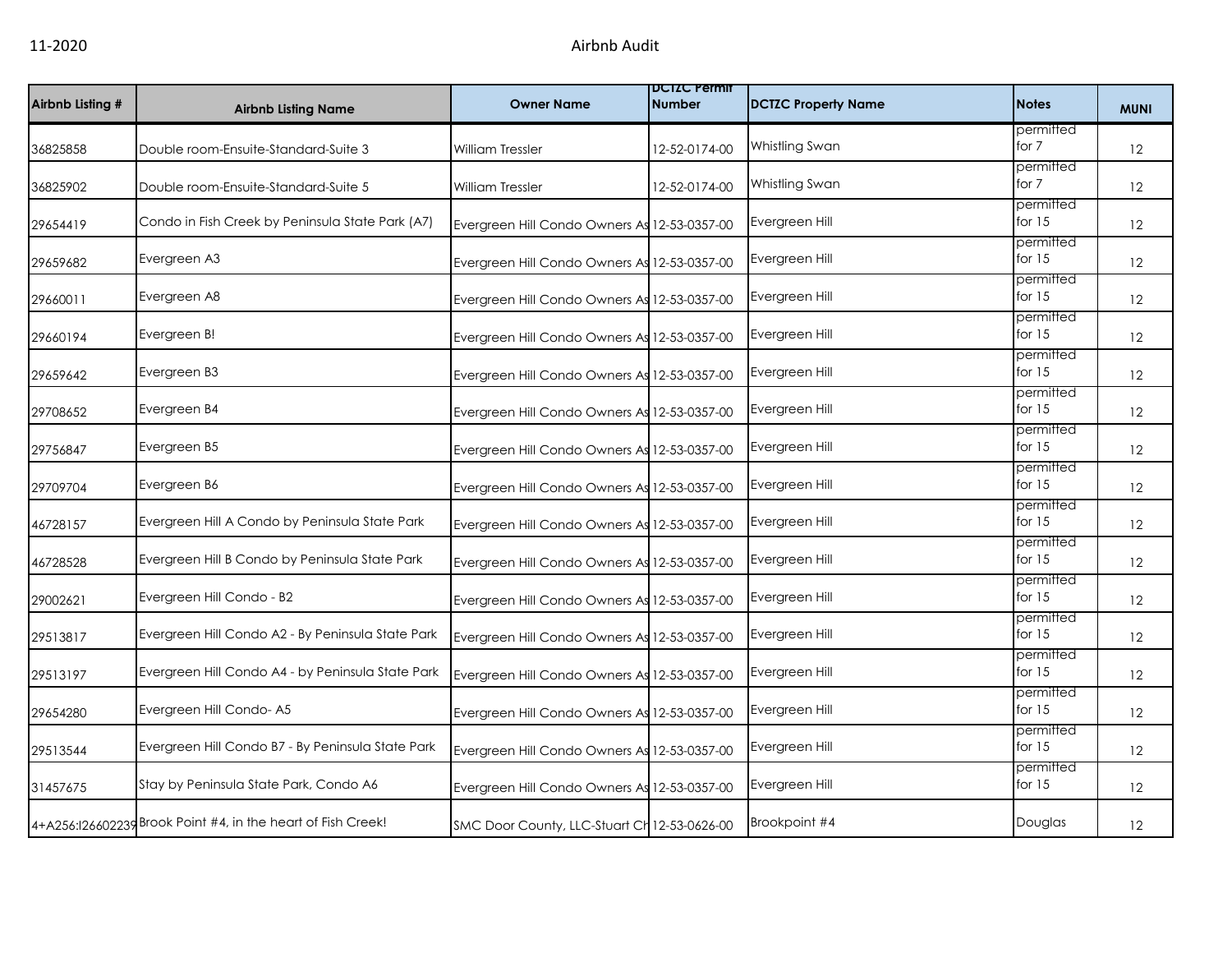| Airbnb Listing # | <b>Airbnb Listing Name</b>                            | <b>Owner Name</b>                             | <b>DUIZU Permit</b><br><b>Number</b> | <b>DCTZC Property Name</b>                      | <b>Notes</b> | <b>MUNI</b>       |
|------------------|-------------------------------------------------------|-----------------------------------------------|--------------------------------------|-------------------------------------------------|--------------|-------------------|
| 15634038         | Brookpoint Condo 2 BR, 2 BA                           | Karen Berndt                                  | 12-53-1681-00                        | Brook Point Condo #5- Berndt                    |              | 12                |
| 22268447         | Downtown Fish Creek with a View                       | <b>Stacey Berndt</b>                          | 12-53-1855-00                        | Downtown Fish Creek with a View - Berndt        |              | 12                |
| 24189891         | Elegant Creekside Cottage (on Fish Creek)             | Patricia Culliton                             | 12-53-1890-00                        | Creekside Cottage                               |              | 12                |
| 20308419         | Luxury tri-Level Condo Downtown Fish Creek            | Jonathan Glapa                                | 12-53-1791-00                        | Luxury Tri-Level Fish Creek - Glapa             |              | 12                |
| 5278540          | Irish Hospitality in Fish Creek WI                    | Megan O'Meara                                 | 12-54-0685-00                        | O'Meara's Cottage Loft                          |              | $12 \overline{ }$ |
| 23398401         | A Retreat Art Gallery Stay in Door County             | <b>Wendy Carpenter</b>                        | 12-56-1975-00                        | A Retreat Art Gallery Stay in Door County       |              | 12                |
| 44135893         | Apple Orchard House                                   | David Thorp                                   | 12-56-2295-06                        | Apple Orchard House                             | <b>DCPM</b>  | 12                |
| 32206576         | Artist's Retreat Luxury Home in Charming setting      | Paul and Katherine Munck                      | 12-56-1519-02                        | An Artists Retreat                              | lundquist    | 12                |
| 26019754         | <b>Birch Bluff</b>                                    | Eleanor J Warntjes                            | 12-56-1845-02                        | <b>Birch Bluff</b>                              | lundquist    | 12                |
| 38599705         | Carraig Dale Cottage - A Peaceful Oasis               | Carraig Cottages                              | 12-56-1276-09                        | Carraig Dale                                    | carraig      | 12                |
| 38600512         | Carraig Nua House- A luxurious Door County<br>Retreat | Carraig Cottages                              | 12-56-1277-09                        | Carraig Nua                                     | carraig      | 12                |
| 1894636          | Cedar Creek Lodge II                                  | Michael Servais                               | 12-56-1357-00                        | Cedar Creek Lodge #2                            |              | 12                |
| 13496429         | Cedarwood Vacation Home                               | Jay and Carla Marr                            | 12-55-0778-00                        | Cedarwood Marr                                  |              | 12                |
| 35918147         | Cottage in the Creek- Centrally Located DoCo<br>Oasis | Irish Stories LLC                             | 12-56-2077-00                        | Centrally Located Fish Creek Cottage            |              | 12                |
| 16497330         | COZY DC HOME RETREAT IN FISH CREEK, WI                | Steven Pachonphai                             | 12-56-1692-00                        | DC HOME Pachonphai                              |              | 12                |
| 35616070         | Cuckoo's Nest: Solitude & Nature Near Everything      | Cuckoo's Nest LLC                             | 12-56-2167-00                        | Cuckoo's Nest                                   |              | 12                |
| 26021111         | Daisy Patch Retreat                                   | Tierney Home Rental LLC - Cath: 12-56-1798-02 |                                      | Tierney Home                                    | lundquist    | 12                |
| 30762173         | Downtown Fish Creek "Night Cap" Studio<br>Apartment   | <b>Bonnie Spielman</b>                        | 12-56-2335-00                        | Night Cap Studio Loft in Downtown Fish<br>Creek |              | 12                |
| 22163833         | Eagle Harbor View                                     | Nancy Claypool                                | 12-56-1570-06                        | Eagle Harbor View                               | <b>DCPM</b>  | 12                |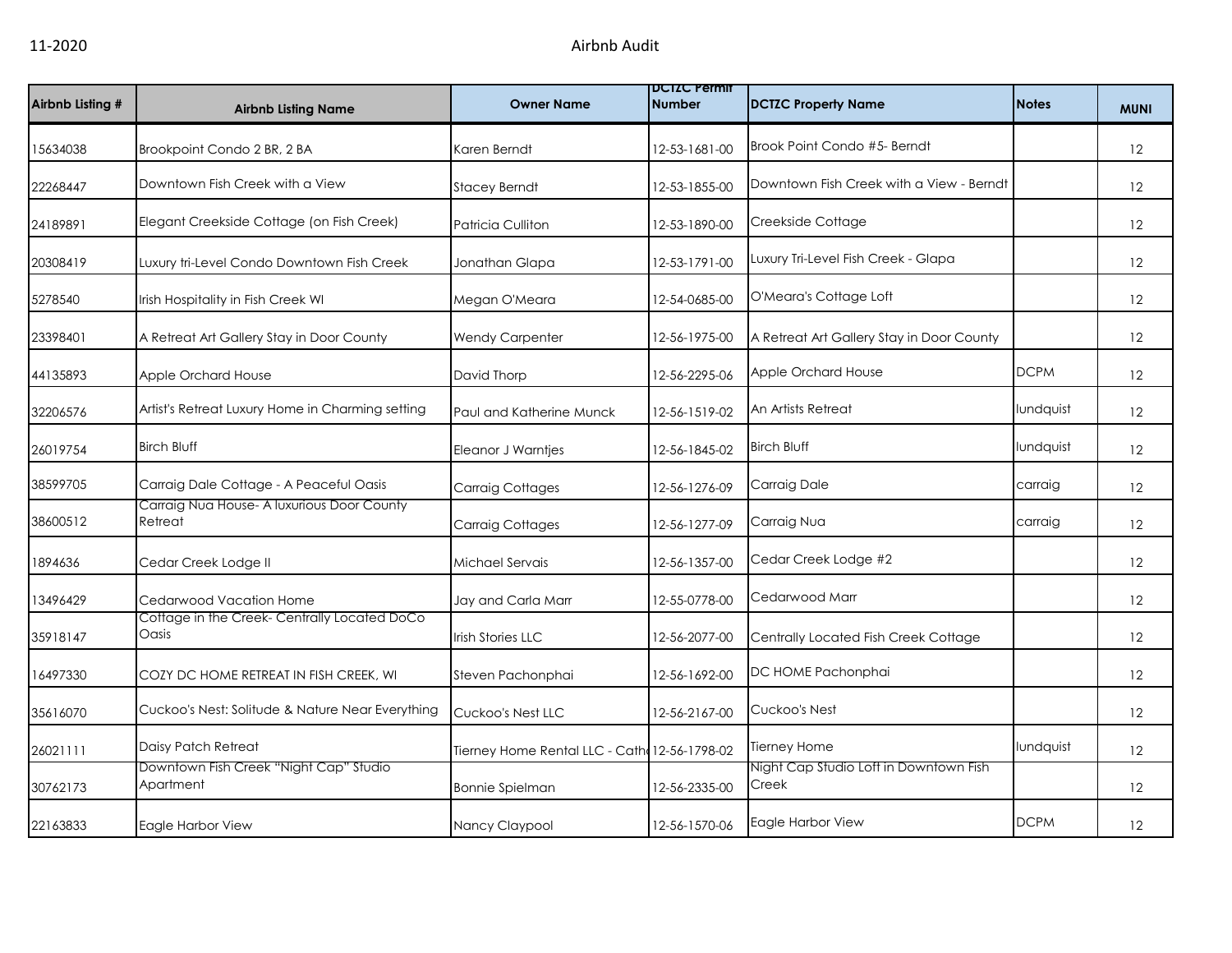| Airbnb Listing # | <b>Airbnb Listing Name</b>                                         | <b>Owner Name</b>                             | <b>DCIZC Permit</b><br><b>Number</b> | <b>DCTZC Property Name</b>                                 | <b>Notes</b> | <b>MUNI</b>       |
|------------------|--------------------------------------------------------------------|-----------------------------------------------|--------------------------------------|------------------------------------------------------------|--------------|-------------------|
| 18941540         | Ellmann House                                                      | Steve Ellmann                                 | 12-56-0369-00                        | Ellman House                                               |              | 12                |
| 36517340         | <b>Field House</b>                                                 | Michael & Jaye Meyer                          | 12-56-1282-02                        | A Field House                                              | lundquist    | 12                |
| 36177607         | <b>Fish Creek Beach House</b>                                      | Wickman LLC                                   | 12-56-2142-06                        | <b>Fish Creek Beach House</b>                              | <b>DCPM</b>  | 12                |
| 36178650         | <b>Fish Creek Road House</b>                                       | Wickman LLC                                   | 12-56-2141-06                        | Road House, The - 4086 Main St                             | <b>DCPM</b>  | 12                |
| 12964179         | Fish Creek, WI: Sweet log cabin & meditation paths Robin Bienemann |                                               | 12-56-1665-00                        | Sweet Log Cabin Bienneman                                  |              | $12 \overline{ }$ |
| 31948544         | Foxlea Guest House in Fish Creek                                   | <b>Rymar Properties LLC</b>                   | 12-56-2055-00                        | Foxlea Farms                                               |              | 12                |
| 28693376         | Garden House                                                       | Marise Redman                                 | 12-56-2065-00                        | Garden House - 9130 STH 42- Redmann                        |              | 12                |
| 22163877         | <b>Gibraltar House</b>                                             | Paul & Amy Devine                             | 12-56-1439-06                        | Gibraltar House                                            | <b>DCPM</b>  | 12                |
| 42094787         | Historic Cabin on the Green Bay Shoreline                          | Door County Retreats LLC - Pegg 12-56-2251-00 |                                      | Door County Retreats LLC - Reineck                         |              | 12                |
| 26989763         | <b>Homestead Park House</b>                                        | <b>PDW Rentals LLC</b>                        | 12-56-1801-00                        | <b>Park House</b>                                          |              | 12                |
| 35875588         | House on the Hill                                                  | <b>Brett Lecy</b>                             | 12-56-2147-06                        | Fish Creek Central Home                                    | <b>DCPM</b>  | 12                |
| 34395537         | Kaye's Hideaway                                                    | Kaye's Hideaway                               | 12-56-2054-00                        | Paul Kaye                                                  |              | 12                |
| 10015145         | Lawler Guest House - Blue                                          | Greg and Dan Lawler                           | 12-56-1573-00                        | Lawler Guest House Blue                                    |              | 12                |
| 38405636         | Lawler Guest House - Green                                         | Greg and Dan Lawler                           | 12-56-2218-00                        | Lawler Guest House Green                                   |              | 12                |
| 22339034         | Log Retreat at Fish Creek                                          | William Anderson                              | 12-56-1225-06                        | Log Retreat at Fish Creek                                  | <b>DCPM</b>  | $12 \overline{ }$ |
| 28431338         | Maple Grove Cottage                                                | Maple Grove Cottage LLC                       | 12-56-1330-00                        | Maple Grove Cottage                                        |              | 12                |
| 28127081         | Maple Grove Landing (Brand New Rental)                             | <b>Rick and Rachel Chomeau</b>                | 12-56-2003-00                        | Maple Grove Landing Chomeau                                |              | 12                |
| 36606925         | Modern Hygge Farmhouse - Baileys Harbor/Fish Creshelly Sprinkman   |                                               | 12-56-2217-00                        | Modern Farmhouse - Sprinkman                               |              | 12                |
| 26845405         | NEW Family-Friendly Fish Creek 'Cape House'<br>w/Yard              | Deborah, Carl & Joan Eckert                   | 12-56-0679-00                        | Eckert Vacation Home - Cape Cod House<br><b>Fish Creek</b> |              | $12 \overline{ }$ |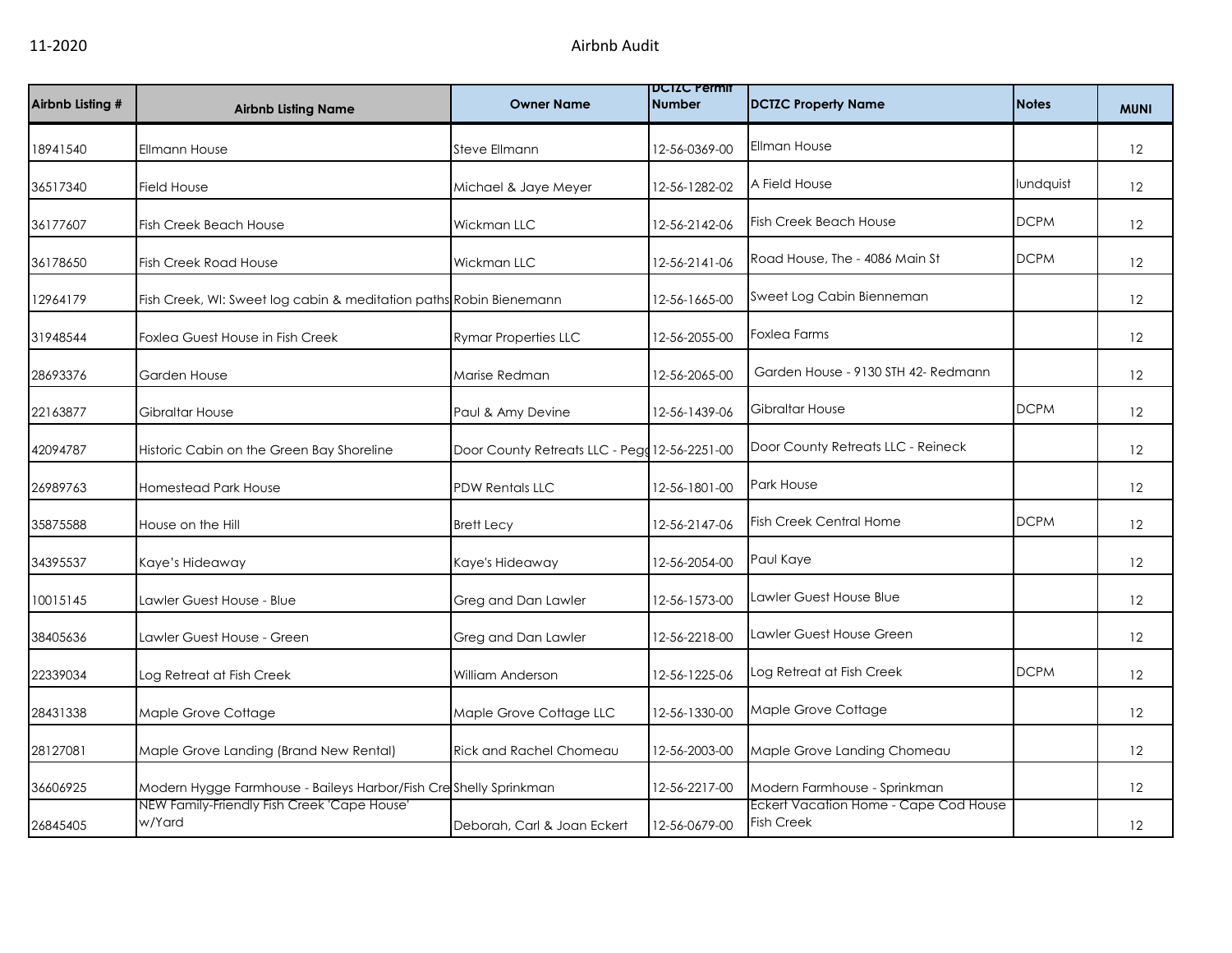| Airbnb Listing # | <b>Airbnb Listing Name</b>                                   | <b>Owner Name</b>                            | <b>DCIZC Permit</b><br><b>Number</b> | <b>DCTZC Property Name</b>                        | <b>Notes</b>       | <b>MUNI</b> |
|------------------|--------------------------------------------------------------|----------------------------------------------|--------------------------------------|---------------------------------------------------|--------------------|-------------|
|                  | NEW LISTING! Charming Stone Cottage in Fish                  |                                              |                                      |                                                   |                    |             |
| 41931234         | Creek!                                                       | Ryan and Karilyn Dayton                      | 12-56-1743-07                        | Manistique Stone Cottage                          | SImpleLife         | 12          |
|                  | Newly renovated farmhouse in Fish Creek on 25                |                                              |                                      |                                                   |                    |             |
| 32662963         | acre                                                         | JJ JETS LLC                                  | 12-56-2078-00                        | Tirangle Farmhouse                                |                    | 12          |
| 41822428         | Nicely located Ranch Home Near Fish Creek-<br>4BD/2BA        | Klems Investment Properties LLC              | 12-56-2027-00                        | Klems Investments - Klimczyk 8580 STH 42          |                    | 12          |
| 34178567         | Perfect for weekend getaways and family<br>reunions          | Ken Riche                                    | 12-56-1241-00                        | Riche - 9419 Tree Top                             |                    | 12          |
| 31150450         | Private Fish Creek cottage in the woods.                     | Steven and Lana Amenda                       | 12-56-2091-00                        | Private Fish Creek Cottage - Amenda               |                    | 12          |
| 5123586          | Relax & Refocus at Hesed House                               | Rebecca and Richard Van Sistin 12-56-2038-00 |                                      | <b>Hesed House</b>                                |                    | 12          |
| 41157083         | Tall Pine Retreat - Fish Creek, WI                           | <b>Walt Teichen</b>                          | 12-56-2247-00                        | <b>Tall Pines</b>                                 |                    | 12          |
| 42637597         | The Fish Creek House                                         | Michael & Diane Cotter                       | 12-56-1410-00                        | Birch Grove II - Unit #1                          |                    | 12          |
| 44959844         | The Glass House on Birch Bluff                               | Katherine D Blair                            | 12-56-2334-00                        | Birch Bluff Retreat - Blair - 9695 Maple<br>Grove |                    | 12          |
| 23233934         | The House on High Rock Creek                                 | Karen L Wagner Trust & Andrew                | 12-56-1938-00                        | House on High Rock Creek                          |                    | 12          |
|                  |                                                              |                                              |                                      |                                                   |                    |             |
| 26231098         | Forest hideaway Home                                         | <b>Ransom Flanders</b>                       | 14-56-1961-00                        | Forestville Hideaway Home                         |                    | 14          |
|                  |                                                              |                                              |                                      |                                                   |                    |             |
| 40701347         | ☆Modern Waterfront Lake Cabin in Door County (Jeremy Jeffrey |                                              | 15-56-2215-00                        | The Bay on Clark Lake                             |                    | 15          |
| 19709930         | Beach House Whispering Pines Door Co, lake view              | <b>Beth Ann Meyer</b>                        | 15-56-1793-00                        | <b>Whispering Pines</b>                           | for $2$            | 15          |
| 19706345         | Beach House Whispering Pines, Door Co, forest<br>view        | <b>Beth Ann Meyer</b>                        | 15-56-1793-00                        | <b>Whispering Pines</b>                           | permitted<br>for 2 | 15          |
| 27421061         | Beautiful Waterfront Cottage on Clark Lake                   | Kari and Scott Hunt                          | 15-56-1998-00                        | Beautiful Waterfront Cottage on Clark<br>Lake     |                    | 15          |
| 25625710         | Beechwood Lodge                                              | Jessica Porter                               | 15-56-1956-00                        | Beechwood Lodge Porter                            |                    | 15          |
| 45113900         | Brand new guest home in the heart of Jacksonport             | Alicia Wang and Ryan Heise                   | 15-56-2346-00                        | Inn Between Ferns                                 |                    | 15          |
| 11659022         | Classic Farm House in Egg Harbor (upper unit)                | <b>Tim Raduenz</b>                           | 15-56-1601-00                        | Raduenz 6551 CTH T                                |                    | 15          |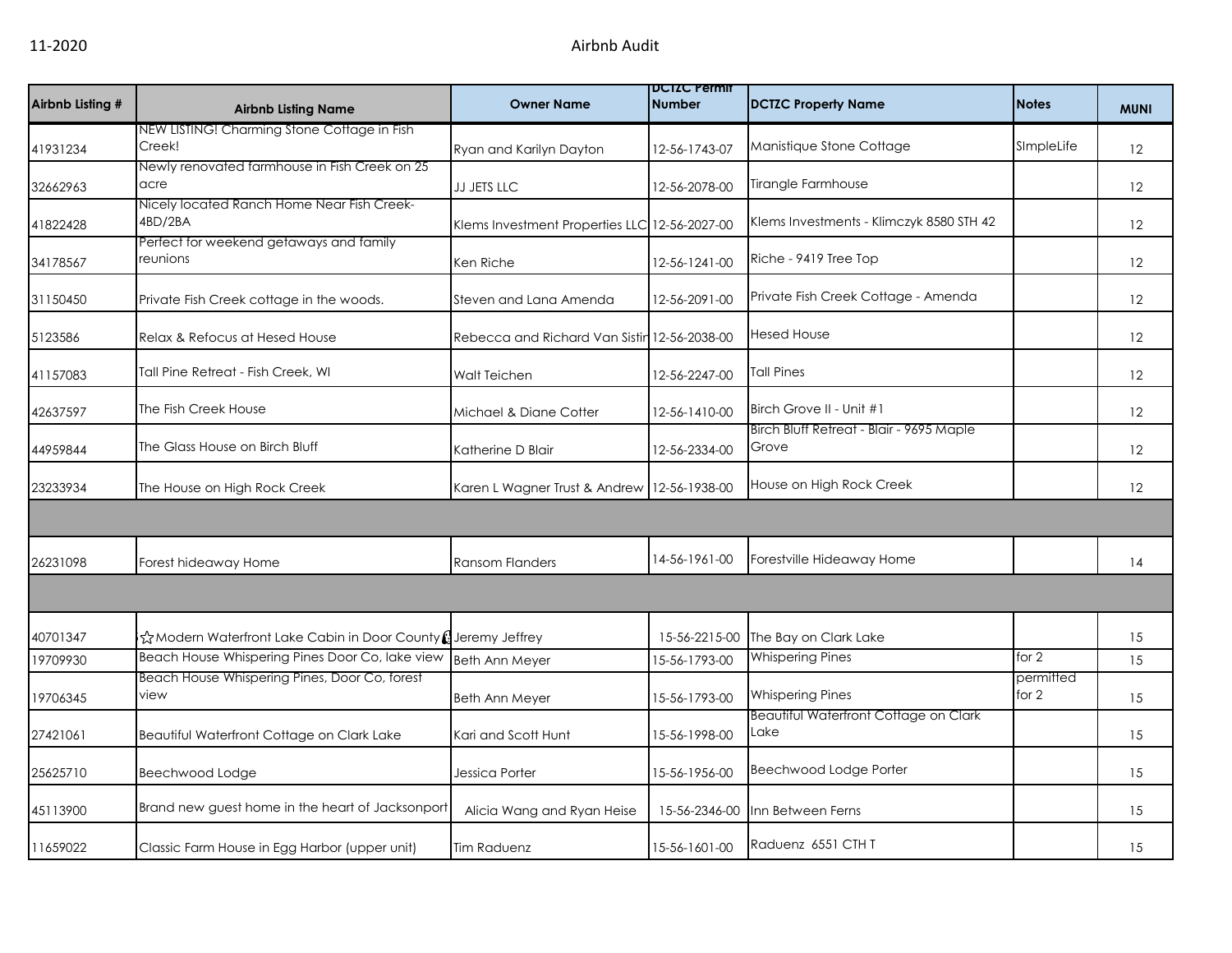| Airbnb Listing # | <b>Airbnb Listing Name</b>                                        | <b>Owner Name</b>                            | <b>DCIZC Permit</b><br><b>Number</b> | <b>DCTZC Property Name</b>                                | <b>Notes</b>          | <b>MUNI</b> |
|------------------|-------------------------------------------------------------------|----------------------------------------------|--------------------------------------|-----------------------------------------------------------|-----------------------|-------------|
| 40470866         | Cozy Log Cabin on 4 Acres                                         | Christine Skogg                              | 15-56-2237-00                        | Recently Renovated Cozy Log Cabin on 4<br>Acres           |                       | 15          |
| 14400793         | Door County Lakeside Retreat                                      | Janet Slater                                 | 15-56-1085-00                        | Lakeside Paradise Slater                                  |                       | 15          |
| 25284585         | Jacksonport Home                                                  | <b>Robert Geitner</b>                        | 15-56-1944-00                        | Jacksonport Home Geitner                                  |                       | 15          |
| 22163921         | Kangaroo South Shore                                              | Michael K & Mary Lou H Sercher 15-56-1157-06 |                                      | Kangaroo South Shore                                      | <b>DCPM</b>           | 15          |
| 34023502         | Logan Creek Cottage                                               | <b>Robert Geitner</b>                        | 15-56-2105-00                        | Logan Creek Cottage                                       |                       | 15          |
| 29701170         | NEW! Door County Lake Cabin on Private<br>Peninsula               | Jeremy and Caitlyn Jeffery                   | 15-56-2060-00                        | The Point on Clark Lake                                   |                       | 15          |
| 22164036         | Vans Log Home                                                     | Robert & Marilyn Van Lieshout                | 15-56-0308-06                        | Vans Log Home                                             | <b>DCPM</b>           | 15          |
|                  |                                                                   |                                              |                                      |                                                           |                       |             |
| 43927524         | Beautifully remodeled unit with king bed and<br>waterfront access | Jon Hanson                                   | 27-51-0807-00                        | <b>Beach Harbor Resort</b>                                | beach<br>harbor + 1   | 27          |
| 28561474         | Deluxe Apartment with Whirlpool *Stay & Play in<br>Sturgeon Bay*  | Jon Hanson                                   | 27-51-0807-00                        | <b>Beach Harbor Resort</b>                                | beach<br>harbor + 1   | 27          |
| 43927523         | Deluxe Lower Apartment                                            | Jon Hanson                                   | 27-51-0807-00                        | <b>Beach Harbor Resort</b>                                | beach                 | 27          |
| 45362398         | Double Room with Private Bathroom and beach<br>access             | Jon Hanson                                   | 27-51-0807-00                        | <b>Beach Harbor Resort</b>                                | beach<br>harbor + 1   | 27          |
| 33826439         | Studio Cottage with beach accesss                                 | Jon Hanson                                   | 27-51-0807-00                        | <b>Beach Harbor Resort</b>                                | beach<br>$harbor + 1$ | 27          |
| 33284391         | Waterfront Beach House Cottage                                    | Jon Hanson                                   | 27-51-0807-00                        | <b>Beach Harbor Resort</b>                                | beach<br>$harbor + 1$ | 27          |
| 19736390         | Cliffdwellers Resort Studio Cottage                               | Laurence McDermott                           | 27-53-2168-00                        | Cliffdwellers Resort Studio Cottage -<br><b>McDermott</b> |                       | 27          |
| 44089140         | "Adventure Cottage" on Sand Bay Point, Door<br>County             | Anthony Goebel                               | 27-56-2327-00                        | Adventure Cottages LLC                                    |                       | 27          |
| 45691544         | Cedar Cove Cottage on Rileys Bay.                                 | John McComb                                  | 27-56-1598-00                        | McComb's= 4143 Snake Island Road                          |                       | 27          |
| 24010019         | Door County Cabin next to working lighthouse                      | Bay Area Property Managemen 27-56-1900-00    |                                      | Door County Cabin next to Lighthouse                      |                       | 27          |
| 9953250          | Door County Country Home                                          | <b>Terry Kinney</b>                          | 27-55-0737-00                        | Door County Country Home                                  |                       | 27          |
| 185416           | Door County Waterfront Cottage                                    | Lane Kendig and Elaine Carmic 27-56-1156-00  |                                      | Kendig Snake Island                                       |                       | 27          |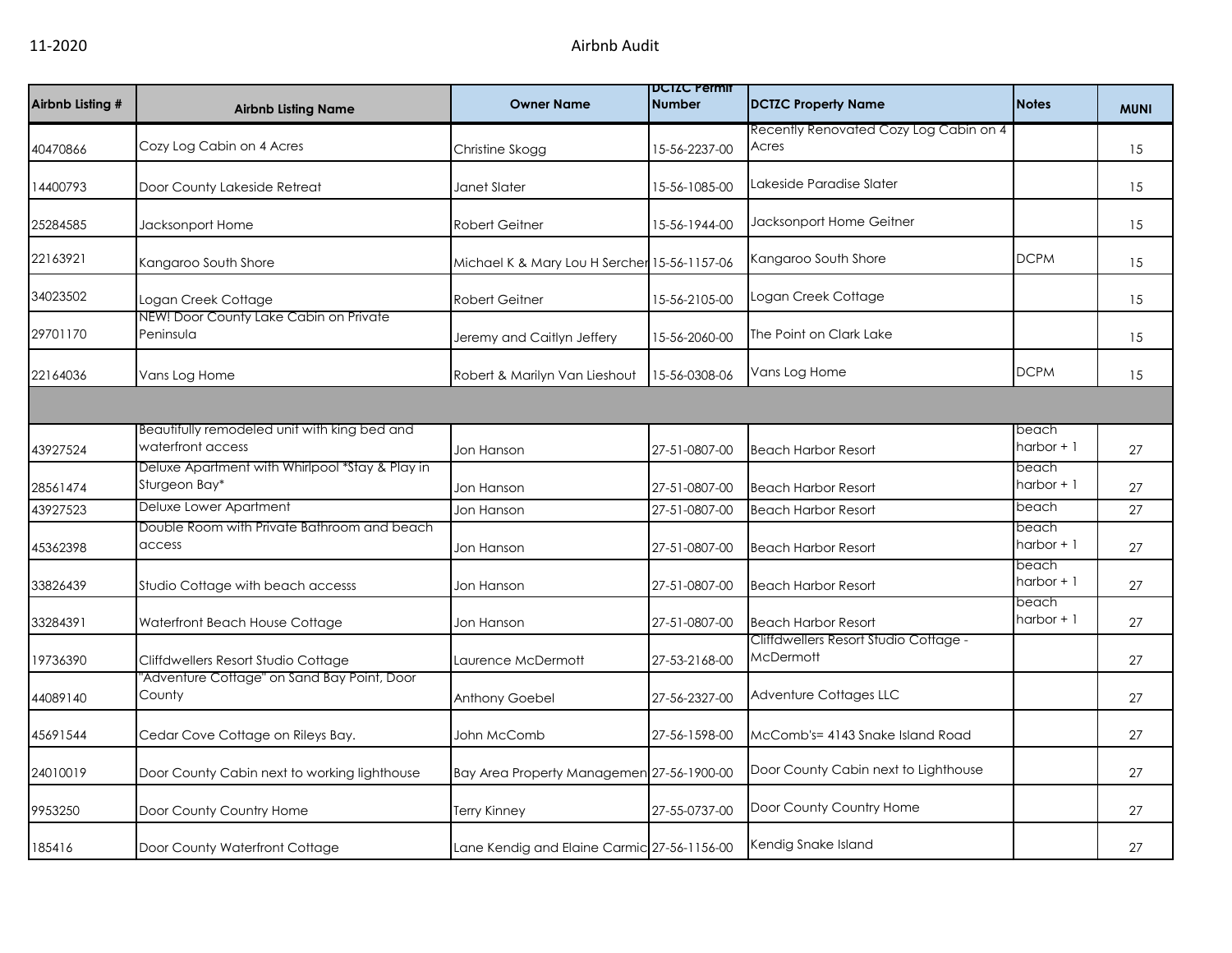|                  |                                                                         |                                                  | <b>DUIZU Permit</b> |                                                                              |              |             |
|------------------|-------------------------------------------------------------------------|--------------------------------------------------|---------------------|------------------------------------------------------------------------------|--------------|-------------|
| Airbnb Listing # | <b>Airbnb Listing Name</b>                                              | <b>Owner Name</b>                                | <b>Number</b>       | <b>DCTZC Property Name</b>                                                   | <b>Notes</b> | <b>MUNI</b> |
| 26157331         | <b>English Bluebell Cottage</b>                                         | Reginald Peter Jackson                           | 27-56-1955-00       | English Blubell Cottage                                                      |              | 27          |
| 44645989         | Home on the Bay in the Quiet of Southern Door                           | Marilyn Nelson Family Trust -<br>Diana Haberkamp | 27-56-2265-00       | Lynn and Ron's                                                               |              | 27          |
| 35999204         | Log Cabin House on the Water (Waterfront)                               | <b>Rachel Messner</b>                            | 27-56-2184-00       | Log Cabin House on the Water                                                 |              | 27          |
| 23881936         | <b>Meredith House</b>                                                   | Steven C Sullivan                                | 27-55-0471-17       | <b>Meredith House</b>                                                        | restassure   | 27          |
| 25447356         | Nasewaupee Trail Log Home                                               | Terry Kinney                                     | 27-56-1841-00       | Nasewaupee Trail Log Home react<br>5/29/18                                   |              | 27          |
| 41002430         | Open Door Oasis                                                         | LLC-Przemyslaw (Peter)<br>Szewczyk               | 27-56-2204-00       | Open Door Oasis                                                              |              | 27          |
| 25189877         | Quiet Country Shed Surrounded by Nature's Beauty Glen Vander Velden     |                                                  | 27-56-1912-00       | Shed, The - Vander Velden                                                    |              | 27          |
| 20965365         | Secluded Retreat Near Potawatomi State Park                             | Glen and Gloria La Plante                        | 27-56-2233-00       | Secluded Retreat Near Potawatomi State<br>Park                               |              | 27          |
| 22983752         | Sunrise Cabin in Sturgeon Bay, Door County                              | Claire Miller & Justin Berken                    | 27-56-1861-00       | <b>Big Island</b>                                                            | owner        | 27          |
| 44695162         | Sunset Lagoon                                                           | Michael Jeanquart                                | 27-56-2324-00       | Sunset Lagoon                                                                |              | 27          |
| 28741299         | The Bungalow at Potawatomi State Park                                   | Andrew and Erin Isaacson                         | 27-56-2011-00       | Bungalow at Potawatomi Park-Isaacson                                         |              | 27          |
| 44305288         | The House on the Harbor - Door County Waterfront   Travis & Sara Le Roy |                                                  | 27-56-2326-00       | Le Roy - 7015 Prospect - The House on the<br>Harbor - Door County Waterfront |              | 27          |
| 14142417         | Waterfront Cottage on Sturgeon Bay                                      | Louise Knutter                                   | 27-56-1680-00       | Waterfront Cottage - Knutter                                                 |              | 27          |
|                  |                                                                         |                                                  |                     |                                                                              |              |             |
| 43871860         | Spacious Water View Condominium                                         | Rockton Shoreline, LLC                           | 32-51-0796-00       | Shoreline Resort & Condos                                                    |              | 32          |
| 22163909         | Hideaway                                                                | Gregory Herman                                   | 32-53-0955-06       | Hideaway, The Herman                                                         | <b>DCPM</b>  | 32          |
| 13368133         | Delightful 2 Bdrm B&B                                                   | Kathleen Schmidt                                 | 32-54-1638-00       | Hummingbird B&B                                                              |              | 32          |
| 6798124          | 1969 waterfront A-frame with stunning sunrises                          | Kimberly Hazen                                   | 32-56-1496-00       | Hazen Cabbage                                                                |              | 32          |
| 4371155          | A Little House in the Woods                                             | Erica and Emmet Hirsch                           | 32-56-2365-00       | A Little House in the Woods                                                  |              | 32          |
| 23698547         | Appleport Sunrise                                                       | Kathleen and Edward Callahan 32-56-1913-06       |                     | Appleport Sunrise                                                            | <b>DCPM</b>  | 32          |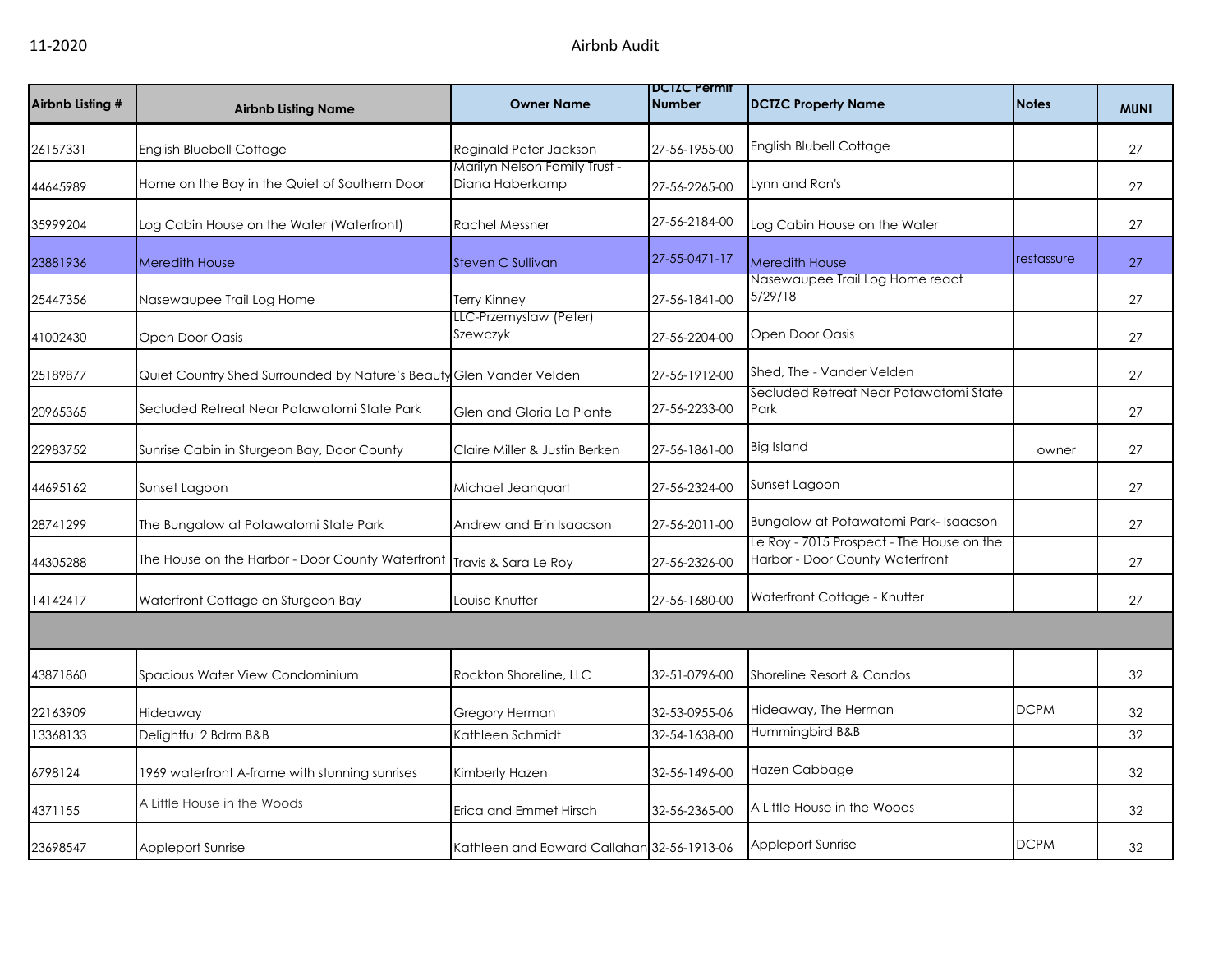| Airbnb Listing # | <b>Airbnb Listing Name</b>                                    | <b>Owner Name</b>                                  | <b>DCIZC Permit</b><br><b>Number</b> | <b>DCTZC Property Name</b>             | <b>Notes</b> | <b>MUNI</b> |
|------------------|---------------------------------------------------------------|----------------------------------------------------|--------------------------------------|----------------------------------------|--------------|-------------|
| 22163843         | Arnie's Sanctuary                                             | James Arneson                                      | 32-56-1352-06                        | Arnie's Sanctuary                      | <b>DCPM</b>  | 32          |
| 22163815         | Aunt Sallys                                                   | <b>William Bell</b>                                | 32-56-1238-06                        | Aunt Sallys                            | <b>DCPM</b>  | 32          |
| 46623877         | <b>Bay Beach Rental- water front cottage</b>                  |                                                    |                                      |                                        |              | 32          |
| 22163849         | <b>Beechers Cabin</b>                                         | Susan Szabo & Mark Beecher                         | 32-56-1571-06                        | <b>Beechers Cabin</b>                  | <b>DCPM</b>  | 32          |
| 45799888         | Beechwood Cottage - Secluded A-Frame in Sister B Megan Welter |                                                    | 32-56-2342-00                        | <b>Beechwood Cabin</b>                 |              | 32          |
| 22163853         | <b>Bells' Cottage</b>                                         | Matt & Ryan Bell                                   | 32-56-1131-06                        | <b>Bells Cottage</b>                   | <b>DCPM</b>  | 32          |
| 35162816         | <b>Birch Isle</b>                                             | reBarn LLC - Douglas and<br>Gretchen Cunliffe-Owen | 32-56-1922-02                        | <b>Birch Isle</b>                      | Lundquist    | 32          |
| 45099729         | <b>Birds Nest</b>                                             | Cedar Tree Properties LLC - Sara 32-56-2358-00     |                                      | Cedar Tree Properties LLC- Bird's Nest |              | 32          |
| 23005364         | <b>Blackberry Acres</b>                                       | Chad Ewald                                         | 32-56-1847-00                        | <b>Blackberry Acres</b>                |              | 32          |
| 22163856         | <b>Brenner Tower</b>                                          | <b>Brenner Tower LLC</b>                           | 32-56-1227-06                        | <b>Brenner Tower</b>                   | <b>DCPM</b>  | 32          |
| 36554021         | Cabin at the tip of the Door                                  | Scott Studebaker                                   | 32-56-1747-02                        | Cabin at the Tip of the Door           | Lundquist    | 32          |
| 26020396         | Camp Door                                                     | Jonathan Ocker                                     | 32-56-1844-02                        | Camp Door                              | Lundquist    | 32          |
| 21026430         | Cottage Hideaway                                              | Mary Jahnke                                        | 32-55-0710-00                        | Cottage Hideaway                       |              | 32          |
| 39248101         | Cro's Nest - On the shore, Island views.                      | Donald Lee Buckingham                              | 32-56-2270-00                        | Cro's Nest                             |              | 32          |
| 27550326         | DOOR 42                                                       | Shawn and Kim Marshall                             | 32-56-1976-00                        | <b>DOOR 42</b>                         |              | 32          |
| 24741359         | Eagle Sands Beach Lodge                                       | Matthew P Shumway                                  | 32-56-1870-06                        | Vandelay Shore                         | <b>DCPM</b>  | 32          |
| 22163835         | East Haven                                                    | Barnara Moline                                     | 32-56-1592-06                        | East Haven                             | <b>DCPM</b>  | 32          |
| 1036370          | Eclectic Style Cottage                                        | <b>Tim Raduenz</b>                                 | 32-56-0930-00                        | <b>EBDC-Raduenz</b>                    |              | 32          |
| 44072623         | Ellison Bay Family Compound! 8 bed/5bath/20<br>acres          | <b>Tim Raduenz</b>                                 | 32-56-2374-00                        | EBDC-2                                 |              | 32          |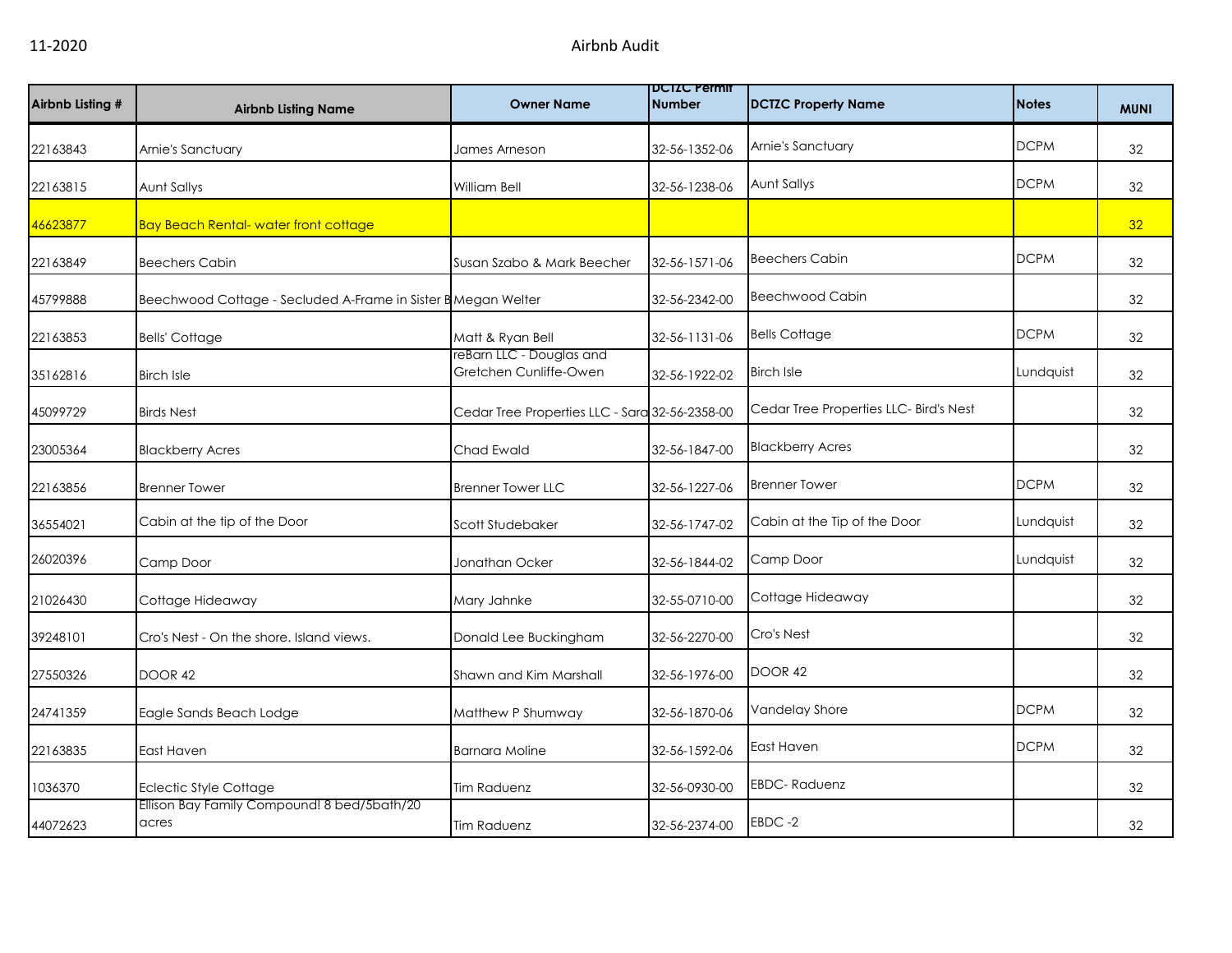| Airbnb Listing # | <b>Airbnb Listing Name</b>                                                   | <b>Owner Name</b>                             | <b>DCTZC Permit</b><br><b>Number</b> | <b>DCTZC Property Name</b>                | <b>Notes</b>            | <b>MUNI</b> |
|------------------|------------------------------------------------------------------------------|-----------------------------------------------|--------------------------------------|-------------------------------------------|-------------------------|-------------|
| 1807644          | First Floor with Forest View                                                 | Loren & Helen Fandrei                         | 32-56-1341-00                        | Granpa's House Rental Door Co WI          |                         | 32          |
| 22163867         | Garret Bay Bluff                                                             | William Berry                                 | 32-56-1641-06                        | Garret Bay Bluff                          | <b>DCPM</b>             | 32          |
| 20802710         | <b>Garrett Bay Getaway</b>                                                   | Kenneth Hays & Sally Wheelock 32-56-1802-00   |                                      | Garret Bay Getaway                        |                         | 32          |
| 18686076         | Get Ready to hear Welcome Home                                               | Charlene K Berg                               | 32-56-1756-00                        | Welcome Home-12625 STH 42                 |                         | 32          |
| 37805022         | <b>Gunderson Cabin</b>                                                       | <b>Edward Patera</b>                          | 32-56-2186-00                        | Gunderson Cabin on the Water              |                         | 32          |
| 9818691          | Historic Log Cabin by the Bay (Lake View & Access Greg Bott                  |                                               | 32-56-2311-00                        | Doc's Hideaway                            |                         | 32          |
| 22163913         | Hoffman's Up North                                                           | Hoffman's Up North LLC - Matthe 32-56-1463-06 |                                      | Hoffman's Up North                        | <b>DCPM</b>             | 32          |
| 22163924         | Krause Cottage                                                               | Douglas & Ellen Krause                        | 32-56-1466-06                        | Krause Cottage                            | <b>DCPM</b>             | 32          |
| 23682161         | Lakeview Lodge                                                               | Lee Hildebrand - Lakeview Lodg 32-56-1804-06  |                                      | Lakeview Lodge                            | <b>DCPM</b>             | 32          |
| 26960062         | Lovely Apt in Sister Bay                                                     | Stoyan Dimitrov                               | 32-56-2006-00                        | Lovely Apartment in Sister Bay-Dimitrov   |                         | 32          |
| 35222861         | Moose Manor                                                                  | David & Cory Erickson                         | 32-56-2085-02                        | Moose Manor                               | Lundquist               | 32          |
| 27154178         | Never Want to Leave Cottage                                                  | Herman and Camille Unger                      | 32-56-1996-00                        | Never Want to Leave Cottage               |                         | 32          |
| 36416958         | NEW! Cottage in Roweleys Bay w/ Deck & Grill!                                | Mary Cole                                     | 32-55-0014-00                        | Rowleys Bay Cabins                        | evolve                  | 32          |
| 43858030         | NEW! Door County Retreat ~3 Mi to Sister Bay<br>Beach                        | Stoyan Dimitrov                               | 32-56-2006-00                        | Lovely Apartment in Sister Bay - Dimitrov | evolve                  | 32          |
| 36417068         | NEW! Rowleys Bay Cottage w/Grill Near Fall Foliage Mary Cole                 |                                               | 32-55-0014-00                        | Rowleys Bay Cabins                        | evolve                  | 32          |
| 38669989         | NEW! Updated Home w/Deck, 2 Mi to Sister Bay Bed Brian and Alissa Schwalbach |                                               | 32-56-2200-00                        | Beach Road Cottage - Schwalbach           | evolve                  | 32          |
| 19476764         | North Woods Cottage                                                          | <b>Robert Grant</b>                           | 32-56-1749-00                        | Northwoods Cottage                        |                         | 32          |
| 40304839         | Northern Lights Farmhouse                                                    | Randall J Daubner                             | 32-56-1722-00                        | Timberline Road - Daubner                 | previously<br>permitted | 32          |
| 38484779         | Peaceful Studio Loft on Outskirts of Sister Bay                              | Sunwise Turn LLC- Eryka Fiedler               | 32-56-2171-00                        | Sunwise Turn                              |                         | 32          |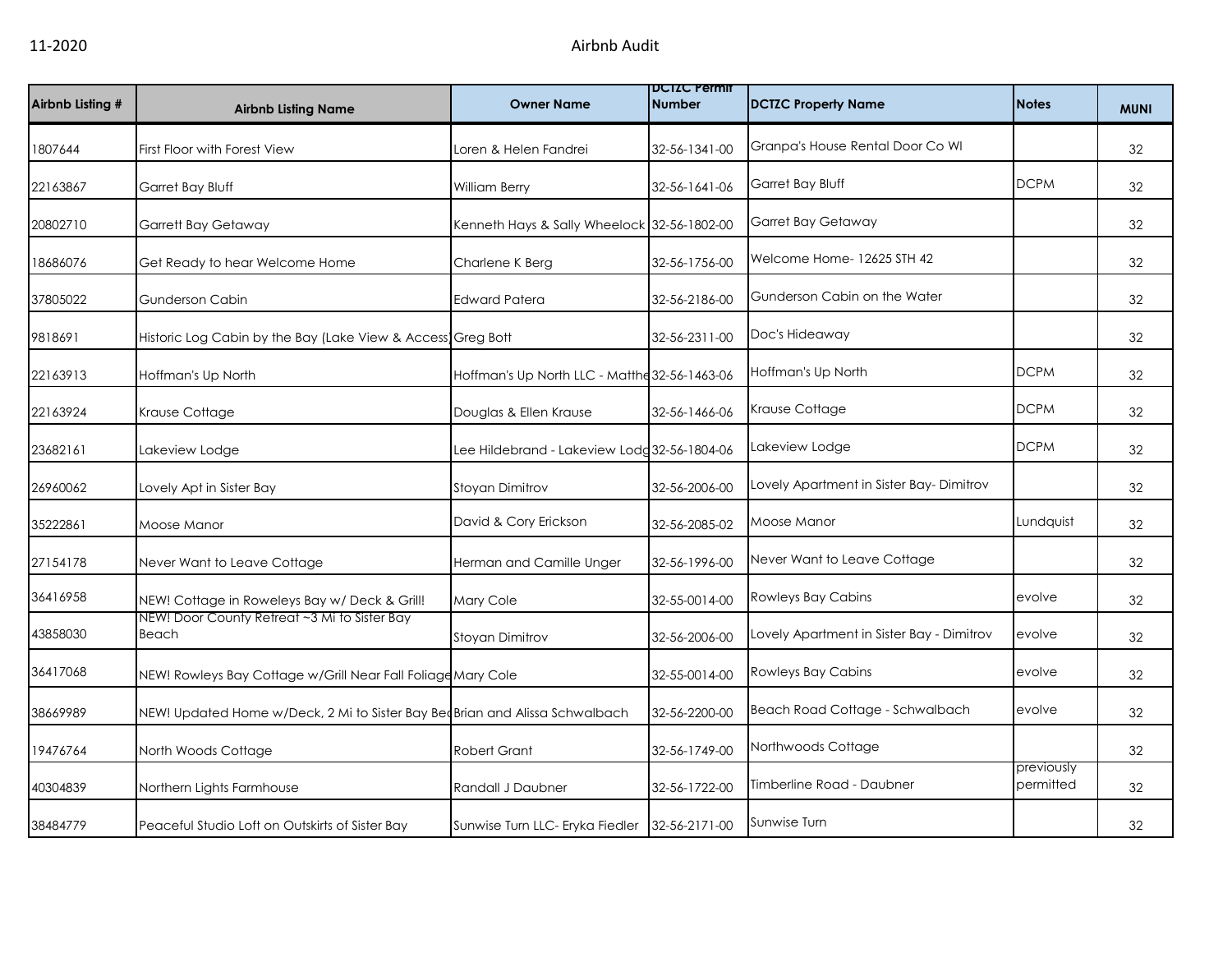| Airbnb Listing # | <b>Airbnb Listing Name</b>                                                  | <b>Owner Name</b>                                       | <b>DCIZC Permit</b><br><b>Number</b> | <b>DCTZC Property Name</b>                  | <b>Notes</b>                | <b>MUNI</b> |
|------------------|-----------------------------------------------------------------------------|---------------------------------------------------------|--------------------------------------|---------------------------------------------|-----------------------------|-------------|
| 22163990         | Porcupine Shores                                                            | Brian Bartell - Kim Winburn                             | 32-56-1603-06                        | Porcupine Shores                            | <b>DCPM</b>                 | 32          |
| 23052847         | Rothaus/Europe Lake                                                         | Roman and Claudia Apuzzo                                | 32-56-1849-00                        | Europe Lake Cottage-Apuzzo -501 Europe Lake |                             | 32          |
| 6795558          | Rustic Summer Sleeping House                                                | Tim and Kathleen Kay                                    | 32-56-1523-00                        | <b>Three Sisters Farm</b>                   | permnitted<br>for $3$       | 32          |
| 31885024         | Sand Bay Beach Cabin (Waterfront w/ private<br>beach)                       | Tom & Tanya Wismar - Sand<br><b>Bay Beach Cabin LLC</b> | 32-56-1880-00                        | Sand Bay Beach Cabin LLC - Wismar           |                             | 32          |
| 17656861         | Schwandt Cottage                                                            | Georgina Schwandt                                       | 32-55-0177-00                        | Schwandt Cottage                            |                             | 32          |
| 44315844         | Sea Glass Cottage                                                           | <b>Blair and Jeffrey Wisnicky</b>                       | 32-56-2330-00                        | Sister Bay Cottage on the Water - Wisnicky  |                             | 32          |
| 43899547         | Secluded Door County home minutes to<br>everything!                         | Brandon & Tonya Buchner                                 | 32-56-2320-00                        | The Cottage Retreat at Birch Cove           |                             | 32          |
| 31074495         | Serendipity Meadow 7-acre oasis in Door County W Cecilia and Dennis Lindell |                                                         | 32-56-1963-00                        | Serendipity Meadow                          |                             | 32          |
| 26095414         | Serenity Now                                                                | Todd and Michelle Cox                                   | 32-56-1838-00                        | Sister Bay Respite                          |                             | 32          |
| 22339050         | Shadow Lawn                                                                 | John Peterson                                           | 32-56-0190-06                        | Shadown Lawn                                | <b>DCPM</b>                 | 32          |
| 24307299         | Sister Bay Log Home with a View                                             | Van Moreau Properties LLC                               | 32-56-1932-00                        | Sister Bay Log Home with a view             |                             | 32          |
| 896385           | Sunny Cottage in Ellson Bay                                                 | Deborah "Sophie" Taubert Geha 32-55-0124-00             |                                      | <b>Terra Cottages</b>                       | permitted<br>for five units | 32          |
| 2336212          | Terra Cottages #2                                                           | Deborah "Sophie" Taubert Geha 32-55-0124-00             |                                      | <b>Terra Cottages</b>                       | permitted<br>for five units | 32          |
| 14648663         | Terra Cottages #4                                                           | Deborah "Sophie" Taubert Geha 32-55-0124-00             |                                      | Terra Cottages                              | permitted<br>for five units | 32          |
| 896560           | Terra Cottages Gills Rock 3                                                 | Deborah "Sophie" Taubert Geha 32-55-0124-00             |                                      | Terra Cottages                              | permitted<br>for five units | 32          |
| 897991           | Terra Cottages Gills Rock, Door Co.                                         | Deborah "Sophie" Taubert Geha 32-55-0124-00             |                                      | <b>Terra Cottages</b>                       | permitted<br>for five units | 32          |
| 22164029         | The Nest                                                                    | Paul O'Keefe                                            | 32-56-1514-06                        | Nest, The                                   | <b>DCPM</b>                 | 32          |
| 41772460         | The Swedish Orchard Farm                                                    | Peder Nelson                                            | 32-56-2083-00                        | The Swedish Orchard Farm                    |                             | 32          |
| 8036265          | Three Sisters "Sweet" Retreat                                               | Tim and Kathleen Kay                                    | 32-56-1523-00                        | <b>Three Sisters Farm</b>                   | for three<br>units          | 32          |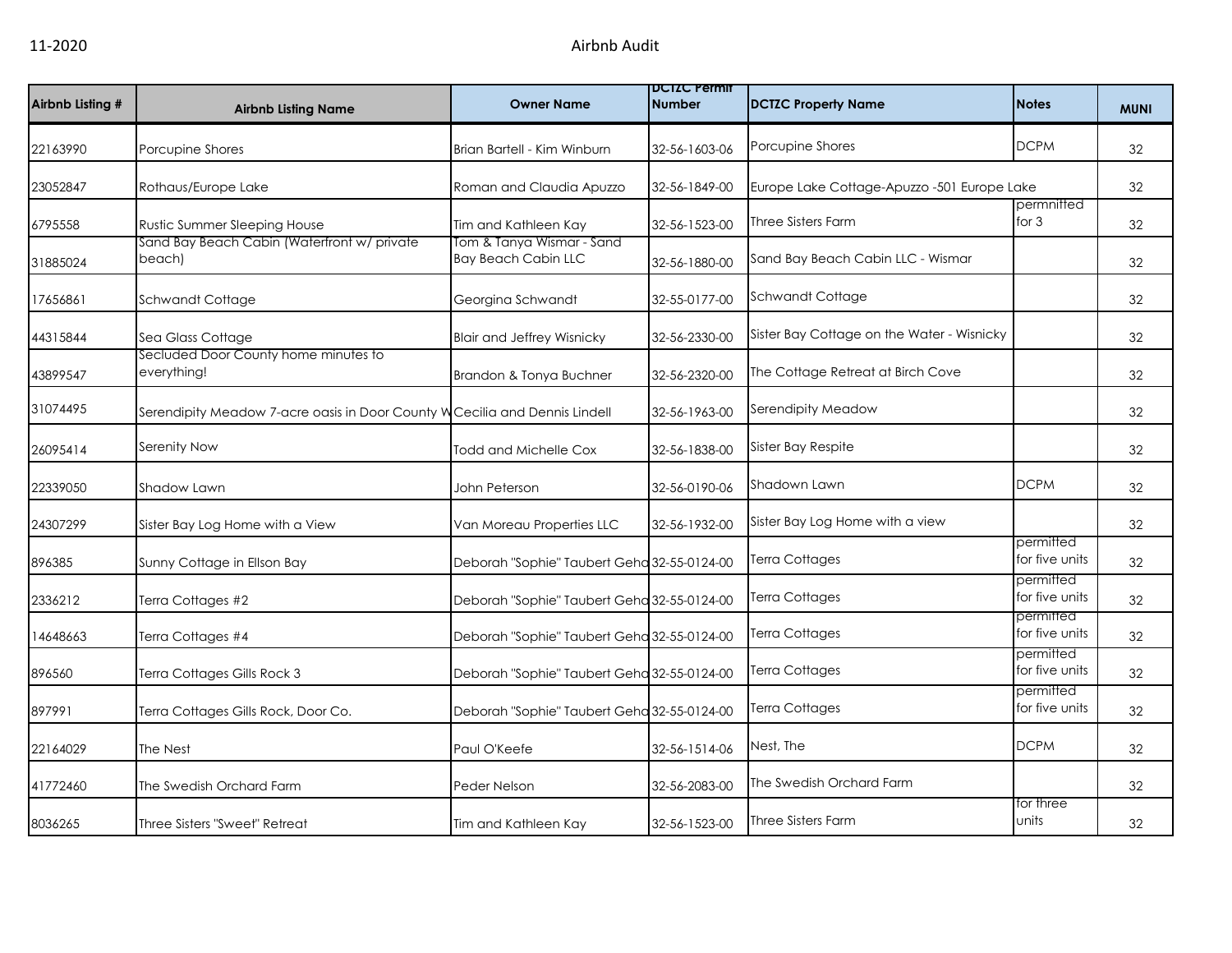| Airbnb Listing # | <b>Airbnb Listing Name</b>                               | <b>Owner Name</b>                              | <b>DCIZC Permit</b><br><b>Number</b> | <b>DCTZC Property Name</b>                                   | <b>Notes</b>          | <b>MUNI</b> |
|------------------|----------------------------------------------------------|------------------------------------------------|--------------------------------------|--------------------------------------------------------------|-----------------------|-------------|
| 31650868         | Tree Top Getaway                                         | Kayla Gensler                                  | 32-56-2040-00                        | Tree Top Getaway                                             |                       | 32          |
| 40775569         | Under The Tree Top Getaway                               | Kayla Gensler                                  | 32-56-2040-00                        | Tree Top Getaway                                             |                       | 32          |
| 34750391         | Windermere                                               | <b>Barton Warner</b>                           | 32-56-2103-06                        | Windermere                                                   |                       | 32          |
| 43318300         | Winding Down - A Retreat on the "Quiet Side"             | James Kulerstrand                              | 32-56-2279-00                        | Winding Down                                                 |                       | 32          |
| 22164049         | <b>Windmill Place</b>                                    | Michael & Vicki Bowers                         | 32-56-1134-06                        | Windmill - 10104 Town Line Dr                                | <b>DCPM</b>           | 32          |
|                  |                                                          |                                                |                                      |                                                              |                       |             |
| 26565068         | Chanticleer Guest House-Garden Room                      | Chanticleer Guest House, Inc.                  | 33-54-0006-00                        | <b>Chanticleer Guest House</b>                               | permitted<br>for $12$ | 33          |
| 26537104         | Chanticleer Guest House-Granary Room                     | Chanticleer Guest House, Inc.                  | 33-54-0006-00                        | <b>Chanticleer Guest House</b>                               | permitted<br>for 12   | 33          |
| 26564676         | Chanticleer Guest House-Loft Room                        | Chanticleer Guest House, Inc.                  | 33-54-0006-00                        | <b>Chanticleer Guest House</b>                               | permitted<br>for 12   | 33          |
| 26565824         | Chanticleer Guest House-Rose Room                        | Chanticleer Guest House, Inc.                  | 33-54-0006-00                        | <b>Chanticleer Guest House</b>                               | permitted<br>for $12$ | 33          |
| 26565527         | Chanticleer Guest House-Sunflower Room                   | Chanticleer Guest House, Inc.                  | 33-54-0006-00                        | <b>Chanticleer Guest House</b>                               | permitted<br>for $12$ | 33          |
| 28359743         | Beautiful home on the best sand beach in Door<br>Co.     | Gary and Marion Ciepluch                       | 33-56-2009-00                        | Beautiful Home on the Best Sand Beach in<br>Do Co - Ciepluch |                       | 33          |
| 23546503         | Birmingham's Barn by the Bay                             | Birmingham's of Sturgeon Bay                   | 33-55-0163-00                        | <b>Birminghams Cottages</b>                                  |                       | 33          |
| 43206365         | Door County Bluffside Home with Stunning Views<br>of Bay | Hendrickson Trust - Terese Hendr 33-56-2236-07 |                                      | <b>Baydream Believer</b>                                     | simplelife            | 33          |
| 13328872         | Door County Dream House                                  | Fred Suchy                                     | 33-56-0695-00                        | Door County Dream Home                                       |                       | 33          |
| 15048452         | Door County Escape!                                      | Ann Johnson                                    | 33-56-1660-00                        | Clark Lake Cottage - Johnson                                 |                       | 33          |
| 44094563         | Elegant Farmhouse Stay in Central Door County            | <b>Russell Burie</b>                           | 33-56-1851-00                        | Elegant Farmhouse                                            |                       | 33          |
| 22939300         | Elegant Farmhouse with Massage                           | <b>Russell Burie</b>                           | 33-56-1851-00                        | Elegant Farmhouse                                            |                       | 33          |
| 28484110         | Featured in Door County Magazine Luxury Homes            | Travis & Jolyn Boland                          | 33-56-0620-00                        | Whitefish Bay - Boland 4967 Cave Point Dr<br>S.              |                       | 33          |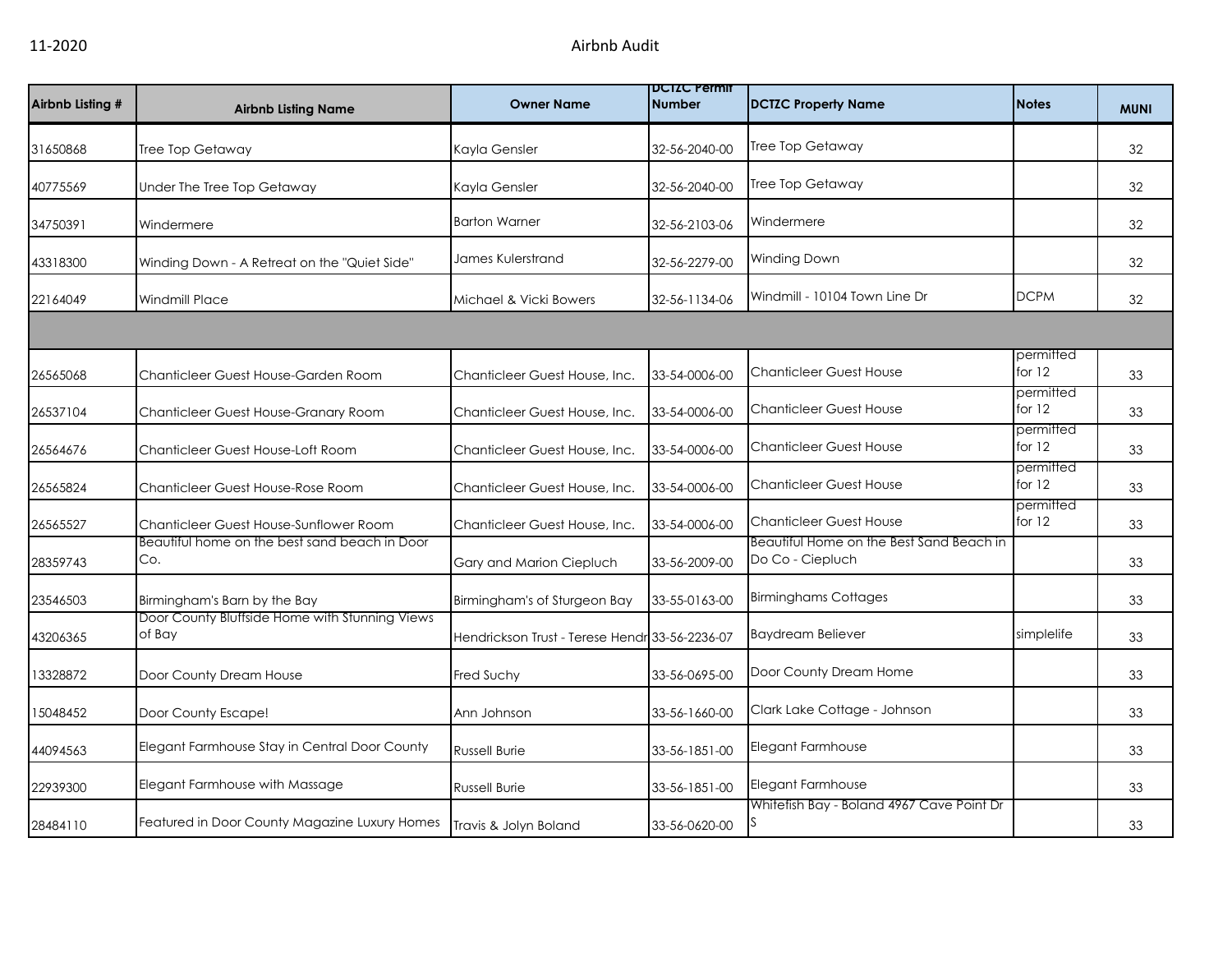| Airbnb Listing # | <b>Airbnb Listing Name</b>                                             | <b>Owner Name</b>                                | <b>DCIZC Permit</b><br><b>Number</b> | <b>DCTZC Property Name</b>                                | <b>Notes</b>         | <b>MUNI</b> |
|------------------|------------------------------------------------------------------------|--------------------------------------------------|--------------------------------------|-----------------------------------------------------------|----------------------|-------------|
| 43429805         | Glidden Beach Cottage **New Listing**                                  | Greg Anderson / Jennelle Ander 33-56-2316-00     |                                      | Glidden Beach Cottage - 4336 Glidden                      |                      | 33          |
| 39088182         | Glidden Cottage                                                        | Justin & Lindsey Bohrer                          | 33-56-1954-00                        | Bayside Cottage -- Bohrer - 3815 Bayshore                 | permitted<br>for 2   | 33          |
| 22164023         | Green House                                                            | A&J Properties, LLC                              | 33-56-1493-06                        | Green House                                               | <b>DCPM</b>          | 33          |
| 22163954         | Lakeside Haven                                                         | Kathy Richmond                                   | 33-56-1240-06                        | Lakeside Haven                                            | <b>DCPM</b>          | 33          |
| 25742101         | Lodge on Laurie Lane                                                   | Shirley Becker Trust - Polly Kerkm 33-56-1492-17 |                                      | Lodge on Laurie Lane                                      | restassure           | 33          |
| 28407162         | Log Cabin on the nicest sand beach in Door Count Log Cabin Rentals LLC |                                                  | 33-56-1447-00                        | Log Cabin on the Water                                    |                      | 33          |
| 18834422         | Midship at Three's Company                                             | Jon Hanson                                       | 33-56-906-00                         | Little Harbor Cottages                                    | permitted<br>for $3$ | 33          |
| 33554883         | NEW LISTING - Rustic Charm just steps from the Bay                     | John & Julie Thenell- Thenell Rer 33-55-0063-07  |                                      | <b>Thenells Cottage</b>                                   | simplelife           | 33          |
| 35428738         | NEW Listing! Entire private home! Guaranteed fun!                      | Pete Hurth                                       | 33-56-2151-00                        | Hurth - Bluff Court Trail                                 |                      | 33          |
| 25551184         | NEW listing! Sand Beach Cottage on Lake<br>Michigan                    | Greg, Mary, Nick and Jennelle<br>Anderson        | 33-56-1942-00                        | Sand Beach Cottage - Anderson                             |                      | 33          |
| 36451928         | Secluded Forest Retreat in Door County                                 | John F Quella                                    | 33-56-2169-00                        | Quella -4324 Whitefish Bay Rd-Secluded<br>pine tree retre |                      | 33          |
|                  | 18+A434:H441834 Snug Harbor Inn - Port Cottage                         | Jon Hanson                                       | 33-56-0906-00                        | Snug Harbor Inn                                           | permitted<br>for $3$ | 33          |
| 18834309         | Starboard Cottage at Three's Company                                   | Jon Hanson                                       | 33-56-0906-00                        | Little Harbor Cottages                                    | permitted<br>for $3$ | 33          |
| 19767552         | <b>Stunning Door County Sunsets</b>                                    | <b>Beth Ann Resch</b>                            | 33-56-1792-00                        | Stunning Door County Sunsets - Resch                      |                      | 33          |
| 25487105         | Sturgeon Bay Waterfront Cottage                                        | Justin & Lindsey Bohrer                          | 33-56-1954-00                        | Bayside Cottage -- Bohrer - 3815 Bayshore                 |                      | 33          |
| 38026760         | Sunset Bluff                                                           | Carter Holdings LLC                              | 33-56-2205-00                        | Sunset Bluff - 5217 Red Sunset Lane                       |                      | 33          |
| 45959451         | <b>White Rock on Glidden Drive</b>                                     |                                                  |                                      |                                                           |                      | 33          |
| 12323917         | Woodsy Retreat on Lake Michigan                                        | Joan Shiels                                      | 33-56-1627-00                        | Woodsy Retreat on Lake Michigan                           |                      | 33          |
|                  |                                                                        |                                                  |                                      |                                                           |                      |             |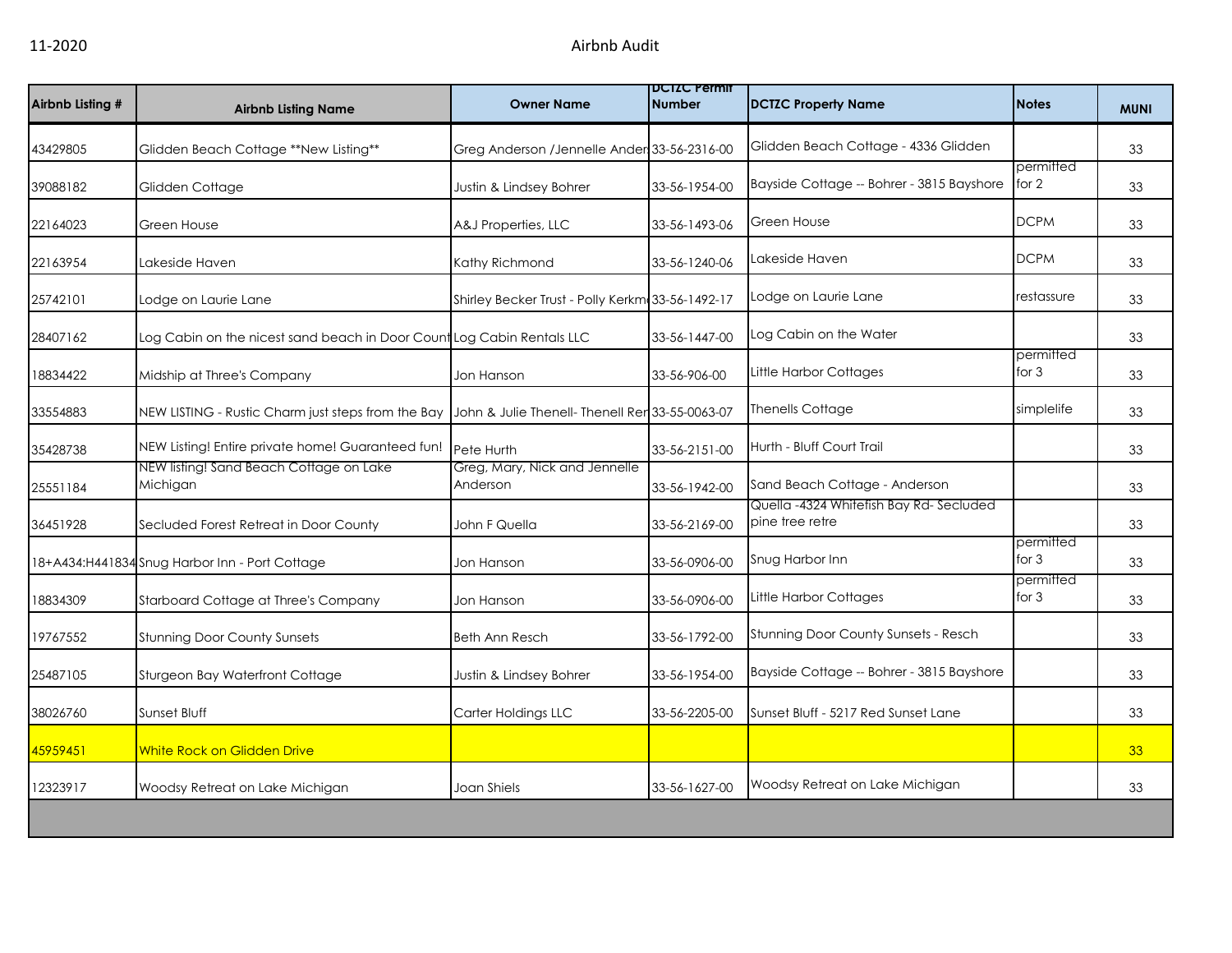| Airbnb Listing # | <b>Airbnb Listing Name</b>                           | <b>Owner Name</b>                              | <b>DCIZC Permit</b><br><b>Number</b> | <b>DCTZC Property Name</b>              | <b>Notes</b> | <b>MUNI</b> |
|------------------|------------------------------------------------------|------------------------------------------------|--------------------------------------|-----------------------------------------|--------------|-------------|
| 26339590         | <b>Bedroom Suite</b>                                 | Nora Zacek                                     | 34-50-0077-00                        | Open Hearth Lodge                       |              | 34          |
| 26339607         | Evergreen Suite                                      | Nora Zacek                                     | 34-50-0077-00                        | Open Hearth Lodge                       |              | 34          |
| 35615823         | 101: Downtown Sister Bay Door County, Wisconsin      | Mary Erickson                                  | 34-53-2150-00                        | Marina View Condominium #101 - The 101  |              | 34          |
| 34598765         | Marina View #104                                     | Max Mc Cormick                                 | 34-56-2023-06                        | Marina View Condominiums #104           | <b>DCPM</b>  | 34          |
| 34538998         | Mill Road Place #1                                   | Patrick Quinn                                  | 34-53-2072-06                        | Mill Road Place #1                      | <b>DCPM</b>  | 34          |
| 34539755         | Mill Road Place #2                                   | Kevin and Vicki Quinn                          | 34-53-2120-06                        | Mill Road Place #2                      | <b>DCPM</b>  | 34          |
| 34540316         | Mill Road Place #3                                   | Ken Larsen - Mill Road Place LLC 34-53-2112-06 |                                      | Mill Road Place #3                      | <b>DCPM</b>  | 34          |
| 34540627         | Mill Road Place #4                                   | Ken Larsen - Mill Road Place LLC 34-53-2113-06 |                                      | Mill Road Place #4                      | <b>DCPM</b>  | 34          |
| 38355098         | Abode on Spring                                      | Kevin Schuhart                                 | 34-56-1291-06                        | Abode on Spring                         | <b>DCPM</b>  | 34          |
| 23698884         | Another Thyme                                        | David Peterson                                 | 34-56-1805-06                        | Another Thyme                           | <b>DCPM</b>  | 34          |
| 43266518         | Bay Shore Bungalow---Home With a View                | Door County Squires LLC                        | 34-56-2287-00                        | <b>Bayshore Bungalow</b>                |              | 34          |
| 43237668         | Bay Shore Bungalow---Home With a View                | Door County Squires LLC                        | 34-56-2287-00                        | <b>Bayshore Bungalow</b>                | duplicate    | 34          |
| 12672427         | Beach view waterfront park access!                   | Dawn and Walter Nawrot                         | 34-56-1620-00                        | Parkview Drive - Nawrot                 |              | 34          |
| 44234783         | BRAND NEW HOME 2020! Vacation Place at Sister<br>Bay | Jeff Lauscher                                  | 34-56-2319-00                        | Vacation Place in Sister Bay - Lauscher |              | 34          |
| 42412911         | Camp Kukubuku                                        | Kevin and Annie Geurts                         | 34-56-2256-00                        | Camp Kukubuku                           |              | 34          |
| 22163827         | Copper Moon                                          | <b>Donald Denny</b>                            | 34-55-0761-06                        | Copper Moon Cottage                     | <b>DCPM</b>  | 34          |
| 19227870         | Cute and Cozy Steps from Downtown                    | Audrey and Craig Schmidt                       | 34-56-1769-00                        | Cute and Cozy Sister Bay - Schmidt      |              | 34          |
| 25692012         | Door in the woods                                    | Tom Ahlbeck - Daisy Ahlbeck Tru 34-56-1892-06  |                                      | Door in the Woods                       |              | 34          |
| 16332969         | Family Friendly Retreat in the Heart of Sister Bay   | Pamela Schmitz/ CPS Holdings L 34-56-1695-00   |                                      | <b>Sister Bay Chalet</b>                |              | 34          |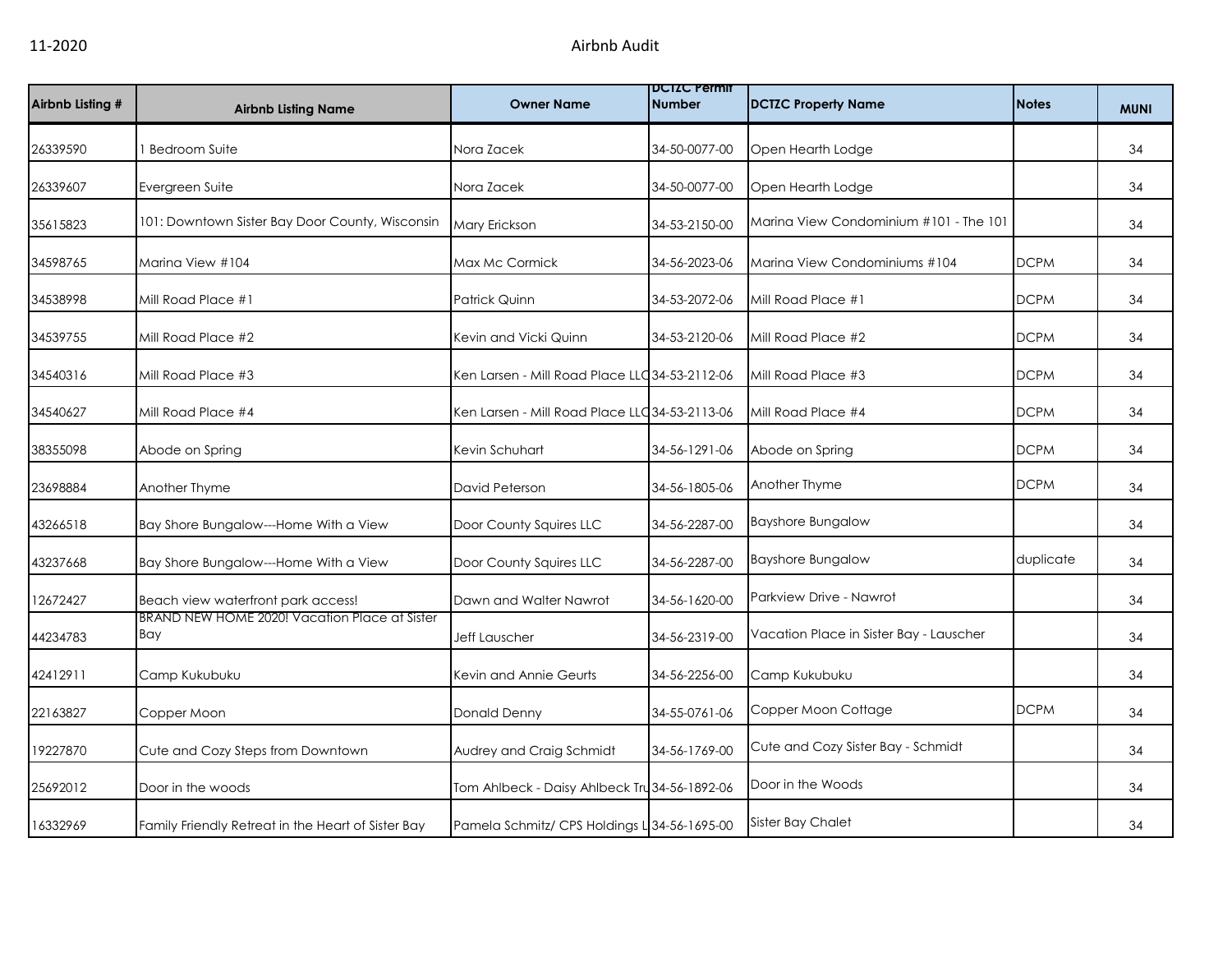| Airbnb Listing # | <b>Airbnb Listing Name</b>                            | <b>Owner Name</b>                                 | <b>DUIZU Permit</b><br><b>Number</b> | <b>DCTZC Property Name</b>                  | <b>Notes</b>       | <b>MUNI</b> |
|------------------|-------------------------------------------------------|---------------------------------------------------|--------------------------------------|---------------------------------------------|--------------------|-------------|
| 33579557         | Farmhouse on Northwoods                               | Hillside Cove LLC                                 | 34-56-2080-00                        | Farmhouse on Northwoods                     |                    | 34          |
| 22163906         | Hidden Gem                                            | Julie & Nathan Slovin                             | 34-56-0495-06                        | Hidden Gem on Trillium                      | <b>DCPM</b>        | 34          |
| 22164027         | <b>High Garden</b>                                    | Jeff & Alisha Wiswell - Wiswell Pro 34-56-1888-06 |                                      | <b>High Garden</b>                          | <b>DCPM</b>        | 34          |
| 30368118         | Hillside Haven                                        | Pamela Schmitz/ CPS Holdings L 34-56-2051-00      |                                      | Hillside Haven                              |                    | 34          |
| 22339043         | King's Landing                                        | Wiswell Property Group                            | 34-56-1602-06                        | Kings Landing                               | <b>DCPM</b>        | 34          |
| 27491674         | Large Classic Cottage in Heart of Sister Bay          | Ashley Prange et al                               | 34-56-1985-00                        | Large Classic Cottage in Hear of Sister Bay |                    | 34          |
| 30958438         | Maple Manor                                           | <b>Gary Polipnick</b>                             | 34-56-2050-00                        | Maple Manor - Polipnick                     |                    | 34          |
| 33591420         | Newly Renovated Home in Heart of Sister Bay           | <b>Fred Bexell</b>                                | 34-56-2138-00                        | Heart of Sister Bay Bexell                  |                    | 34          |
| 42222859         | Pheasant Court Near the Bay                           | Charles Raymond                                   | 34-56-2260-06                        | Pheasant Court Near the Bay                 | <b>DCPM</b>        | 34          |
| 22163993         | Port New                                              | Andrew Bookmeier                                  | 34-56-0075-06                        | Port New                                    | <b>DCPM</b>        | 34          |
| 43897664         | Remodeled motel room in down town Sister Bay.Nr       | <b>Fred Bexell</b>                                | 34-56-2138-00                        | Heart of Sister Bay- Bexell                 | permitted<br>for 6 | 34          |
| 44478661         | Remodeled motel room nr 10 one block from<br>downtown | <b>Fred Bexell</b>                                | 34-56-2138-00                        | Heart of Sister Bay- Bexell                 | permitted<br>for 6 | 34          |
| 43914574         | Remodeled motel room Nr 9 one block from down<br>town | Fred Bexell                                       | 34-56-2138-00                        | Heart of Sister Bay- Bexell                 | permitted<br>for 6 | 34          |
| 43914792         | Remodeled motel room with 2 double beds. Nr 11        | <b>Fred Bexell</b>                                | 34-56-2138-00                        | Heart of Sister Bay- Bexell                 | permitted<br>for 6 | 34          |
| 43914679         | Remodeled motel room with 2 double beds. Nr 12        | <b>Fred Bexell</b>                                |                                      | Heart of Sister Bay- Bexell                 | permitted<br>for 6 | 34          |
| 25692031         | Salinskys Domicile Cottage                            | Jim Salinsky                                      | 34-56-1757-06                        | Salinskys Domicile Cottage                  | <b>DCPM</b>        | 34          |
| 20981273         | Sister Bay Cottage                                    | Karen Berndt                                      | 34-56-1788-00                        | Sister Bay Cottage                          |                    | 34          |
| 23352551         | Sister Bay Eclectic Cottage                           | Tim Raduenz                                       | 34-56-1859-00                        | <b>SBDC</b>                                 |                    | 34          |
| 25692218         | <b>Sister Bay View</b>                                | James Johnson                                     | 34-56-1422-06                        | <b>Sister Bay View</b>                      | <b>DCPM</b>        | 34          |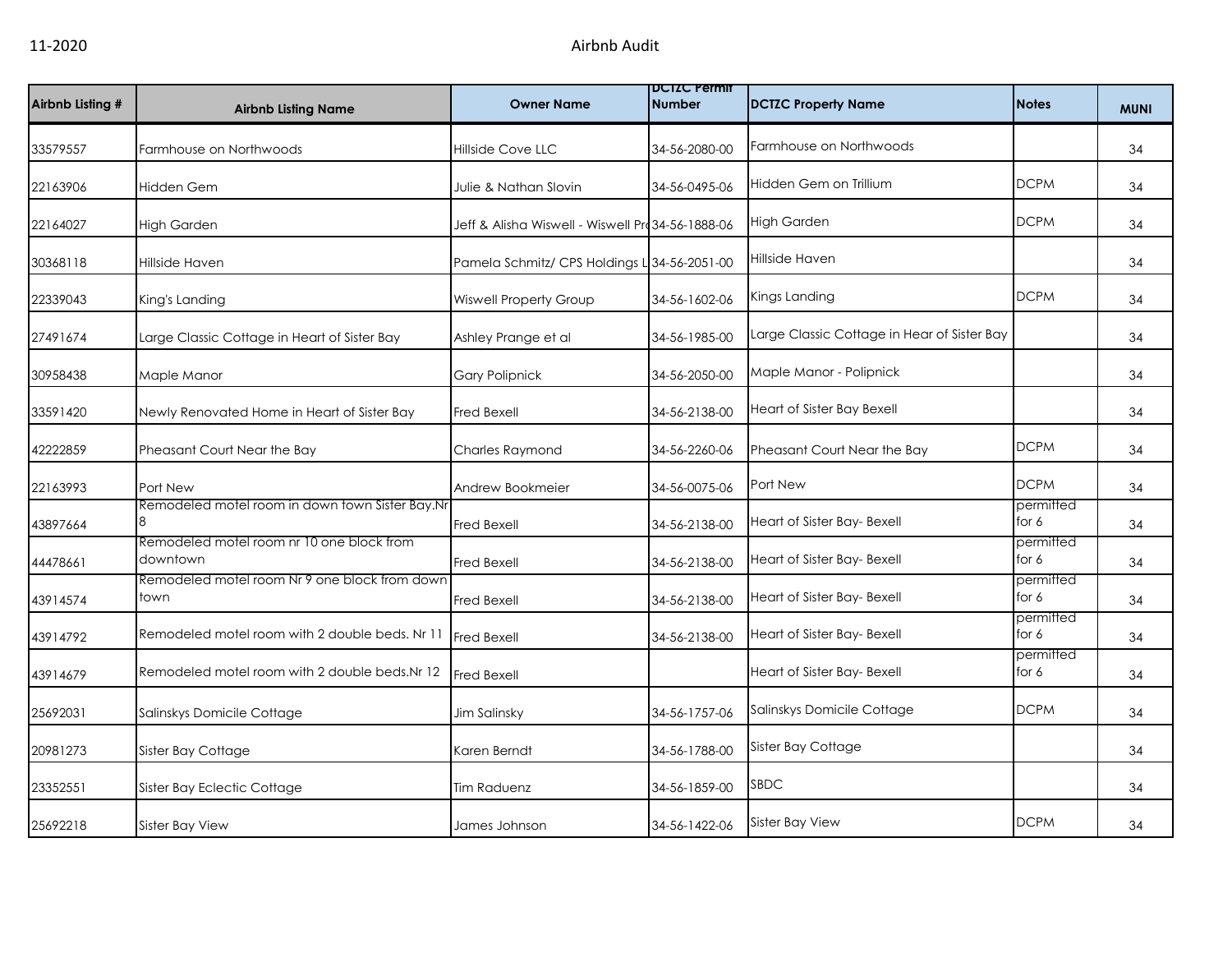| Airbnb Listing # | <b>Airbnb Listing Name</b>                                   | <b>Owner Name</b>                          | <b>DCIZC Permit</b><br><b>Number</b> | <b>DCTZC Property Name</b>               | <b>Notes</b>                 | <b>MUNI</b> |
|------------------|--------------------------------------------------------------|--------------------------------------------|--------------------------------------|------------------------------------------|------------------------------|-------------|
| 45513834         | Spacious & Secluded - .3 miles to DT Sister Bay              |                                            | 34-56-2314-07                        | Scandia Haven - Lagenfeld - 2210 Scandia |                              | 34          |
| 38747238         | Spacious Sister Bay Home                                     | HRISTO BLAGOEV ET AL                       | 34-56-2180-00                        | Spacious Sister Bay Home                 | evolve                       | 34          |
| 2613362          | The Cotter Cottage                                           | <b>Brandon Cotter</b>                      | 34-56-1371-00                        | The Cotter Cottage                       |                              | 34          |
| 26327643         | The Yoga Pad - Open & Eclectic Includes Free Yog Brad Massey |                                            | 34-56-1982-00                        | Yoga Pad, The                            |                              | 34          |
| 22164033         | Trillium Lane                                                | Dennis & Maribeth Dorn                     | 34-56-1702-06                        | Trillium Retreat                         | <b>DCPM</b>                  | 34          |
| 22164040         | Wall to Wall Retreat                                         | Jack and Teresa Wall                       | 34-56-1335-06                        | Wall to Wall Retreat                     | <b>DCPM</b>                  | 34          |
|                  |                                                              |                                            |                                      |                                          |                              |             |
| 27656165         | 33ft Yacht!                                                  | Jon Hanson                                 | 35-50-0907-00                        | Snug Harbor Inn                          | 17 (15 rooms<br>$+ 2$ boats) | 35          |
| 20869118         | Carver Cabin                                                 | Jon Hanson                                 | 35-50-0907-00                        | Snug Harbor Inn                          | 17 (15 rooms<br>+ 2 boats)   | 35          |
| 31929058         | Deluxe Room, 1 King Bed, Second Floor                        | Holiday Motel Management LLC 35-50-0964-00 |                                      | Holiday Music Hotel                      | permitted<br>for $18$        | 35          |
| 31927648         | Deluxe Room, 1 Queen Bed, Second Floor                       | Holiday Motel Management LLC 35-50-0964-00 |                                      | Holiday Music Hotel                      | permitted<br>for $18$        | 35          |
| 33549110         | Luxury Suite                                                 | Jon Hanson                                 | 35-50-0907-00                        | Snug Harbor Inn                          | 17 (15 rooms<br>+ 2 boats)   | 35          |
| 31928802         | Room, 1 King Bed, Second Floor                               | Holiday Motel Management LLC 35-50-0964-00 |                                      | Holiday Music Hotel                      | permitted<br>for $18$        | 35          |
| 24498867         | Room, 1 Queen Bed and 1 Full Bed, Ground Floor               | Holiday Motel Management LLC 35-50-0964-00 |                                      | Holiday Music Hotel                      | permitted<br>for $18$        | 35          |
| 31928561         | Room, 1 Queen Bed and 1 Full Bed, Second Floor               | Holiday Motel Management LLC 35-50-0964-00 |                                      | Holiday Music Hotel                      | permitted<br>for $18$        | 35          |
| 24476710         | Room, 1 Queen Bed, Ground Floor                              | Holiday Motel Management LLC 35-50-0964-00 |                                      | Holiday Music Hotel                      | permitted<br>for 18          | 35          |
| 31927631         | Room, 1 Queen Bed, Second Floor                              | Holiday Motel Management LLC 35-50-0964-00 |                                      | Holiday Music Hotel                      | permitted<br>for $18$        | 35          |
| 31926806         | Room, 2 Double beds, Ground Floor                            | Holiday Motel Management LLC 35-50-0964-00 |                                      | Holiday Music Hotel                      | permitted<br>for $18$        | 35          |
| 31928285         | Room, 2 Double Beds, Second Floor                            | Holiday Motel Management LLC 35-50-0964-00 |                                      | <b>Holiday Music Hotel</b>               | permitted<br>for $18$        | 35          |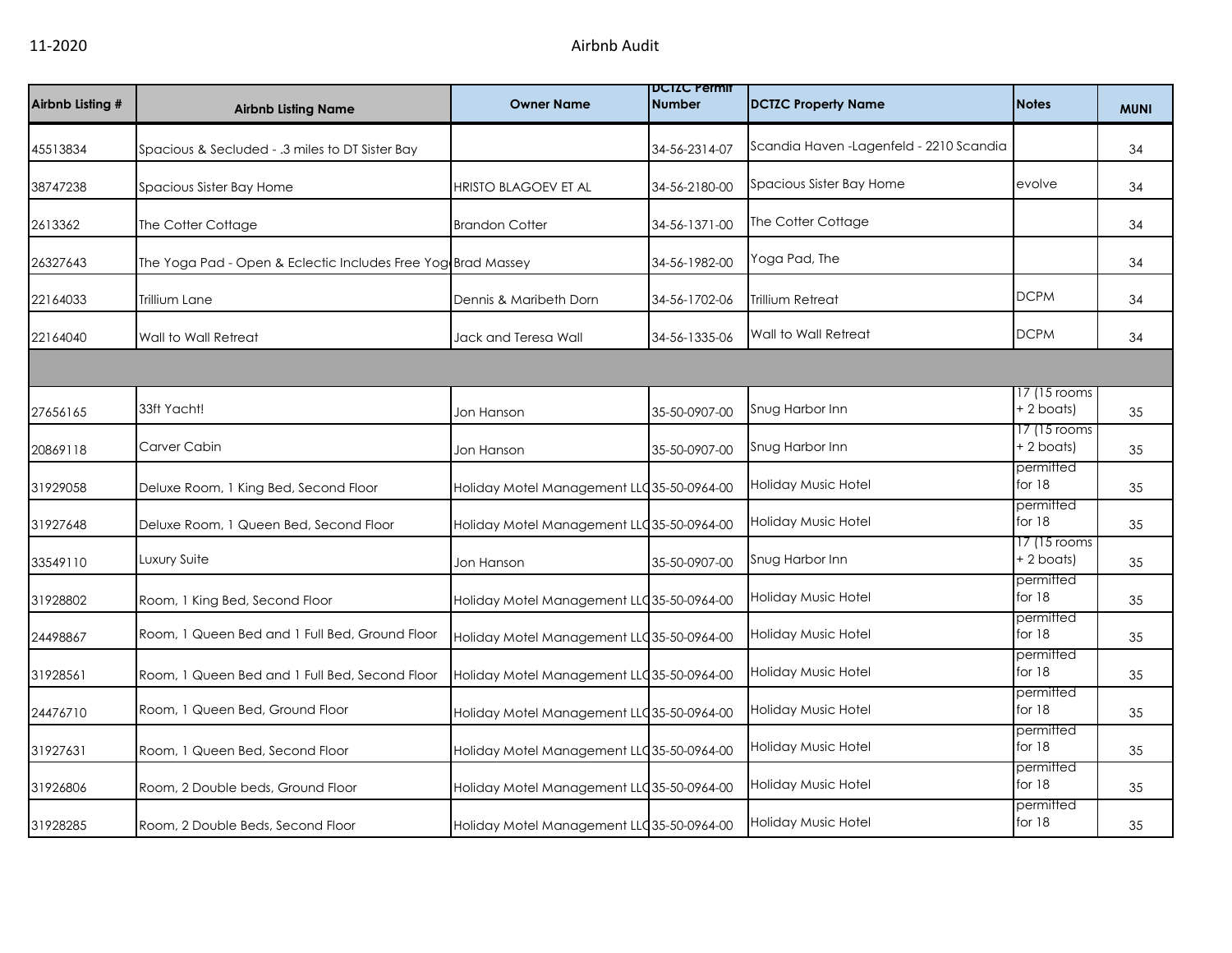| Airbnb Listing # | <b>Airbnb Listing Name</b>                                     | <b>Owner Name</b> | <b>DCIZC Permit</b><br><b>Number</b> | <b>DCTZC Property Name</b> | <b>Notes</b>                 | <b>MUNI</b> |
|------------------|----------------------------------------------------------------|-------------------|--------------------------------------|----------------------------|------------------------------|-------------|
| 33826458         | Snug Harbor Inn - Deluxe                                       | Jon Hanson        | 35-50-0907-00                        | Snug Harbor Inn            | 17 (15 rooms<br>$+ 2$ boats) | 35          |
| 24114480         | Studio Suite                                                   | Jon Hanson        | 35-50-0907-00                        | Snug Harbor Inn            | 17 (15 rooms<br>+ 2 boats)   | 35          |
| 33826447         | Waterfront 2 Bedroom Cottage at Snug Harbor Inn                | Jon Hanson        | 35-50-0907-00                        | Snug Harbor Inn            | 17 (15 rooms<br>+ 2 boats)   | 35          |
| 33826450         | Waterfront Boutique Room                                       | Jon Hanson        | 35-50-0907-00                        | Snug Harbor Inn            | 17 (15 rooms<br>+ 2 boats)   | 35          |
| 24113755         | Waterfront Luxury Cottage with 2 Bedrooms &<br>Whirlpool!      | Jon Hanson        | 35-50-0907-00                        | Snug Harbor Inn            | 17 (15 rooms<br>$+2$ boats)  | 35          |
| 24114293         | Waterfront Luxury Cottage with Whirlpool at Snug<br>Harbor Inn | Jon Hanson        | 35-50-0907-00                        | Snug Harbor Inn            | 17 (15 rooms<br>+ 2 boats)   | 35          |
| 33826446         | Waterfront Studio Cottage with Whirlpool                       | Jon Hanson        | 35-50-0907-00                        | Snug Harbor Inn            | 17 (15 rooms<br>+ 2 boats)   | 35          |
| 31535739         | Room 1: Door County Orchard (Main House) -<br>White Lace Inn   | Dennis Statz      | 35-52-0856-00                        | White Lace Inn             | permitted<br>for 19          | 35          |
| 31560774         | Room 10: Secret Garden (Garden House) - White<br>Lace Inn      | Dennis Statz      | 35-52-0856-00                        | White Lace Inn             | permitted<br>for 19          | 35          |
| 31560870         | Room 11: The Hideaway (Garden House) - White<br>Lace Inn       | Dennis Statz      | 35-52-0856-00                        | White Lace Inn             | permitted<br>for 19          | 35          |
| 31535845         | Room 2: Old Garden Roses (Main House) - White<br>Lace Inn      | Dennis Statz      | 35-52-0856-00                        | White Lace Inn             | permitted<br>for 19          | 35          |
| 31536049         | Room 3: English Lavender (Main House) - White<br>Lace Inn      | Dennis Statz      | 35-52-0856-00                        | White Lace Inn             | permitted<br>for 19          | 35          |
| 31536176         | Room 4: Romantic Retreat (Main House) - White<br>Lace Inn      | Dennis Statz      | 35-52-0856-00                        | White Lace Inn             | permitted<br>for 19          | 35          |
| 31536254         | Room 6: Vintage Rose (Garden house) - White<br>Lace Inn        | Dennis Statz      | 35-52-0856-00                        | White Lace Inn             | permitted<br>for 19          | 35          |
| 31536340         | Room 7: Garden View (Garden House) - White<br>Lace Inn         | Dennis Statz      | 35-52-0856-00                        | White Lace Inn             | permitted<br>for 19          | 35          |
| 31560145         | Room 8: English Country (Garden House) - White<br>Lace Inn     | Dennis Statz      | 35-52-0856-00                        | White Lace Inn             | permitted<br>for 19          | 35          |
| 31560520         | Room 9: Casual Victorian (Garden House) - White<br>Lace Inn    | Dennis Statz      | 35-52-0856-00                        | White Lace Inn             | permitted<br>for 19          | 35          |
| 31561008         | Room A: Royal Chamber (Washburn House) -<br>White Lace Inn     | Dennis Statz      | 35-52-0856-00                        | White Lace Inn             | permitted<br>for 19          | 35          |
| 31566668         | Room C: Wild Roses (Washburn House) - White<br>Lace Inn        | Dennis Statz      | 35-52-0856-00                        | White Lace Inn             | permitted<br>for 19          | 35          |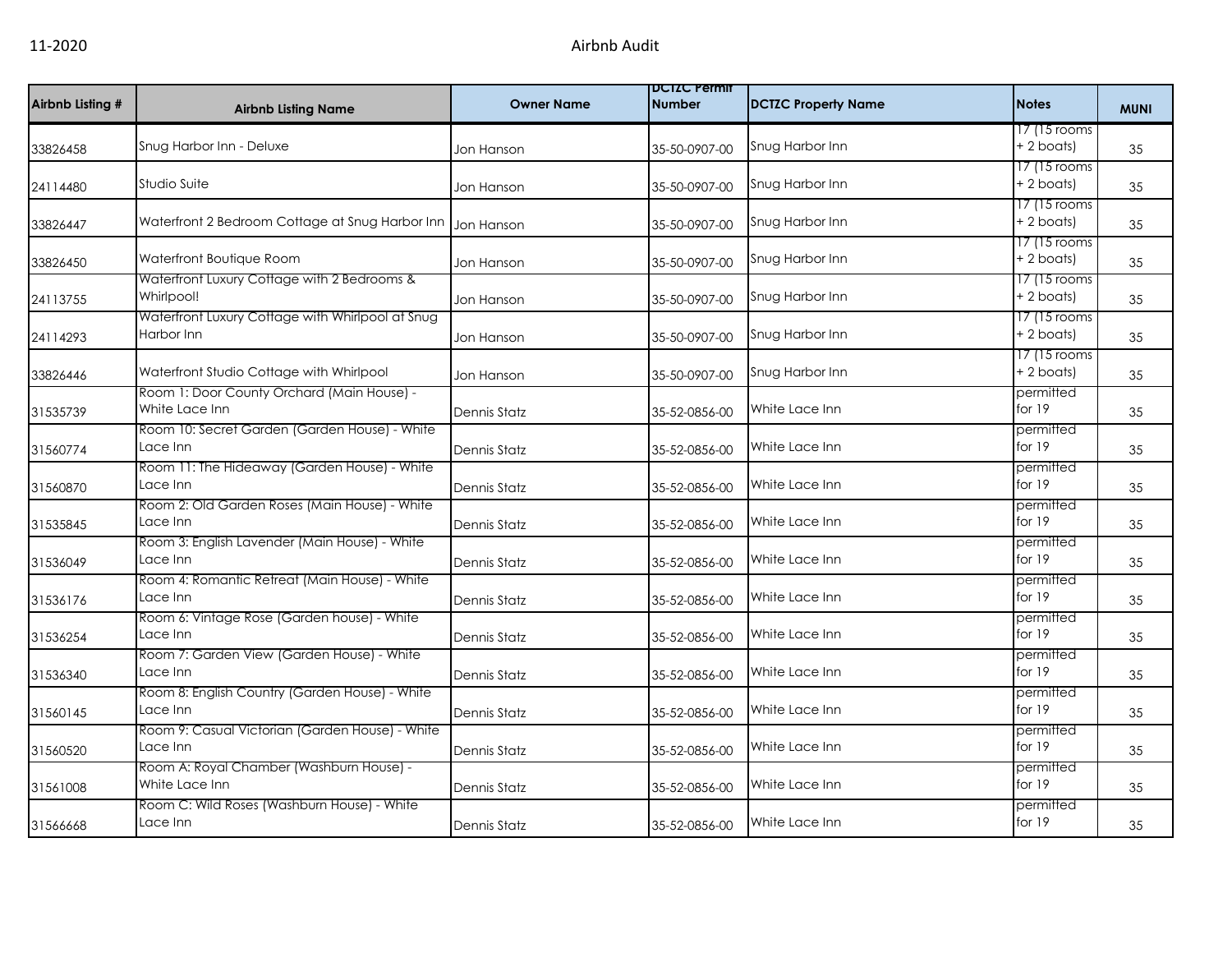| Airbnb Listing # | <b>Airbnb Listing Name</b>                                        | <b>Owner Name</b>                | <b>DUIZU Permit</b><br><b>Number</b> | <b>DCTZC Property Name</b>        | <b>Notes</b>               | <b>MUNI</b> |
|------------------|-------------------------------------------------------------------|----------------------------------|--------------------------------------|-----------------------------------|----------------------------|-------------|
| 31566760         | Room D: Country Cottage (Washburn House) -<br>White Lace Inn      | Dennis Statz                     | 35-52-0856-00                        | White Lace Inn                    | permitted<br>for 19        | 35          |
| 31877729         | <b>Steeple View Cottage</b>                                       | Dennis Statz                     | 35-52-0856-00                        | White Lace Inn                    | permitted<br>for 19        | 35          |
| 31586882         | Suite 16: Winter Warmth (Hadley House) - White<br>Lace Inn        | Dennis Statz                     | 35-52-0856-00                        | White Lace Inn                    | permitted<br>for 19        | 35          |
| 31587028         | Suite 17: Country Summer (Hadley House) - White<br>Lace Inn       | Dennis Statz                     | 35-52-0856-00                        | White Lace Inn                    | permitted<br>for $19$      | 35          |
| 31587189         | Suite 18: Fall Festival (Hadley House) - White Lace<br>Inn        | Dennis Statz                     | 35-52-0856-00                        | White Lace Inn                    | permitted<br>for 19        | 35          |
| 31587433         | Suite 19: Spring Floral (Hadley House) - White Lace<br><b>Inn</b> | Dennis Statz                     | 35-52-0856-00                        | White Lace Inn                    | permitted<br>for 19        | 35          |
| 31561096         | Suite B: Victorian Suite (Washburn House) - White<br>Lace Inn     | Dennis Statz                     | 35-52-0856-00                        | White Lace Inn                    | permitted<br>for 19        | 35          |
| 3190446          | Downtown Sturgeon Bay - Postcard                                  | RME Holdings - Robert Esposito   | 35-53-1452-00                        | Arbor and Postcard - RME Holdings | Permitted for<br>two units | 35          |
| 12792862         | Downtown Sturgeon Bay CornerSuite                                 | Robert & Teresa Esposito         | 35-53-1628-00                        | Villa and Corner Suite            | permitted<br>for $3$       | 35          |
| 12793691         | Downtown Sturgeon Bay Villa Suite                                 | Robert & Teresa Esposito         | 35-53-1628-00                        | Villa and Corner Suite            | permitted<br>for $3$       | 35          |
| 3324489          | Downtown Sturgeon Bay, Arbor                                      | RME Holdings - Robert Esposito   | 35-53-1452-00                        | Arbor and Postcard - RME Holdings | Permitted for<br>two units | 35          |
| 43229860         | Overlooking Third Ave                                             | <b>Bill &amp; Veronica Behme</b> | 35-56-2284-00                        | Overlooking 3rd Ave - Behme       |                            | 35          |
| 21642288         | Overlooking Third Ave                                             | <b>Bill &amp; Veronica Behme</b> | 35-56-2284-00                        | Overlooking 3rd Ave - Behme       |                            | 35          |
| 19180482         | The Coach House                                                   | Robert & Teresa Esposito         | 35-53-1628-00                        | Villa and Corner Suite            | permitted<br>for $3$       | 35          |
| 3980384          | the MAGNOLIA suite                                                | Diane Allen & Mike Perski        | 35-53-1096-00                        | The Magnolia                      | duplicate<br>listing       | 35          |
| 9506189          | Diplomat Bed and Breakfast/Treaty Suite                           | Tami Dal Santo                   | 35-54-1544-00                        | Diplomat Bed and Breakfast        | permitted<br>for six units | 35          |
| 27085342         | Garden Gate Bed & Breakfast: English Lavender<br>Room             | Robin Vallow                     | 35-54-0858-00                        | Garden Gate                       | permitted<br>for $4$       | 35          |
| 27085059         | Garden Gate Bed and Breakfast: Cottage Rose<br>Room               | <b>Robin Vallow</b>              | 35-54-0858-00                        | Garden Gate                       | permitted<br>for $4$       | 35          |
| 27084207         | Garden Gate Bed and Breakfast: Garden Suite                       | <b>Robin Vallow</b>              | 35-54-0858-00                        | Garden Gate                       | permitted<br>for $4$       | 35          |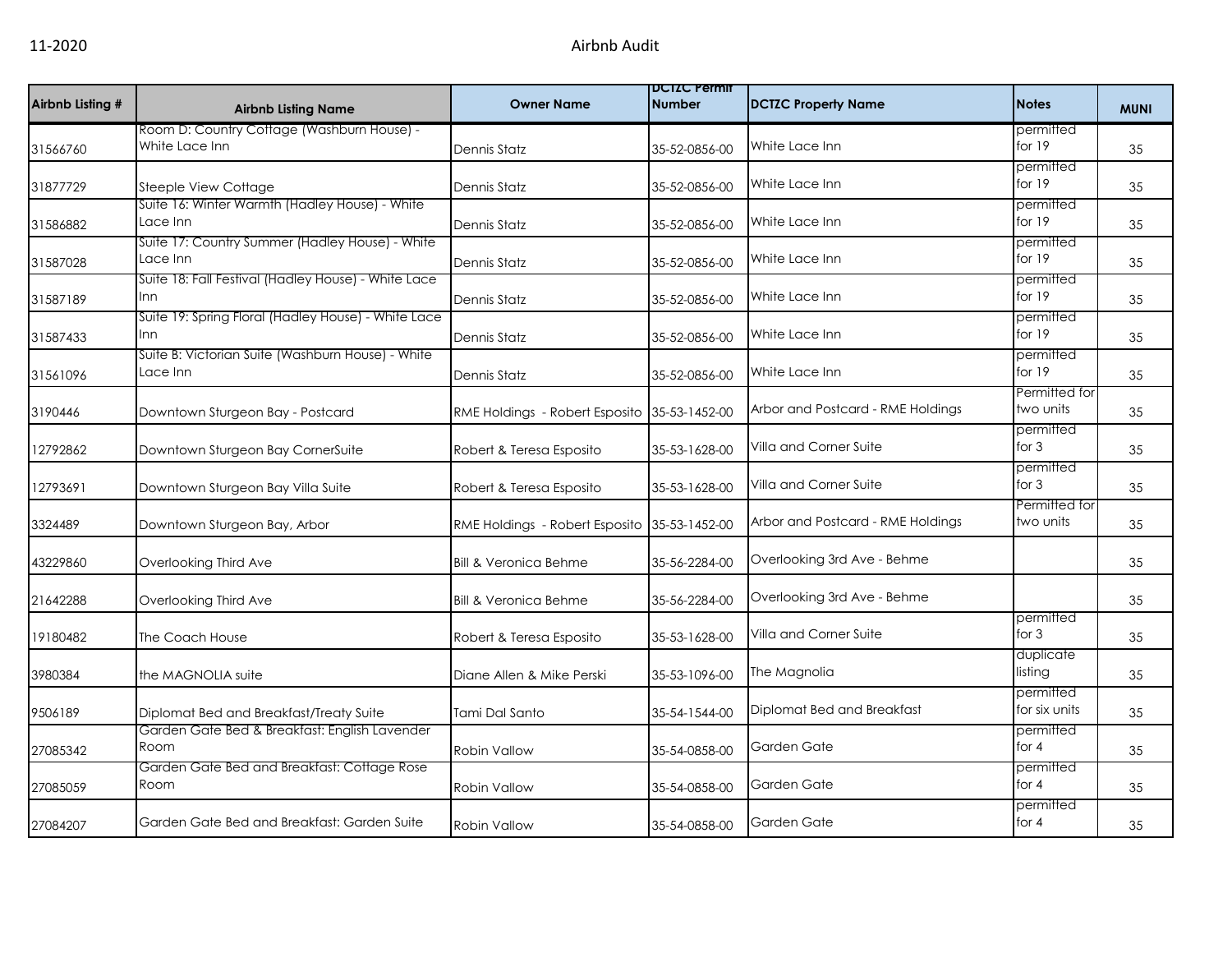| Airbnb Listing # | <b>Airbnb Listing Name</b>                                                                       | <b>Owner Name</b>                              | <b>DUIZU Permit</b><br><b>Number</b> | <b>DCTZC Property Name</b>   | <b>Notes</b>               | <b>MUNI</b> |
|------------------|--------------------------------------------------------------------------------------------------|------------------------------------------------|--------------------------------------|------------------------------|----------------------------|-------------|
| 26745725         | Garden Gate Bed and Breakfast: Vintage Rose<br>Room                                              | <b>Robin Vallow</b>                            | 35-54-0858-00                        | Garden Gate                  | permitted<br>for $4$       | 35          |
| 35225889         | Suite Sweets #2 Cherries Jubilee                                                                 | <b>Terry Ullman</b>                            | 35-54-1967-00                        | Door County Candy B&B        | permitted<br>for $3$       | 35          |
| 28540445         | Sweet Suites                                                                                     | <b>Terry Ullman</b>                            | 35-54-1967-00                        | Door County Candy B&B        | permitted<br>for $3$       | 35          |
| 17586605         | The Diplomat Bed and Breakfast/Chancery suite                                                    | Tami Dal Santo                                 | 35-54-1544-00                        | Diplomat Bed and Breakfast   | permitted<br>for six units | 35          |
| 46327399         | The Pembrooke Inn, a historic victorian B&B                                                      | Brett Goetsch and Carla Morgan 35-54-2347-00   |                                      | The Pembrooke Inn            |                            | 35          |
| 45198898         | Victorian Mansion open for B&B in Sturgeon Bay                                                   | Brett Goetsch and Carla Morgan 35-54-2347-00   |                                      | The Pembrooke Inn            |                            | 35          |
| 45882159         | *NEW LISTING!* *Pet Friendly* Walk to downtown<br>Sturgeon Bay!                                  | Cindy and Paul Weber                           | 35-56-2339-07                        | Weber- 630 Kentucky          | Simple Life                | 35          |
| 44122852         | 1920s Bungalow by the Bay                                                                        | Kevin and Kelsey McElrath                      | 35-56-2321-00                        | 1920's Bungalow by the Bay   |                            | 35          |
| 24911248         | 3BR Newly Renovated House in Sturgeon Bay                                                        | Phlip Lyons and Judith Dwyer Ly 35-56-1994-00  |                                      | Three Bedroom House - Lyons  |                            | 35          |
| 1095333          | A City Cottage in the Heart of Town                                                              | Kelly Avenson & Elliot Goettelma 35-56-1651-17 |                                      | City Cottage, The            | permitted<br>for 2         | 35          |
| 26203239         | Air Mikey B                                                                                      | Michael Bleck                                  | 35-56-1911-00                        | Bleck-316 N Joliet           |                            | 35          |
| 35255687         | Between Two Bridges                                                                              | Charolette Baierl                              | 35-56-2143-00                        | Between two bridges          |                            | 35          |
| 37879336         | Canal House - Waterfront Living in Sturgeon Bay                                                  | Shaun Tauber                                   | 35-56-2163-00                        | <b>Tauber Memorial Drive</b> |                            | 35          |
| 24733645         | Castaway Cottage                                                                                 | Jonathan & Kathy Salit                         | 35-56-1936-00                        | Castaway Cottage             |                            | 35          |
| 19824536         | Chalet by the Bay                                                                                | Jonathan Salit                                 | 35-56-1807-00                        | Chalet by the Bay - Salit    |                            | 35          |
| 9271311          | Chalet on the Shore                                                                              | Jennifer Jorns & Brian Frisque                 | 35-56-1663-00                        | Chalet by the Shore          |                            | 35          |
| 28415584         | City Apartment   In the heart of historic downtown Kelly Avenson & Elliot Goettelm 35-56-1651-17 |                                                |                                      | City Cottage, The            | permitted<br>for $2$       | 35          |
| 34182259         | Compass Cove   Downtown Home with Modern<br>updates                                              | Matthew and Desiree Wood                       | 35-56-2048-17                        | <b>Compass Cove</b>          | Restassure                 | 35          |
| 43930262         | Cozy Hudson Avenue Loft   Close to Everything                                                    | Lauri Fish                                     | 35-56-2263-00                        | <b>Hudson House LLC</b>      |                            | 35          |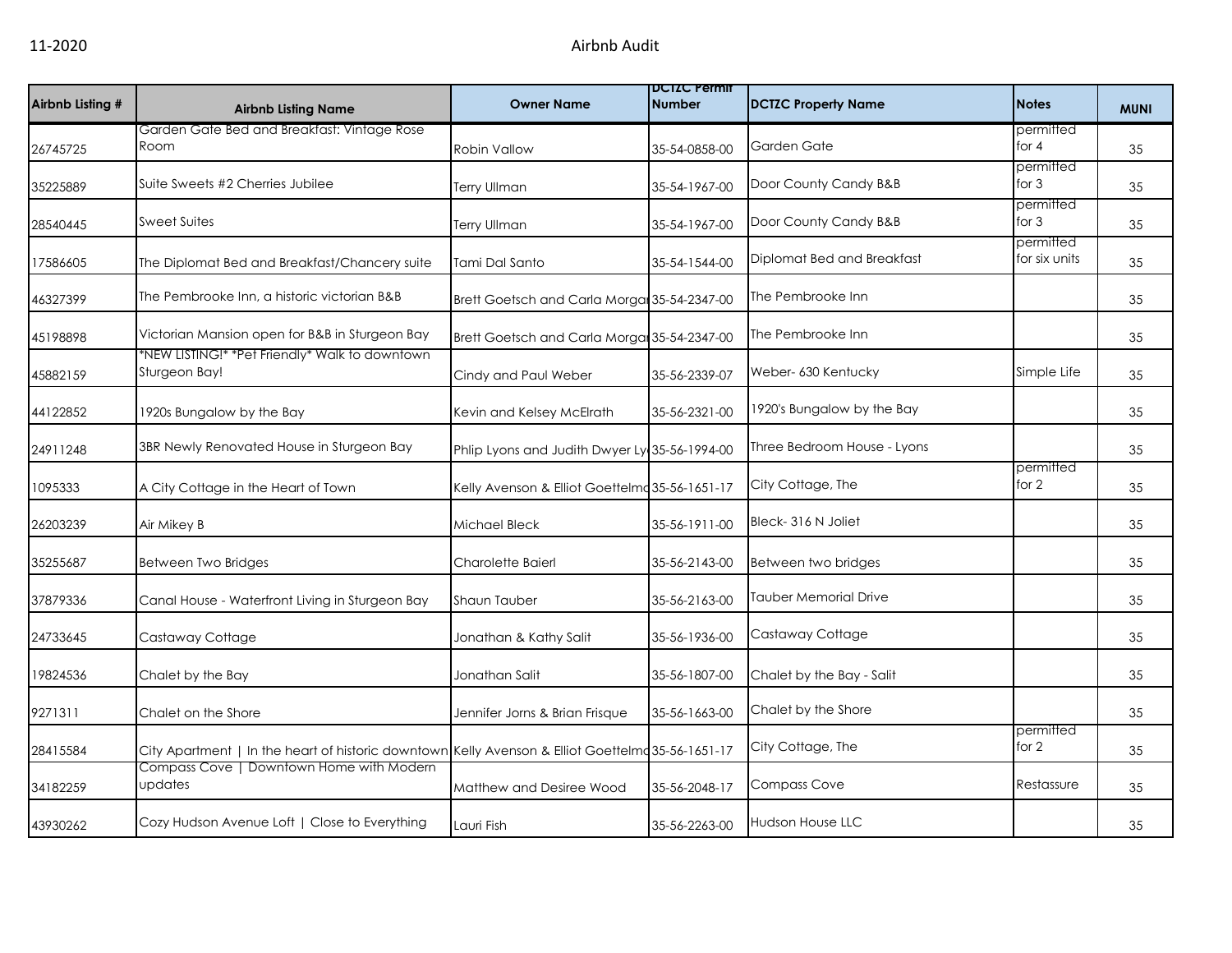| Airbnb Listing # | <b>Airbnb Listing Name</b>                            | <b>Owner Name</b>                            | DCTZC Permit<br><b>Number</b> | <b>DCTZC Property Name</b>                                 | <b>Notes</b>         | <b>MUNI</b> |
|------------------|-------------------------------------------------------|----------------------------------------------|-------------------------------|------------------------------------------------------------|----------------------|-------------|
| 8146241          | Cute Yellow House                                     | Joan Schiels/Jan Mills                       | 35-56-1559-00                 | Little Yellow House                                        |                      | 35          |
| 24261293         | Dock on the Bay Coach Home                            | Fear Investments                             | 35-56-1889-00                 | Dock on the Bay                                            |                      | 35          |
| 19179293         | Door County Bayview                                   | Diane Rockwell                               | 35-56-1772-00                 | Door County Bayview                                        |                      | 35          |
| 28511065         | Door County Home Away From Home                       | Alison and Phil Weckler                      | 35-56-2001-00                 | Door County Home Away from Home                            |                      | 35          |
| 3280736          | Door County Waterfront Cottage                        | CenterPointe Yacht Services                  | 35-56-0911-00                 | CenterPointe Marina                                        | for three<br>units   | 35          |
| 13749828         | Door County Waterfront Cottage                        | CenterPointe Yacht Services                  | 35-56-0911-00                 | CenterPointe Marina                                        | for three<br>units   | 35          |
| 45058288         | Downtown Stone Cottage                                | Jennifer Schierl                             | 35-56-2244-00                 | Downtown Stone Cottage                                     |                      | 35          |
| 3518762          | Downtown Sturgeon Bay, Door County                    | Hans Reumschuessel                           | 35-56-1437-00                 | Downtown Sturgeon Bay                                      |                      | 35          |
| 28284749         | Eagle's Nest, Waterfront Apartment                    | Alisa Landman                                | 35-56-1808-00                 | Lily Pad Cottage                                           |                      | 35          |
| 42742557         | Heavenly Stay, Sturgeon Bay                           | Ben Keleny - ODK Properties LLC35-56-2017-00 |                               | Sunset House/Door Bell - Keleny - ODK<br><b>PROPERTIES</b> | permitted<br>for $4$ | 35          |
| 42742765         | Holy Hideaway                                         | ODK PROPERTIES Ben Keleny                    | 35-56-2017-00                 | <b>ODK Properties</b>                                      | permittedfor<br>four | 35          |
| 33846594         | Home Sweet Home   Sturgeon Bay-Door County            | Mary Olsen                                   | 35-56-2087-17                 | Home Sweet Home                                            | Restassure           | 35          |
| 38731591         | <b>Hudson House</b>                                   | Marisa Gotsch                                | 35-56-2174-00                 | Gotsch - Hudson Ave Hudson House                           |                      | 35          |
| 16392503         | Lily Pad Cottage                                      | Alisa Landman                                | 35-56-1808-00                 | Lily Pad Cottage                                           |                      | 35          |
| 43355074         | Luxury, Location and Convenience Welcome You!         | James C Jodarski - The Bay<br>Lofts          | 35-56-2291-00                 | The Bay Lofts - Jodarski                                   |                      | 35          |
| 18346670         | Manor on Main                                         | Paul Larson                                  | 35-56-1777-00                 | Main Manor - Larson                                        |                      | 35          |
| 25578596         | Modern Sturgeon Bay Home by Potawatomi State<br>Park! | Tom and Christine Dehnert                    | 35-56-1927-00                 | Port View Cottage                                          |                      | 35          |
| 27877637         | <b>Myrtles Place</b>                                  | <b>Bonny Schinkten</b>                       | 35-56-1947-00                 | <b>Myrtles Place</b>                                       |                      | 35          |
| 43087337         | NEW! Chic Family Home: Steps to Sturgeon Bay,<br>Town | <b>Heather Weasler</b>                       | 35-56-2274-00                 | Hammarstrom Hill                                           | evolve               | 35          |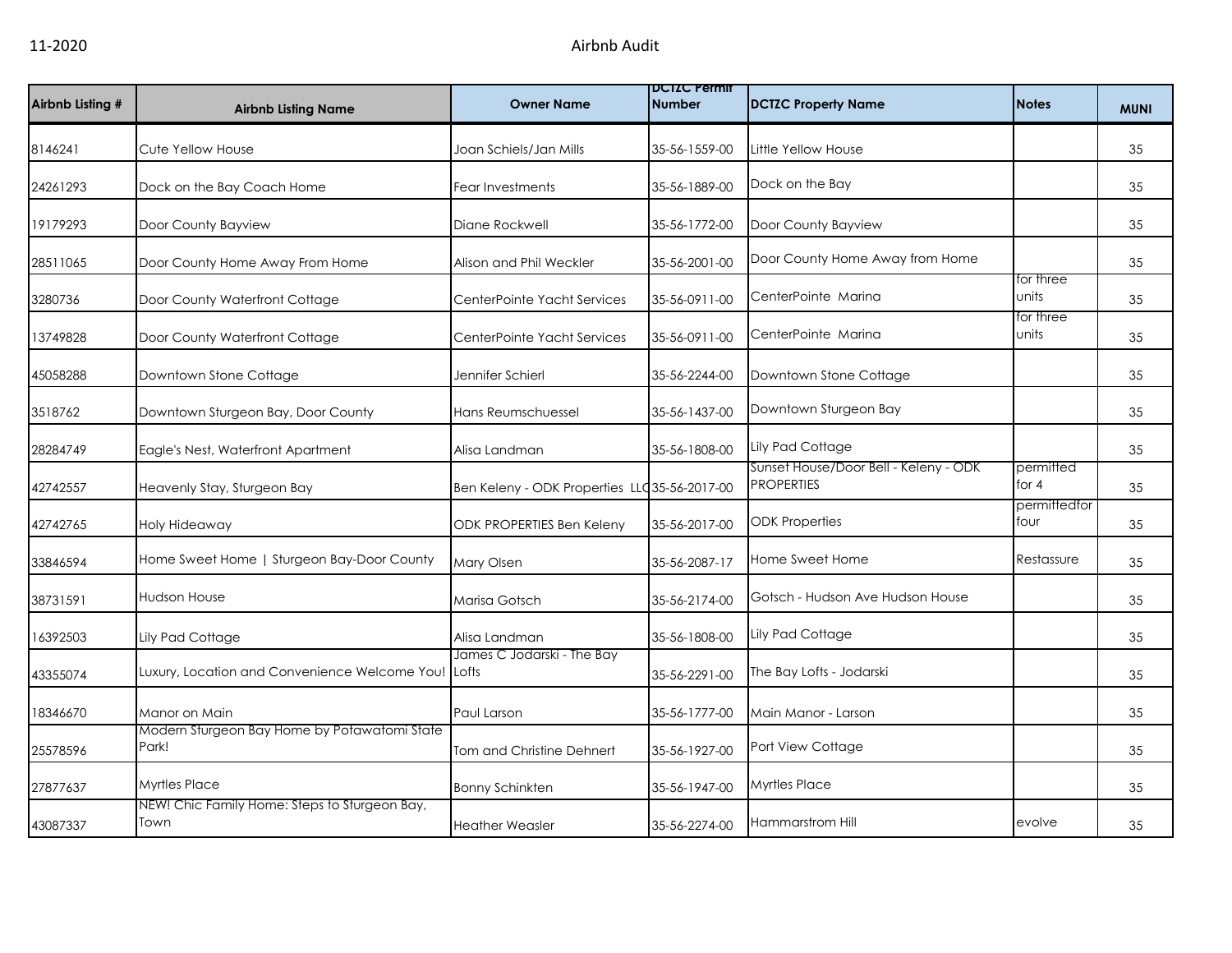| Airbnb Listing # | <b>Airbnb Listing Name</b>                            | <b>Owner Name</b>                | <b>DCIZC Permit</b><br><b>Number</b> | <b>DCTZC Property Name</b>                             | <b>Notes</b>         | <b>MUNI</b> |
|------------------|-------------------------------------------------------|----------------------------------|--------------------------------------|--------------------------------------------------------|----------------------|-------------|
| 26270652         | NEW! 'Collectic Farmhouse Suite!' in Sturgeon Bay!    | Aaron Hilpipre                   | 35-56-1939-00                        | Hilpipre- 228 N 7th Ave - Collectic<br>Farmhouse Suite |                      | 35          |
| 43141330         | NEW! Cozy Rustic Retreat in Downtown Sturgeon<br>Bay! | Aaron Hilpipre                   | 35-56-1939-00                        | Hilpipre- 228 N 7th Ave - Collectic<br>Farmhouse Suite |                      | 35          |
| 42044663         | NEW! Modern Home w/Yard, 1 Mi to Dtwn<br>Sturgeon Bay | Christine Struzynski et al       | 35-56-2157-00                        | Doors Seventh Ave - Struzynski                         |                      | 35          |
| 43141316         | NEW! Rustic Chic Apartment, Walk to Downtown &<br>Bay | Aaron Hilpipre                   | 35-56-1939-00                        | Hilpipre- 228 N 7th Ave - Collectic<br>Farmhouse Suite |                      | 35          |
| 24629975         | NEW!Waterfront Sturgeon Bay Home w/Deck & Fire<br>Pit | Cheryl Link                      | 35-56-1875-00                        | On Bay Thyme                                           |                      | 35          |
| 29946818         | Oak Street Loft   Westside Water View                 | Jeff Tebon                       | 35-56-2029-17                        | Oak Street Loft - Tebon                                | Restassure           | 35          |
| 34744184         | Patti's Place                                         | Richard and Pat Wickman          | 35-56-2111-00                        | <b>Patti's Place</b>                                   |                      | 35          |
| 25614073         | Pelican Suite, Door County: Waterfront Suite          | John Hermanson                   | 35-56-1819-00                        | Suite on the Water                                     | Peritted for 3       | 35          |
| 18683132         | Perfectly Downtown                                    | Carter Holdings LLC              | 35-56-1746-00                        | Perfectly Downtown and Delaware Dream                  | permitted<br>for $3$ | 35          |
| 38794419         | Petite Maison Bleu                                    | Terry Cummings                   | 35-56-1755-17                        | Petite Maison Bleu                                     | Restassure           | 35          |
| 41531385         | Restored 1930's Bungalow w/Fire Pit, Walk to Town!    | <b>Barles Holdings</b>           | 35-56-2076-00                        | Barlas Holdings - 610 Jefferson St                     | evolve               | 35          |
| 17380652         | Sawyer View Villa                                     | Sam Burris                       | 35-56-1726-00                        | Sawyer View Village                                    |                      | 35          |
| 33165932         | Small new home designed for energy efficiency         | Thomas Strang                    | 35-56-2125-00                        | Strang - Energy Efficient Home                         |                      | 35          |
| 26452662         | Sturgeon Bay Countryside Studio                       | Aaron Carmody                    | 35-56-1928-00                        | Sturgeon Bay Countryside Studio                        |                      | 35          |
| 8129738          | Sturgeon Bay Doll House                               | Patrice Sebastian                | 35-56-1565-00                        | Sturgeon Bay Doll House                                |                      | 35          |
| 21982114         | Sturgeon Bay Waterfront Cottage                       | Eric Minten                      | 35-56-1767-00                        | Door County Waterfront Cottage Minten                  |                      | 35          |
| 37520676         | <b>Summer Crush</b>                                   | Russell and Jill Kelley          | 35-56-2185-00                        | <b>Summer Crush</b>                                    |                      | 35          |
| 28844540         | Sunset house                                          | <b>ODK PROPERTIES Ben Keleny</b> | 35-56-2017-00                        | Sunset House - Keleny-Door Belle                       | permitted<br>for 2   | 35          |
| 27503937         | The Blue Cottage Cozy city cottage near<br>downtown.  | Tom Haight                       | 35-56-1991-00                        | Blue Cottage, The -Haight                              |                      | 35          |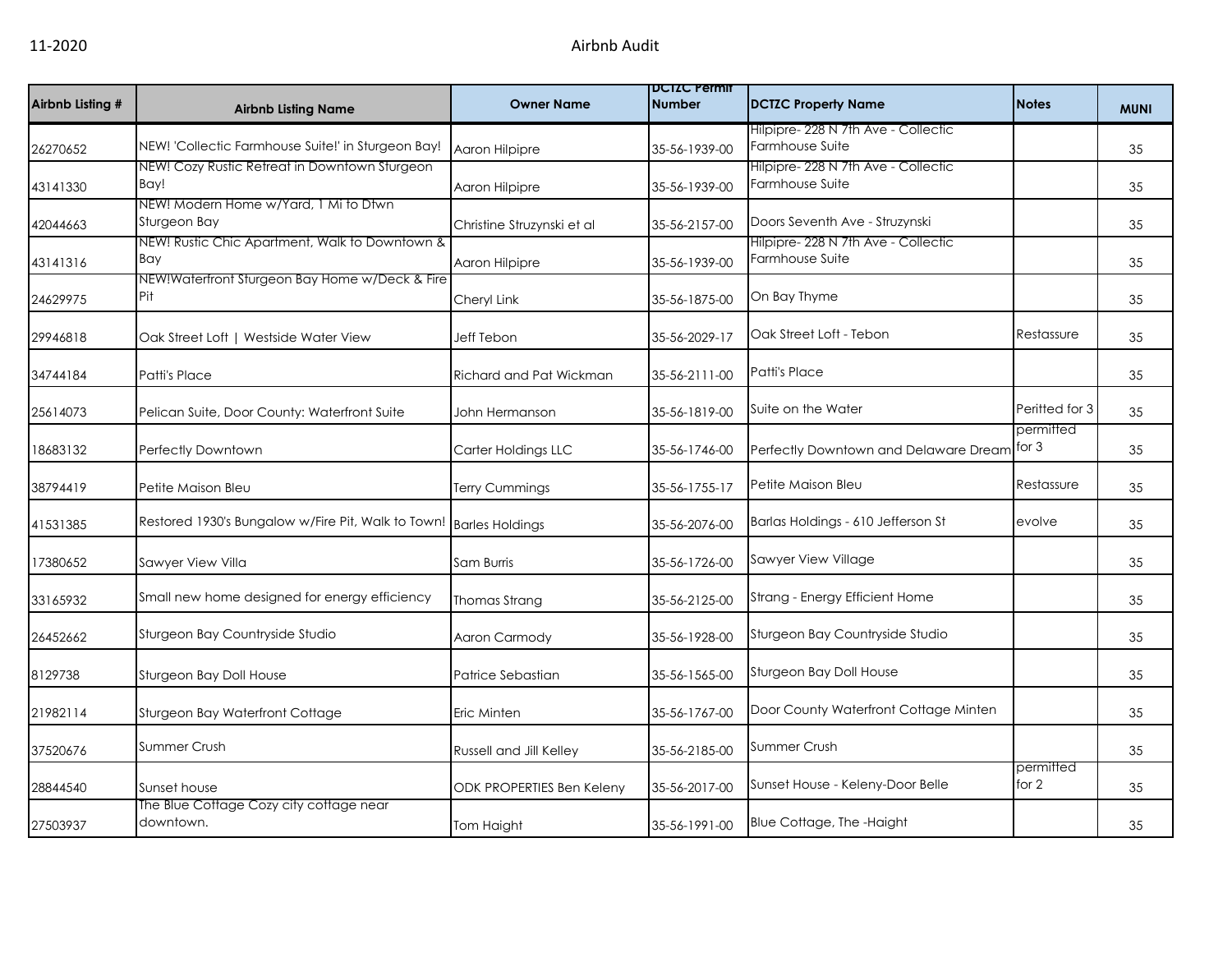| Airbnb Listing # | <b>Airbnb Listing Name</b>                                               | <b>Owner Name</b>                                   | <b>DUIZU Permit</b><br><b>Number</b> | <b>DCTZC Property Name</b>         | <b>Notes</b>         | <b>MUNI</b> |
|------------------|--------------------------------------------------------------------------|-----------------------------------------------------|--------------------------------------|------------------------------------|----------------------|-------------|
| 41104920         | The Channel Cottage                                                      | Jason B Kiehnau - Glue Van Pror 35-56-2281-00       |                                      | <b>Channel Cottage</b>             |                      | 35          |
| 34258306         | The Corner Ranch   A Stylish Modern Retreat                              | <b>Robert Starr</b>                                 | 35-56-2081-00                        | The Corner Ranch                   |                      | 35          |
| 30062445         | The Door Belle                                                           | ODK PROPERTIES Ben Keleny                           | 35-56-2017-00                        | Sunset House - Keleny              | permitted<br>for $2$ | 35          |
| 41108672         | The Fiddler House                                                        | Hilcoux LLC - Carla Maccoux (M35-56-2234-00         |                                      | <b>Fiddlers House</b>              |                      | 35          |
| 25621059         | The Nest, Door County: Room in Waterfront Home                           | John Hermanson                                      | 35-56-1819-00                        | Suite on the Water                 | Peritted for 3       | 35          |
| 25623966         | Turtle Suite, Door County: Waterfront Suite                              | John Hermanson                                      | 35-56-1819-00                        | Suite on the Water                 | Peritted for 3       | 35          |
| 44416880         | Valhalla Guest House                                                     | Sanja Roberts and David Corbisi 35-56-2345-00       |                                      | <b>Valhalla Guest House</b>        |                      | 35          |
| 23343621         | Veronica Joyce                                                           | Lola DeVillers and Stuart Champ 35-56-1877-00       |                                      | Veronica Joice                     |                      | 35          |
| 24607218         | West Side Gem                                                            | Susan I Guthrie                                     | 35-56-1918-00                        | West Side Gem - 223 S Lansing      | Bacon                | 35          |
| 24076184         | Bay Breeze - the Floating Cottage                                        | The Yacht Harbor, LLC &<br>Sturgeon Bay Marinas.com | 35-59-1676-02                        | Door County Houseboat Rentals, LLC | permitted<br>for $4$ | 35          |
| 23915694         | <b>Boat Bungalow</b>                                                     | Sam Parent                                          | 35-59-1907-00                        | Gypsy Soul - Boat bungalow         |                      | 35          |
| 18035205         | The Mary I                                                               | The Yacht Harbor, LLC &<br>Sturgeon Bay Marinas.com | 35-59-1676-00                        | Door County Houseboat Rentals, LLC | permitted<br>for 4   | 35          |
|                  |                                                                          |                                                     |                                      |                                    |                      |             |
| 30532976         | Abode on the beach                                                       | LLC Great Wulf Partners/Cap Wu36-56-0811-00         |                                      | Abode on the Beach                 |                      | 36          |
| 18073736         | Claybanks   A Woodsy Retreat near Lake Michigar David Goettelman         |                                                     | 36-56-1731-17                        | Clay Banks Woodsy Retreat          | restassure           | 36          |
| 38794494         | Flagstaff Manor   Waterfront + High Speed Internet Amber and Brian Writt |                                                     | 36-56-2139-17                        | Writt-3446 N Lake Michigan Drive   | restassure           | 36          |
| 10283729         | Historic Family Farm                                                     | <b>Tom Mickelson</b>                                | 36-56-1579-00                        | Historic Family Farm               |                      | 36          |
| 11699220         | Lake Lane Cottage #2                                                     | Rob Vogel                                           | 36-56-0869-00                        | Lake Lane Cottages                 | permitted<br>for $3$ | 36          |
| 11700582         | Lake Lane Cottages Camper                                                | Rob Vogel                                           | 36-56-0869-00                        | Lake Lane Cottages                 | permitted<br>for $3$ | 36          |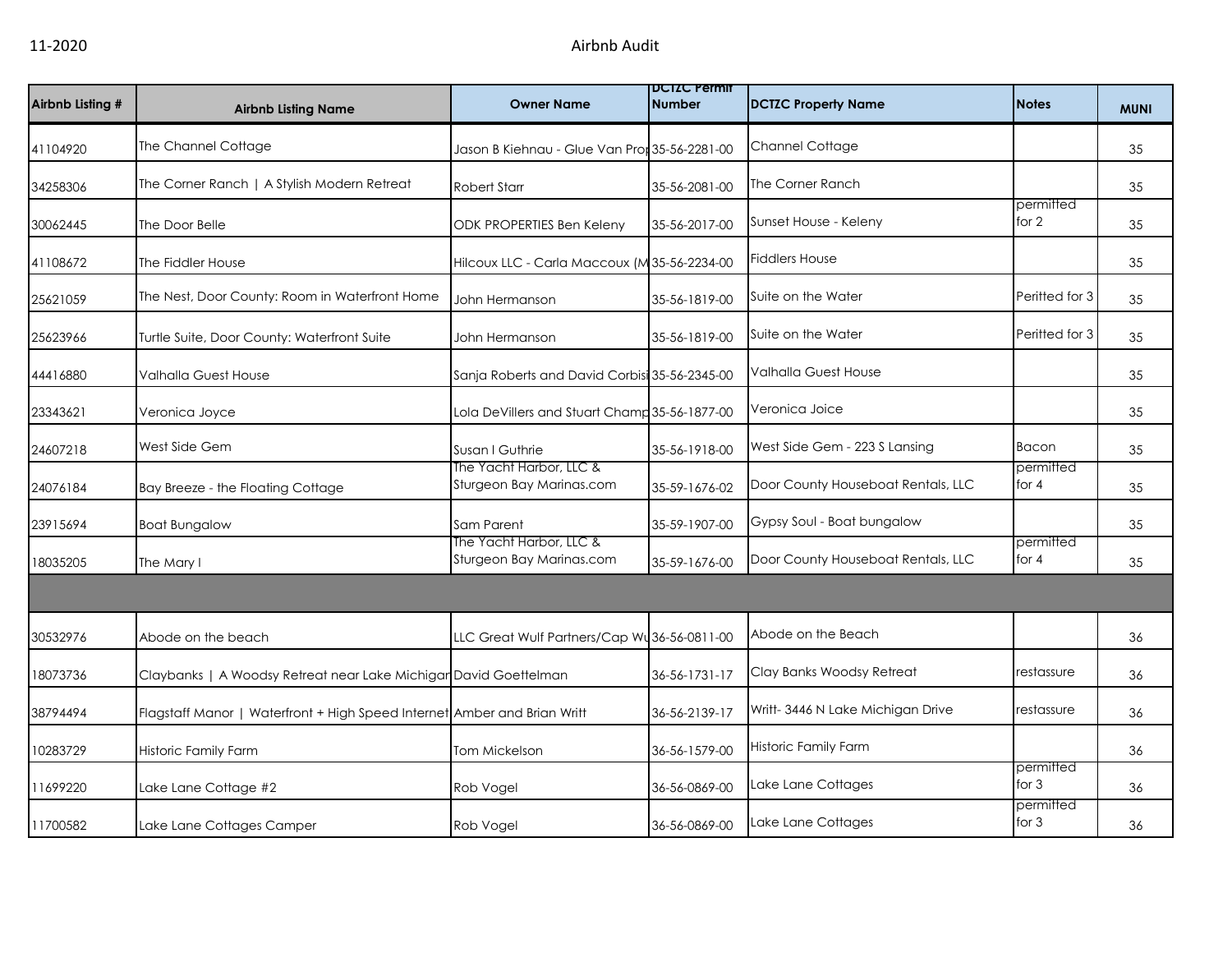| Airbnb Listing # | <b>Airbnb Listing Name</b>                                             | <b>Owner Name</b>          | <b>DCIZC Permit</b><br><b>Number</b> | <b>DCTZC Property Name</b>             | <b>Notes</b>         | <b>MUNI</b> |
|------------------|------------------------------------------------------------------------|----------------------------|--------------------------------------|----------------------------------------|----------------------|-------------|
| 6253565          | Lake Lane Cottages in Door County #1                                   | Rob Vogel                  | 36-56-0869-00                        | Lake Lane Cottages                     | permitted<br>for $3$ | 36          |
| 46659542         | Luxurious waterfront home with magical sunsets                         | Joe Fittshur               | 36-56-1329-00                        | Port Haven                             |                      | 36          |
| 46766943         | North Unit                                                             | Joe Fittshur               | 36-56-1329-00                        | Port Haven                             |                      | 36          |
| 28214581         | Peace of Beach                                                         | Chris Jeanquart            | 36-56-1969-00                        | Jeanguart - 3140 Lake Forest Park Road |                      | 36          |
| 41103357         | The Cedars on Lily Bay                                                 | Philip & Rebecca Roever    | 36-56-2232-06                        | The Cedars on Lily Bay                 | dcpm                 | 36          |
| 20123299         | The Clerestory on Lake Michigan                                        | Christopher Mohar          | 36-56-1789-00                        | The Clerestory on Lake Michigan        |                      | 36          |
|                  |                                                                        |                            |                                      |                                        |                      |             |
| 34811175         | 2 bedroom Kitchenette With a Private Bathroom                          | Liz Merner                 | 39-50-1736-00                        | Countryside Motel & RV Sites           |                      | 39          |
| 35971879         | Fully Furnished Kitchenette 1 Queen Bed                                | Liz Merner                 | 39-50-1736-00                        | Countryside Motel & RV Sites           |                      | 39          |
| 35971676         | Fully Furnished Kitchenette with 2 Queen Beds                          | Liz Merner                 | 39-50-1736-00                        | Countryside Motel & RV Sites           |                      | 39          |
| 37963767         | Rocky Mountain Room 1 Queen Bed and 1 Twin<br>Bed                      | Liz Merner                 | 39-50-1736-00                        | Countryside Motel & RV Sites           |                      | 39          |
| 36637954         | Sally May Room, 2 Queen Beds and Private<br><b>Bathroom</b>            | Liz Merner                 | 39-50-1736-00                        | Countryside Motel & RV Sites           |                      | 39          |
| 36602655         | Sophie Room - Space For 2 Adults with 2 Queen<br>Beds                  | Liz Merner                 | 39-50-1736-00                        | Countryside Motel & RV Sites           |                      | 39          |
| 38099184         | The Goble Room 1 Queen Bed and 1 Twin                                  | Liz Merner                 | 39-50-1736-00                        | Countryside Motel & RV Sites           |                      | 39          |
| 27457684         | Door County Waterfront Cabin New Construction 2 Donn Rozz, Robert Paul |                            | 39-53-1374-00                        | Rozz Little Cemetery                   | permitted<br>for 2   | 39          |
| 1327057          | 3 Bedroom Cottage with a Water View                                    | Mark and Jill Schwarzbauer | 39-56-1320-00                        | La Bella Casa Di Mattoni               |                      | 39          |
| 40004980         | A Quaint, Peaceful Little House in Door County                         | Patrick and Linda Schley   | 39-56-2315-00                        | Stone Wood Cottage                     |                      | 39          |
| 17300921         | Family Friendly Cabin On The Bay!                                      | Goffard                    | 39-56-1709-00                        | Cabin on the Bay - Goffard             |                      | 39          |
| 39081225         | Picturesque Door County Waterfront Cottage!                            | Michael Morrison           | 39-56-2219-00                        | The Bayhouse                           |                      | 39          |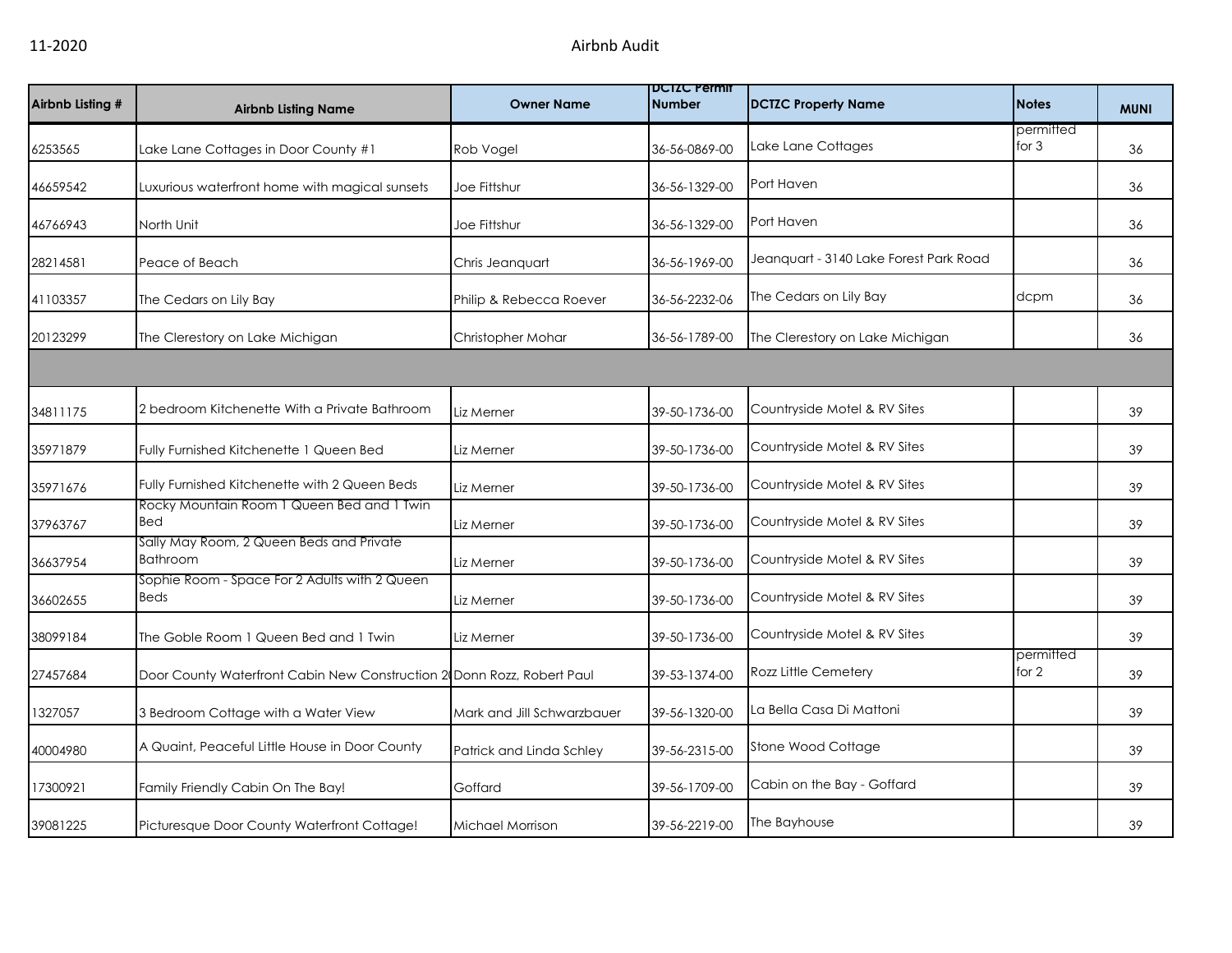| Airbnb Listing # | <b>Airbnb Listing Name</b>                                                          | <b>Owner Name</b>          | <b>DCIZC Permit</b><br>Number | <b>DCTZC Property Name</b>        | <b>Notes</b>          | <b>MUNI</b> |
|------------------|-------------------------------------------------------------------------------------|----------------------------|-------------------------------|-----------------------------------|-----------------------|-------------|
| 42609659         | Secluded Door County Getaway with a view                                            | John Volkman               | 39-56-2283-00                 | The Money Pit                     |                       | 39          |
| 18833980         | Sunset Cliff Cottage                                                                | Jon Hansen                 | 39-56-0860-00                 | Sunset Cliff Cottage              |                       | 39          |
|                  |                                                                                     |                            |                               |                                   |                       |             |
| 35934019         | $\vert$ Bay Front - Stunning new construction in S Door Co $\vert$ 315 Breezy Acres |                            | 42-56-2115-07                 | 315 Breezy Acres-Maison Rouge     |                       | 42          |
| 45696277         | <b>Blue Horizon Door County Cottage</b>                                             | David and Kimberly Kolz    | 42-56-2356-00                 | <b>Blue Horizon</b>               |                       | 42          |
| 19594834         | Waterfront Door County Cottage                                                      | Lisa Soukup                | 42-56-1774-00                 | Waterftont Cottage - Soukup       |                       | 42          |
|                  |                                                                                     |                            |                               |                                   |                       |             |
| 14825088         | Charming one bedroom flat at Viking Village                                         | Andrew Valentincic         | 46-50-1596-00                 | Viking Village                    | permitted<br>for $13$ | 46          |
| 15351847         | Cozy and charming studio with kitchen.                                              | <b>Andrew Valentincic</b>  | 46-50-1596-00                 | Viking Village                    | permitted<br>for $13$ | 46          |
| 33796800         | Remodeled 2 bedroom apartment unit.                                                 | Andrew Valentincic         | 46-50-1596-00                 | Viking Village                    | permitted<br>for $13$ | 46          |
| 11389754         | Washington Island. Charming near town motel roor Andrew Valentincic                 |                            | 46-50-1596-00                 | Viking Village                    | permitted<br>for $13$ | 46          |
| 43724876         | The Inn at Frog Hollow Room #1                                                      | Dan and Dawn Nelson        | 46-52-2307-00                 | The Inn at Froghollow Farm        | permitted<br>for 4    | 46          |
| 43725222         | The Inn at Frog Hollow Room #2                                                      | Dan and Dawn Nelson        | 46-52-2307-00                 | The Inn at Froghollow Farm        | permitted<br>for $4$  | 46          |
| 43725501         | The Inn at Frog Hollow Room #3                                                      | Dan and Dawn Nelson        | 46-52-2307-00                 | The Inn at Froghollow Farm        | permitted<br>for $4$  | 46          |
| 43725625         | The Inn at Frog Hollow Room #4                                                      | Dan and Dawn Nelson        | 46-52-2307-00                 | The Inn at Froghollow Farm        | permitted<br>for 4    | 46          |
| 31445707         | Aunt Ethel's Cozy Island Cottage - close to town!                                   | Evelyn and Chad Beneda     | 46-56-2066-00                 | Aunty Ethyl's                     |                       | 46          |
| 14443055         | <b>Bay Farm Lake Cottage</b>                                                        | Kathleen Young             | 46-56-1650-00                 | <b>Bay Farm LLC</b>               |                       | 46          |
| 41256987         | Beach Bungalow - Two Bedroom & Loft                                                 | Eric and Courtney DeJardin | 46-56-2176-00                 | <b>DeJardin's Island Cottages</b> |                       | 46          |
| 25811058         | <b>Breezy Beach</b>                                                                 | <b>Richard Tobey</b>       | 46-56-1940-00                 | <b>Breezy Beach</b>               |                       | 46          |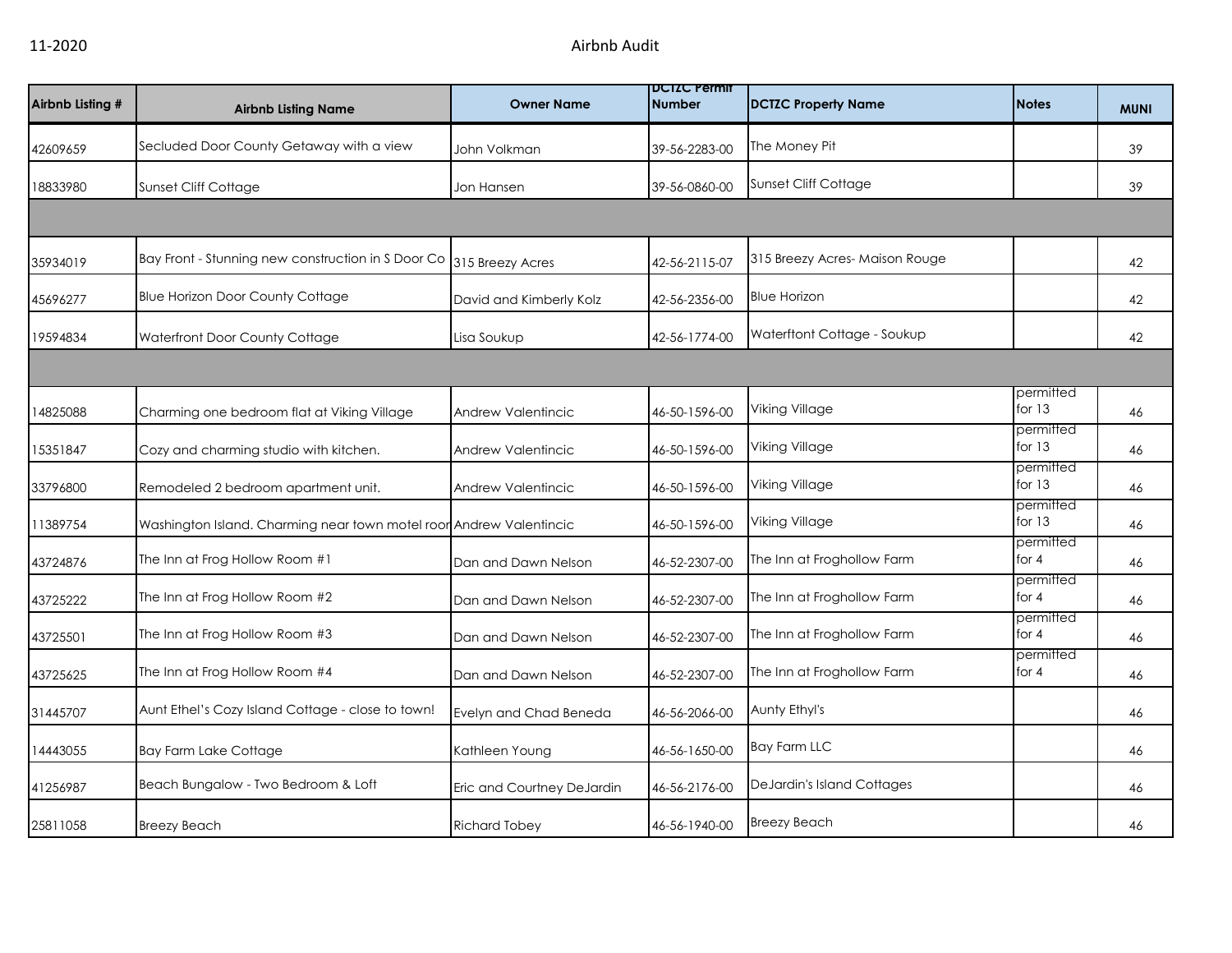| Airbnb Listing # | <b>Airbnb Listing Name</b>                           | <b>Owner Name</b>                       | <b>DCIZC Permit</b><br>Number | <b>DCTZC Property Name</b>                   | <b>Notes</b>       | <b>MUNI</b> |
|------------------|------------------------------------------------------|-----------------------------------------|-------------------------------|----------------------------------------------|--------------------|-------------|
| 27853119         | <b>Buckwild Estate</b>                               | Dan Jorgenson                           | 46-56-1332-00                 | <b>Buckwild Farm</b>                         |                    | 46          |
| 6541476          | Charming Waterfront Cottage                          | Alex Trueblood                          | 46-56-1411-00                 | <b>Trueblood Cottage</b>                     | permitted<br>for 1 | 46          |
| 43594167         | Charming, Lakefront Home Off Main Road               | Melissa Shearer                         | 46-56-2305-00                 | Shearer - 1895 The Inn Road                  |                    | 46          |
| 25622011         | Folk Tree Farm on Washington Island                  | Casey Dahl & Shawn Murray               | 46-56-1933-00                 | Folk Tree Farm                               |                    | 46          |
| 35580755         | Gull Cottage Waterfront Home on Washington<br>Island | Vern Rubenic                            | 46-56-1354-00                 | Gull Cottage                                 |                    | 46          |
| 43577436         | Harbor House on the Water                            | Trudy Schelitzche                       | 46-56-0564-00                 | Deer Run Shorefront Home                     |                    | 46          |
| 25616352         | Island View Cottage on Washington Island             | Edward & Peri Ann Wasie                 | 46-56-1909-00                 | Island View Cottage - Wasie                  | permitted<br>for 2 | 46          |
| 42134533         | Island View House on Washington Island               | Edward & Peri Ann Wasie                 | 46-56-1909-00                 | Island View House - Wasie                    | permitted<br>for 2 | 46          |
| 22717916         | Old Orchard Farm                                     | Deb Sheridan                            | 46-56-1867-00                 | Old Orchard Farm                             |                    | 46          |
| 29857856         | Quiet Island Waterfront Retreat                      | Daniel Wiersum                          | 46-56-2036-00                 | Quiet Island Waterfront Retreat              |                    | 46          |
| 41257002         | Scandinavian Chalet - One Bedroom & Loft             | Eric and Courtney DeJardin              | 46-56-2176-00                 | <b>DeJardin's Island Cottages</b>            |                    | 46          |
| 41256983         | Sportsman's Retreat - Two Bedroom & Loft             | Eric and Courtney DeJardin              | 46-56-2176-00                 | <b>DeJardin's Island Cottages</b>            |                    | 46          |
| 44195513         | The Birches - Cottage, Washington Island, WI         | Christine Klann                         | 46-56-2131-00                 | Klann - 2129 Mc Donald Road                  | permitted<br>for 2 | 46          |
| 41256994         | The Farmhouse - One Bedroom & Loft                   | Eric and Courtney DeJardin              | 46-56-2176-00                 | <b>DeJardin's Island Cottages</b>            |                    | 46          |
| 25488651         | Washington Island Home in the Woods                  | Jeff and Corinn Sevcik                  | 46-56-1891-00                 | West Harbor - Sevcik                         |                    | 46          |
| 24117398         | Washington Island home With history and warmth       | Carol Lemon                             | 46-56-1917-00                 | Washington Island Historical Home -<br>Lemon |                    | 46          |
| 24807794         | Waterfront Cottage, includes 2 kayaks!               | Jason & Naomi Burke & Dan<br>Jorgeonson | 46-56-1937-11                 | Detroit Harbor Homestead Cottage             |                    | 46          |
| 26269262         | Watermark Inn-Washington Island (Suite B)            | Larry Kilduff                           | 46-56-0584-00                 | Watermark Inn                                |                    | 46          |
| 23713057         | Watermark Inn-Washington Island (Suite G)            | Larry Kilduff                           | 46-56-0584-00                 | Watermark Inn                                |                    | 46          |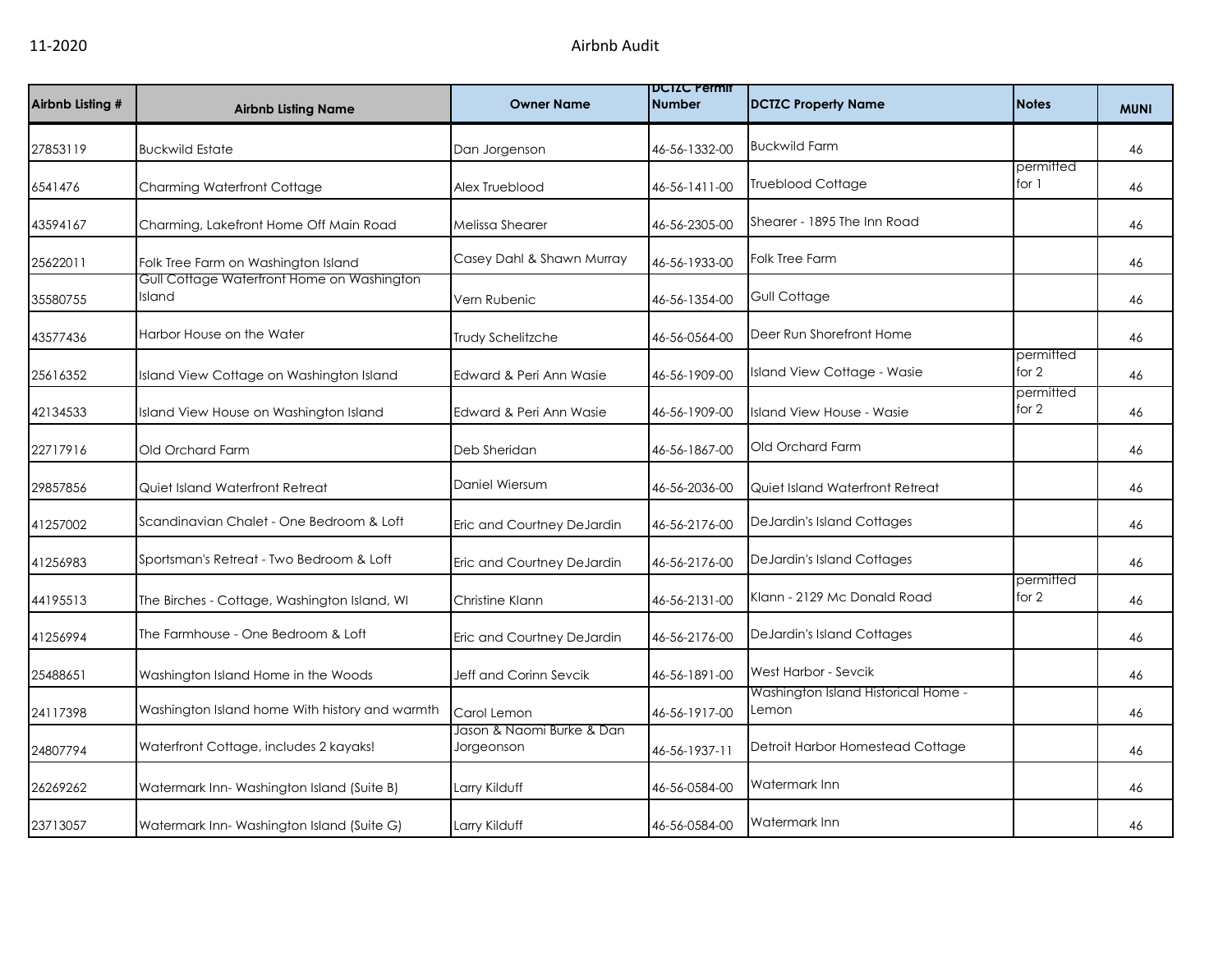| Airbnb Listing # | <b>Airbnb Listing Name</b>                                                                      | <b>Owner Name</b>                              | <b>DCIZC Permit</b><br><b>Number</b> | <b>DCTZC Property Name</b>                     | <b>Notes</b> | <b>MUNI</b> |
|------------------|-------------------------------------------------------------------------------------------------|------------------------------------------------|--------------------------------------|------------------------------------------------|--------------|-------------|
|                  |                                                                                                 |                                                |                                      |                                                |              |             |
|                  |                                                                                                 | <b>NOT LOCATED IN DOOR COUNTY</b>              |                                      |                                                |              |             |
| 36871011         | The Family Lure                                                                                 |                                                |                                      | Not Door County Comes up in Door County Search | Outside DC   |             |
| 21549001         | Cozy Lakefront Home                                                                             | Not Door County Comes up in Door County Search |                                      |                                                | Outside DC   |             |
| 32736987         | Warm, Inviting 2 bedroom house in Marinette, WI                                                 | Not Door County Comes up in Door County Search |                                      |                                                | Outside DC   |             |
| 31441773         | 1 bed apartment, lake view next to Lake Michigan Not Door County Comes up in Door County Search |                                                |                                      |                                                | Outside DC   |             |
| 31401357         | Double Queen Beds - Independence Stay of Marin Not Door County Comes up in Door County Search   |                                                |                                      |                                                | Outside DC   |             |
| 1075853          | Modern, Sunny Getaway Door County!                                                              | Not Door County Comes up in Door County Search |                                      |                                                | Outside DC   |             |
| 32284600         | Private Room with 10' Ceilings & Kitchen                                                        | Not Door County Comes up in Door County Search |                                      |                                                | Outside DC   |             |
| 32317062         | Big Private Room with 10' Ceiling & Pool Table                                                  | Not Door County Comes up in Door County Search |                                      |                                                | Outside DC   |             |
| 30106811         | Nice Studio with 2 Full Beds and Full Kitchen                                                   | Not Door County Comes up in Door County Search |                                      |                                                | Outside DC   |             |
| 14266783         | Cottage on Cedar                                                                                | Not Door County Comes up in Door County Search |                                      |                                                | Outside DC   |             |
| 19012043         | Home Away From Home Northern Wisconsin                                                          | Not Door County Comes up in Door County Search |                                      |                                                | Outside DC   |             |
| 19176512         | Guest House on the Menominee River                                                              | Not Door County Comes up in Door County Search |                                      |                                                | Outside DC   |             |
| 20991844         | <b>Menominee River Vacation Home</b>                                                            | Not Door County Comes up in Door County Search |                                      |                                                | Outside DC   |             |
| 21816932         | <b>Hogans Place 2</b>                                                                           | Not Door County Comes up in Door County Search |                                      |                                                | Outside DC   |             |
| 21816968         | Hogans Place 1                                                                                  | Not Door County Comes up in Door County Search |                                      |                                                | Outside DC   |             |
| 27232787         | Cute 2 Bedroom Bungalow<br>King Executive Suite - Independence Stay                             | Not Door County Comes up in Door County Search |                                      |                                                | Outside DC   |             |
| 31402597         | Marinette #202                                                                                  | Not Door County Comes up in Door County Search |                                      |                                                | Outside DC   |             |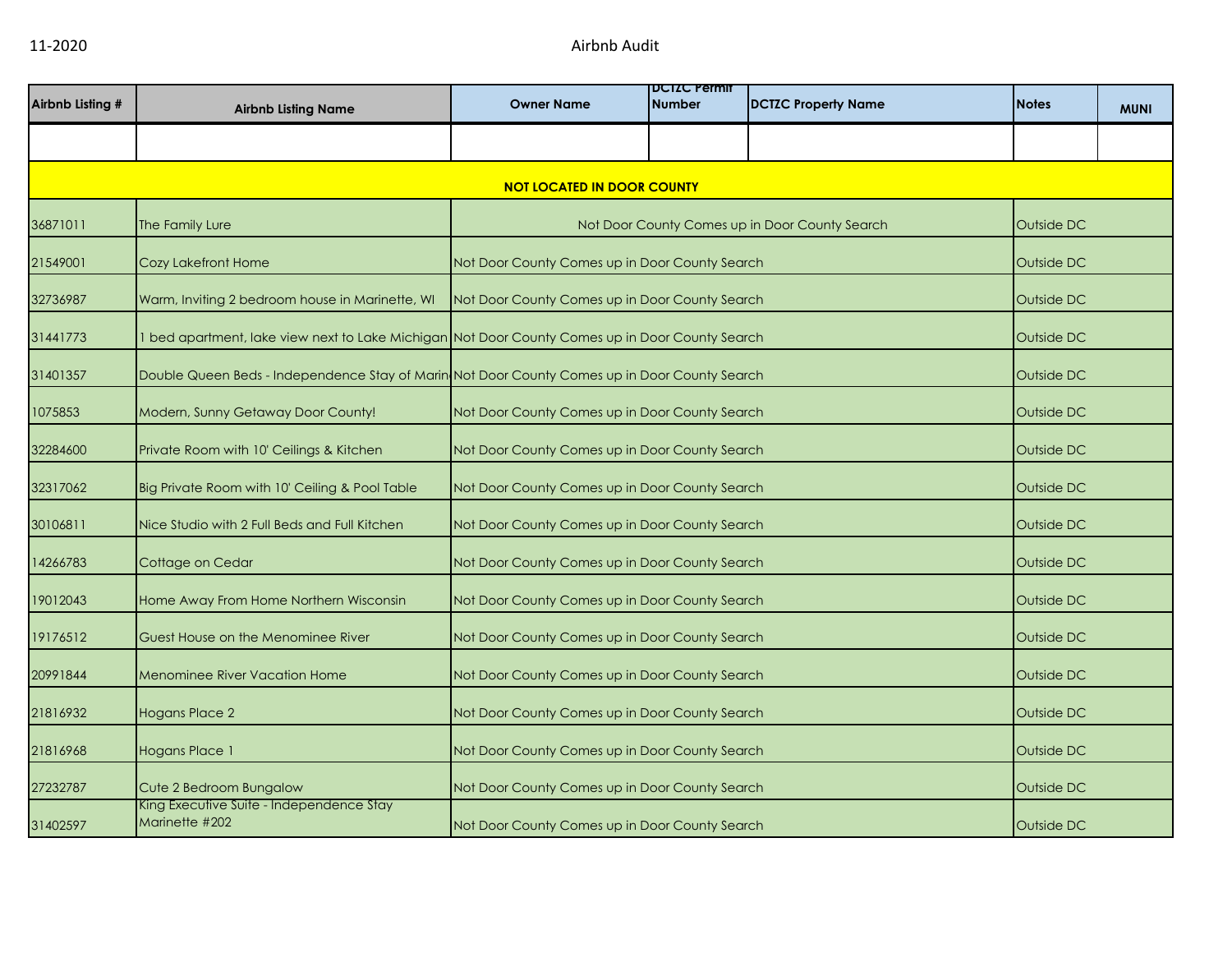| Airbnb Listing # | <b>Airbnb Listing Name</b>                                                                    | <b>Owner Name</b>                              | <b>DUIZU Permit</b><br><b>Number</b> | <b>DCTZC Property Name</b> | <b>Notes</b> | <b>MUNI</b> |
|------------------|-----------------------------------------------------------------------------------------------|------------------------------------------------|--------------------------------------|----------------------------|--------------|-------------|
| 443694           | Lundgren Tree Farm                                                                            | Not Door County Comes up in Door County Search |                                      |                            | Outside DC   |             |
| 33710736         | Winding River Cottages-Pine Cone Cottage                                                      | Not Door County Comes up in Door County Search |                                      |                            | Outside DC   |             |
| 33045130         | Winding River Cottages-Evergreen Cottage                                                      | Not Door County Comes up in Door County Search |                                      |                            | Outside DC   |             |
| 37321902         | Winding River Cottages-The River House                                                        | Not Door County Comes up in Door County Search |                                      |                            | Outside DC   |             |
| 33155244         | Quiet & Cozy upstairs apartment 1 bedroom                                                     | Not Door County Comes up in Door County Search |                                      |                            | Outside DC   |             |
| 28734368         | Luxury on the Lake                                                                            | Not Door County Comes up in Door County Search |                                      |                            | Outside DC   |             |
| 29841495         | Hogan's Place 3                                                                               | Not Door County Comes up in Door County Search |                                      |                            | Outside DC   |             |
| 31402252         | King Suite Room - Independence Stay of Marinette<br>#205                                      | Not Door County Comes up in Door County Search |                                      |                            | Outside DC   |             |
| 27703908         | 2 bedroom duplex in quiet neighborhood                                                        | Not Door County Comes up in Door County Search |                                      |                            | Outside DC   |             |
| 30403078         | <b>Bentley's Place</b>                                                                        | Not Door County Comes up in Door County Search |                                      |                            | Outside DC   |             |
| 32744370         | Cottage on the Bay                                                                            | Not Door County Comes up in Door County Search |                                      |                            | Outside DC   |             |
| 29843132         | <b>Hogans Place 4</b>                                                                         | Not Door County Comes up in Door County Search |                                      |                            | Outside DC   |             |
| 35508656         | CEDAR CABIN on the BAY (Lake Michigan--Green B Not Door County Comes up in Door County Search |                                                |                                      |                            | Outside DC   |             |
| 31440292         | Stunning Waterfront! Fully Equipped 1 BR Condo                                                | Not Door County Comes up in Door County Search |                                      |                            | Outside DC   |             |
| 23147359         | Lakefront beauty Algoma condo                                                                 | Not Door County Comes up in Door County Search |                                      |                            | Outside DC   |             |
| 17416421         | Gorgeous beach & 5 mi's 2 Door Cty.                                                           | Not Door County Comes up in Door County Search |                                      |                            | Outside DC   |             |
| 32941122         | Buck's Harbor LLC in Algoma, WI                                                               | Not Door County Comes up in Door County Search |                                      |                            | Outside DC   |             |
| 36077426         | Country Farmhouse living                                                                      | Not Door County Comes up in Door County Search |                                      |                            | Outside DC   |             |
| 15203485         | Minutes from Door County                                                                      | Not Door County Comes up in Door County Search |                                      |                            | Outside DC   |             |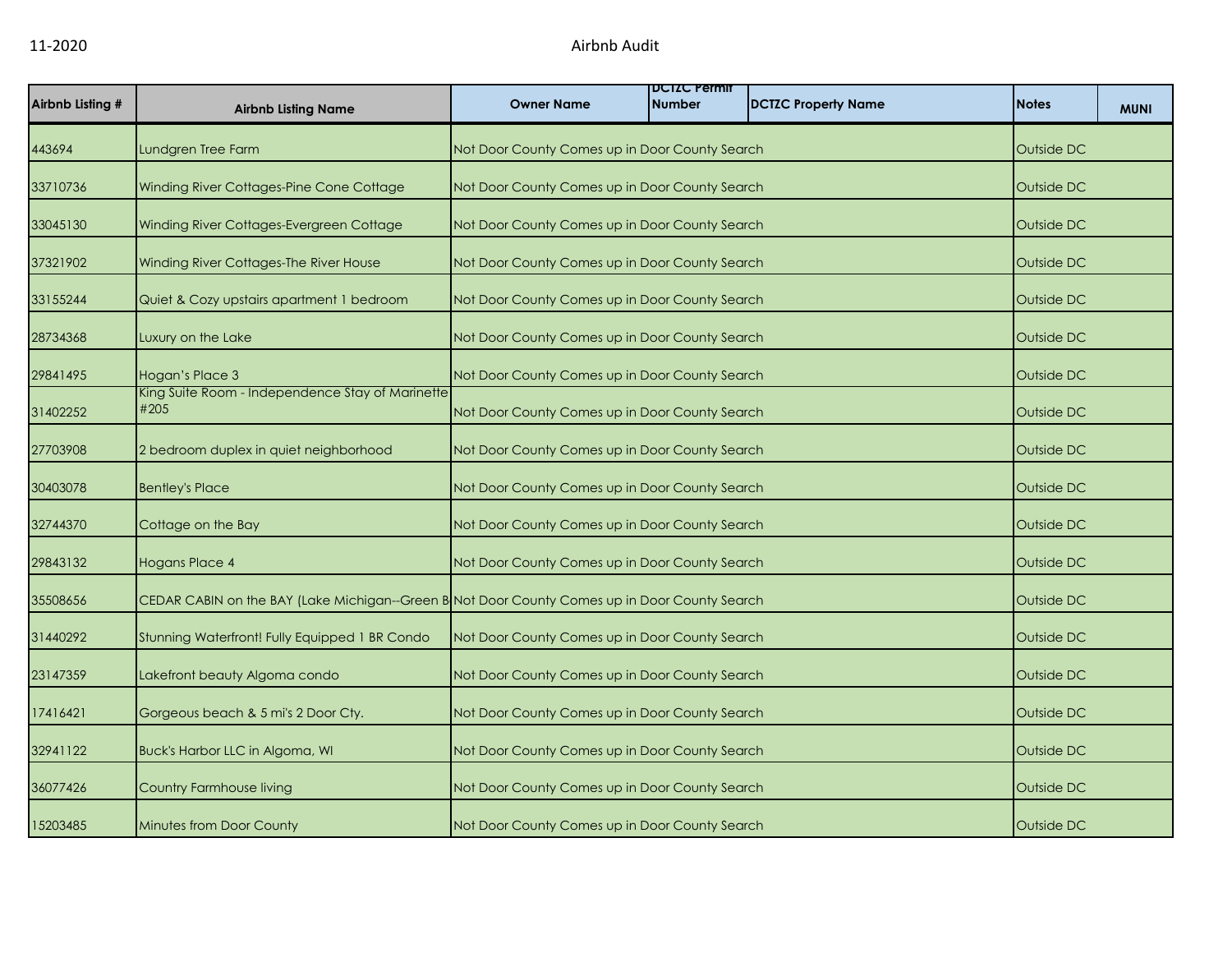| Airbnb Listing # | <b>Airbnb Listing Name</b>                                                                        | <b>Owner Name</b>                              | <b>DCIZC Permit</b><br><b>Number</b> | <b>DCTZC Property Name</b> | <b>Notes</b>      | <b>MUNI</b> |
|------------------|---------------------------------------------------------------------------------------------------|------------------------------------------------|--------------------------------------|----------------------------|-------------------|-------------|
| 11893626         | Lake Michigan Sunrise view, close to Door County   Not Door County Comes up in Door County Search |                                                |                                      |                            | Outside DC        |             |
| 29252930         | Lake Michagan Living                                                                              | Not Door County Comes up in Door County Search |                                      |                            | Outside DC        |             |
| 29779882         | 3 bed apartment next to Lake Michigan loading doNot Door County Comes up in Door County Search    |                                                |                                      |                            | Outside DC        |             |
| 29780152         | 2 bed apartment, lake view next to Lake Michigan Not Door County Comes up in Door County Search   |                                                |                                      |                            | Outside DC        |             |
| 31402434         | BR Suite - Independence Stay of Marinete                                                          | Not Door County Comes up in Door County Search |                                      |                            | Outside DC        |             |
| 26424111         | Waterfront Inn Sail & Stay                                                                        | Not Door County Comes up in Door County Search |                                      |                            | Outside DC        |             |
| 3010681          | Nice Studio with 2 Full Beds and Full Kitchen                                                     | Not Door County Comes up in Door County Search |                                      |                            | Outside DC        |             |
| 20411213         | <b>Paradise View</b>                                                                              | Not Door County Comes up in Door County Search |                                      |                            | Outside DC        |             |
| 30106940         | 2-Bedroom Apt next to Lake Michigan Loading DodNot Door County Comes up in Door County Search     |                                                |                                      |                            | Outside DC        |             |
| 14648642         | <b>Upper Peninsula MI Retreat</b>                                                                 | Not Door County Comes up in Door County Search |                                      |                            | Outside DC        |             |
| 18506853         | Downtown Menominee House                                                                          | Not Door County Comes up in Door County Search |                                      |                            | Outside DC        |             |
| 32837226         | Downstairs apartment on private lake                                                              | Not Door County Comes up in Door County Search |                                      |                            | Outside DC        |             |
| 38894590?        | ៉្លិះ Snug Lake View Condo @ The Shores                                                           | Not Door County Comes up in Door County Search |                                      |                            | <b>Outside DC</b> |             |
| 37351248         | Camp Bayshore                                                                                     | Not Door County Comes up in Door County Search |                                      |                            | Outside DC        |             |
| 35126526         | King Suite Room Independence Stay RM 105                                                          | Not Door County Comes up in Door County Search |                                      |                            | Outside DC        |             |
| 35127290         | King Executive Suite Independence Stay RM 214                                                     | Not Door County Comes up in Door County Search |                                      |                            | Outside DC        |             |
| 35128224         | King Suite Room Independence Stay RM 212                                                          | Not Door County Comes up in Door County Search |                                      |                            | Outside DC        |             |
| 35127762         | King Suite Room Independence Stay RM 106                                                          | Not Door County Comes up in Door County Search |                                      |                            | Outside DC        |             |
| 35127837         | King Suite Room Independence Stay RM 110                                                          | Not Door County Comes up in Door County Search |                                      |                            | Outside DC        |             |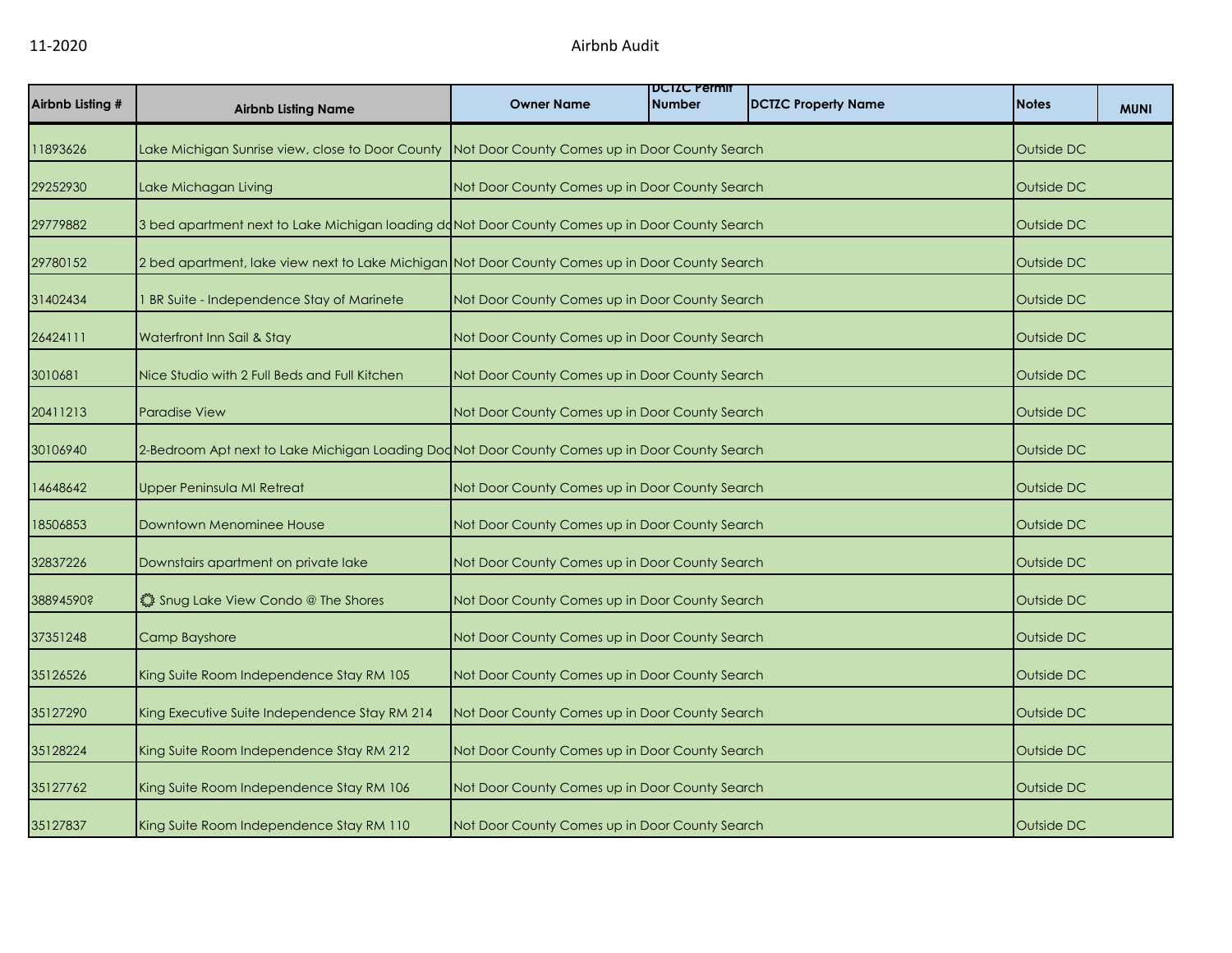| Airbnb Listing # | <b>Airbnb Listing Name</b>                                                                        | <b>Owner Name</b>                              | <b>DUIZU Permit</b><br><b>Number</b> | <b>DCTZC Property Name</b> | <b>Notes</b> | <b>MUNI</b> |
|------------------|---------------------------------------------------------------------------------------------------|------------------------------------------------|--------------------------------------|----------------------------|--------------|-------------|
| 35128142         | King Suite Room Independence Stay RM 207                                                          | Not Door County Comes up in Door County Search |                                      |                            | Outside DC   |             |
| 35128088         | King Suite Room Independence Stay RM 206                                                          | Not Door County Comes up in Door County Search |                                      |                            | Outside DC   |             |
| 35128179         | King Suite Room Independence Stay RM 209                                                          | Not Door County Comes up in Door County Search |                                      |                            | Outside DC   |             |
| 35124944         | BR Suite - Independence Stay of Marinette RM 11 Not Door County Comes up in Door County Search    |                                                |                                      |                            | Outside DC   |             |
| 35125797         | 1 BR Suite - Independence Stay of Marinette Rm 21, Not Door County Comes up in Door County Search |                                                |                                      |                            | Outside DC   |             |
| 35128045         | King Suite Room Independence Stay RM 203                                                          | Not Door County Comes up in Door County Search |                                      |                            | Outside DC   |             |
| 35125614         | BR Suite - Independence Stay of Marinette RM 20 Not Door County Comes up in Door County Search    |                                                |                                      |                            | Outside DC   |             |
| 35125719         | BR Suite - Independence Stay of Marinette RM 21 Not Door County Comes up in Door County Search    |                                                |                                      |                            | Outside DC   |             |
| 35126045         | Double Queen Suite Independent Stay RM 112                                                        | Not Door County Comes up in Door County Search |                                      |                            | Outside DC   |             |
| 35129637         | Double Queen Suite Independence Stay RM 104 H(Not Door County Comes up in Door County Search      |                                                |                                      |                            | Outside DC   |             |
| 35126116         | Double Queen Suite Independence Stay RM 108                                                       | Not Door County Comes up in Door County Search |                                      |                            | Outside DC   |             |
| 35127236         | King Executive Suite Independence Stay RM 210                                                     | Not Door County Comes up in Door County Search |                                      |                            | Outside DC   |             |
| 35126630         | King Executive Suite Independence Stay RM 208                                                     | Not Door County Comes up in Door County Search |                                      |                            | Outside DC   |             |
| 35127711         | King Suite Room Independence Stay RM 103                                                          | Not Door County Comes up in Door County Search |                                      |                            | Outside DC   |             |
| 35126576         | King Executive Suite Independence Stay RM 204                                                     | Not Door County Comes up in Door County Search |                                      |                            | Outside DC   |             |
| 35127334         | King Executive Suite Independence Stay RM 216                                                     | Not Door County Comes up in Door County Search |                                      |                            | Outside DC   |             |
| 35129476         | King Suite Room Independence Stay RM 102 HC                                                       | Not Door County Comes up in Door County Search |                                      |                            | Outside DC   |             |
| 39154811         | <b>Historic Menominee District</b>                                                                | Not Door County Comes up in Door County Search |                                      |                            | Outside DC   |             |
| 43704843         | Queen Room Portofino                                                                              | Not Door County Comes up in Door County Search |                                      |                            | Outside DC   |             |